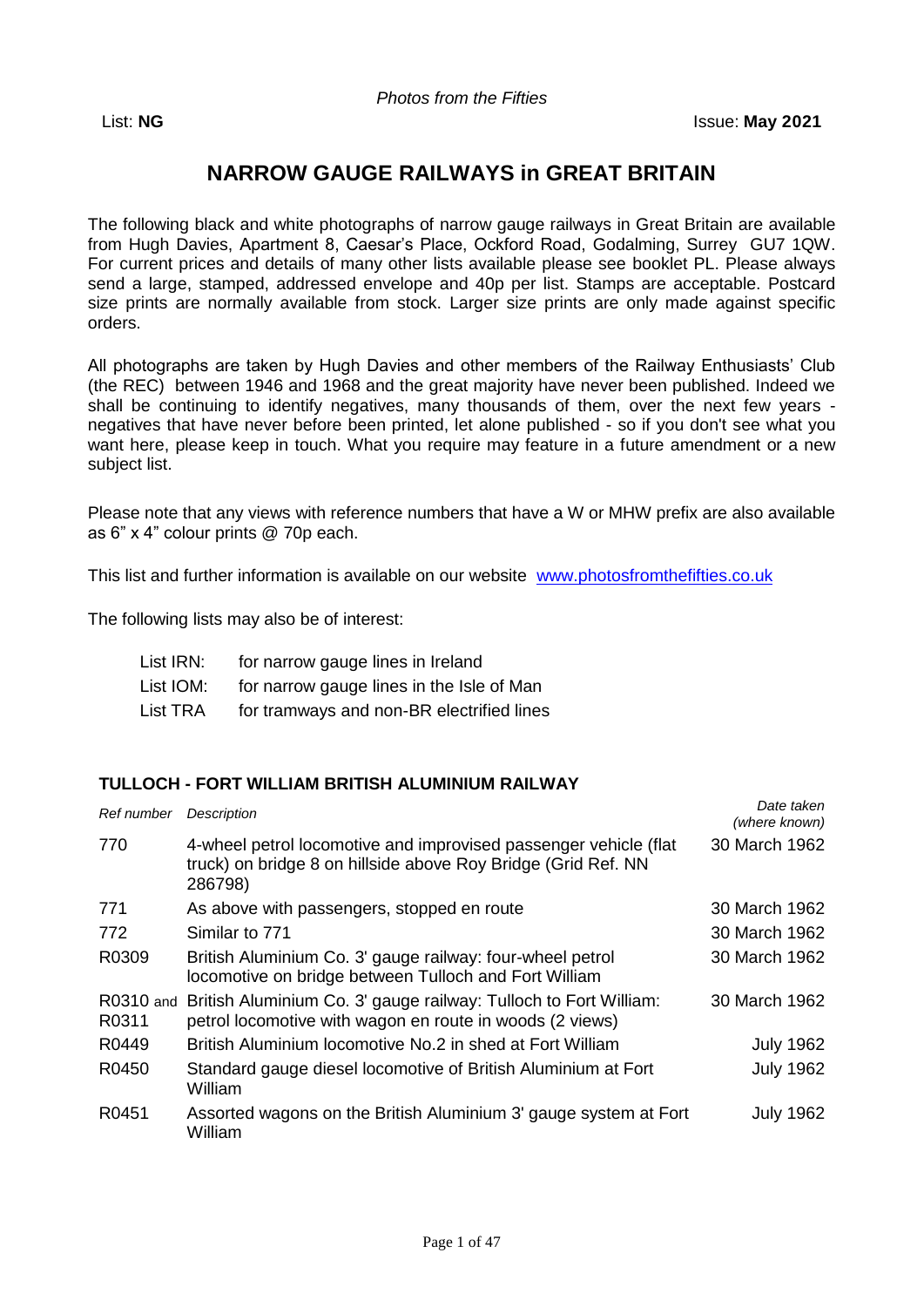## **BRITISH ALUMINIUM, FOYERS**

| Ref number | Description                                                                                                                                                                                                   | Date taken<br>(where known) |
|------------|---------------------------------------------------------------------------------------------------------------------------------------------------------------------------------------------------------------|-----------------------------|
| 900        | 0-4-0T (now the oldest surviving narrow gauge Barclay) in yard at<br>BAC Foyers (originally built in 1899 for contractors Morrison and<br>Mason): 3⁄4 view from front, but brickwork blocking view of wheels. | 31 March 1962               |
| 901        | As 900, but 1/4 view from rear, less obstruction                                                                                                                                                              | 31 March 1962               |
| 970        | Same locomotive, viewed head-on                                                                                                                                                                               | 31 March 1962               |
| R0316      | 3' gauge Andrew Barclay locomotive at Foyers works                                                                                                                                                            | March 1962                  |

## **BRITISH ALUMINIUM COMPANY, KINLOCHLEVEN**

| Ref number                | Description                                                                                          | Date taken<br>(where known) |
|---------------------------|------------------------------------------------------------------------------------------------------|-----------------------------|
| 342C                      | 0-4-0 overhead electric locomotive                                                                   | 9 Sept 1958                 |
| 343A,<br>343B and<br>343C | Three similar views of an 0-4-0 overhead electric locomotive and<br>train of empties at the quayside | 9 Sept 1958                 |
| 344A                      | 0-4-0 electric locomotive, close-up view                                                             | 9 Sept 1958                 |
| 344B                      | View of double-track line from overbridge                                                            | 9 Sept 1958                 |

## **HATFIELD MOOR**

| Ref number | Description                                                                                | Date taken<br>(where known) |
|------------|--------------------------------------------------------------------------------------------|-----------------------------|
| 765        | Loaded narrow gauge peat wagons at Hatfield Moor near the BR<br>Isle of Axholme Joint line | 22 July1961                 |

## **GREAT ORME TRAMWAY (See also List TRA)**

| Ref number | Description                             | Date taken<br>(where known) |
|------------|-----------------------------------------|-----------------------------|
| 206B       | Car No.4 standing outside winding house | 13 Aug 1957                 |
| 206C       | Cable winding engine house at Halfway   | 13 Aug 1957                 |

## **NANTLLE HORSE TRAMWAY (BR)**

| Ref number       | <b>Description</b>                                                                                                              | Date taken<br>(where known) |
|------------------|---------------------------------------------------------------------------------------------------------------------------------|-----------------------------|
| 136B             | Special passenger train: double-horse powered view mainly shows<br>horses, "Prince" and "Queen"                                 | 5 May 1957                  |
| 136C             | Another view, showing wagons                                                                                                    | 5 May 1957                  |
| 137A             | Return of horse-hauled special to Nantile hauled by "Prince" and<br>"Queen"                                                     | 5 May 1957                  |
| 137B             | Horse and wagons at Nantile                                                                                                     | 5 May 1957                  |
| 138A             | Horses "Prince" and "Queen" and wagons at quarry terminus                                                                       | 5 May 1957                  |
| 138B and<br>138C | Two views from the train, looking towards the horse-power of<br>"Prince" and "Queen", en route                                  | 5 May 1957                  |
| 5020             | Nantlle: BR narrow gauge tramway transshipment sidings to the<br>standard gauge: good view of tracks, pointwork and n.g. wagons |                             |
| 5022             | Nantlle BR horse tramway: view of track between Nantlle station<br>and the quarries: road running alongside, separated by fence |                             |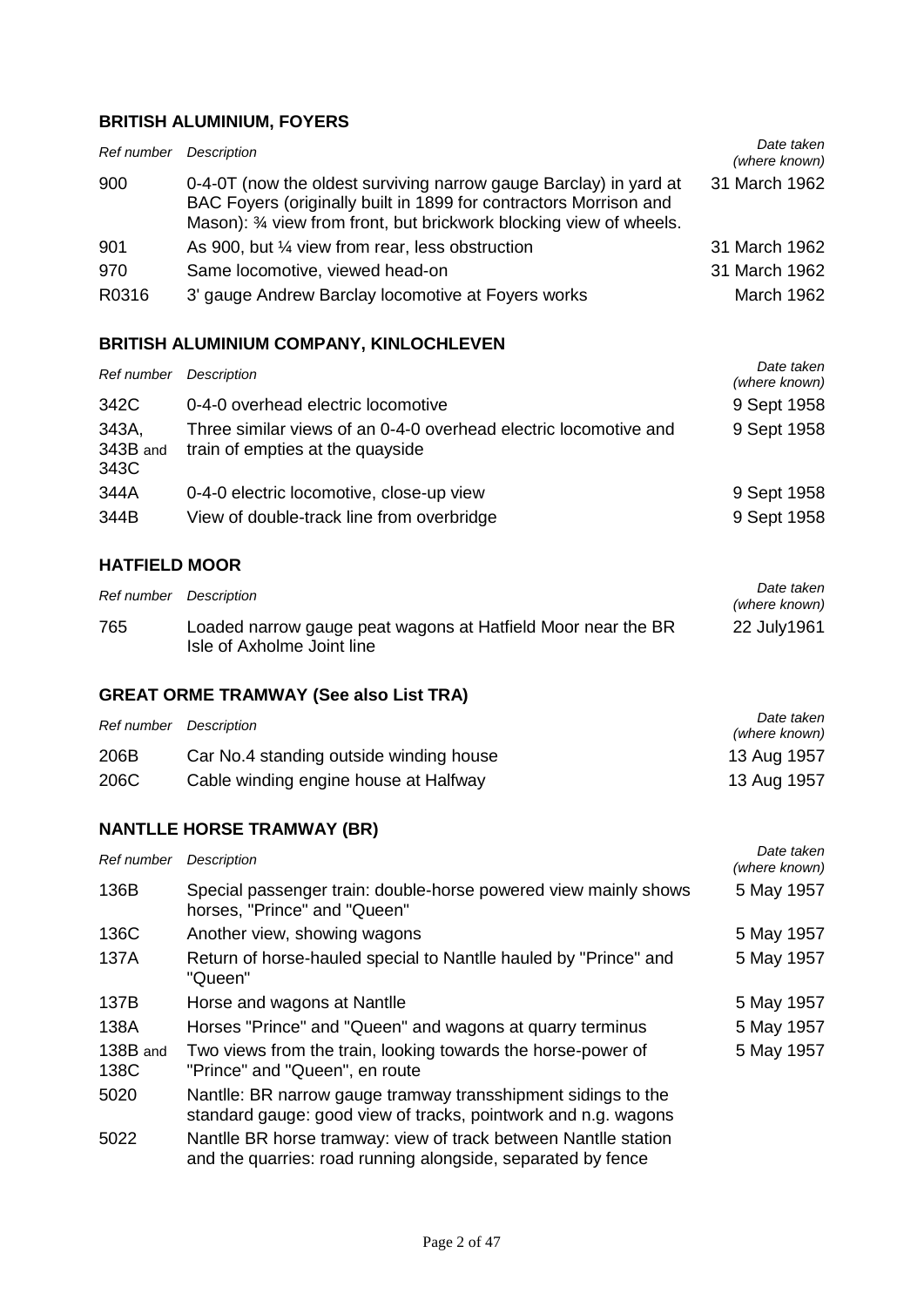| 5023 | As 5020, but taken from further back at which point n.g.             |
|------|----------------------------------------------------------------------|
|      | transhipment sidings converge to one line of rails for the "main"    |
|      | line" to the quarries: part of Nantile station (standard gauge) also |
|      | in view                                                              |

- 5033 Two-horse hauled train of narrow gauge wagons just arrived at Nantlle station transhipment wharf, BR Nantlle Tramway
- 5415 Two horses arriving at Nantlle with train of narrow gauge slate wagons on the BR-owned Nantlle Tramway

## **SNOWDON MOUNTAIN RAILWAY**

| Ref number Description    |                                                                                                          | Date taken<br>(where known) |
|---------------------------|----------------------------------------------------------------------------------------------------------|-----------------------------|
| 139B                      | No.8 outside shed at Llanberis                                                                           | 5 May 1957                  |
| 139C                      | Eyri at Llanberis                                                                                        | 5 May 1957                  |
| 140B,<br>141B and<br>141C | Three views from inside the locomotive shed at Llanberis, looking<br>out through doorway                 | 5 May 1957                  |
| 142A                      | Locomotive (unidentified) at Llanberis                                                                   | 5 May 1957                  |
| 6058                      | Snowdon Mountain Railway: No.5 Moel Siabod with train at<br>Llanberis $(34$ view)                        | 19 Aug 1954                 |
| 6059                      | Snowdon Mountain Railway No.5 Moel Siabod broadside on train<br>at Llanberis                             | 19 Aug 1954                 |
| 6060                      | Snowdon Mountain Railway: train leaving Llanberis pushed (at far<br>end) by No.5                         | 19 Aug 1954                 |
| 6061                      | Snowdon Mountain Railway No.6 in steam outside shed at<br>Llanberis $(3/4)$ bunker end view)             | 19 Aug 1954                 |
| 6062                      | Drivers' left hand side 34 broadside view of No.6 Padarn of the<br>Snowdon Mountain Railway at Llanberis | 19 Aug 1954                 |
| 6063                      | Snowdon Mountain Railway No.6 Padarn on train ready to leave<br>Llanberis: 3/4 bunker-end view           | 19 Aug 1954                 |
| 6064                      | Snowdon Mountain Railway Ltd. plaque at Llanberis                                                        | 19 Aug 1954                 |
| 6065                      | Snowdon Mountain Railway No.2 Enid arriving at Llanberis with<br>train                                   | 19 Aug 1954                 |
| 6066                      | Broadside view of No.2 Enid of the Snowdon Mountain Railway on<br>a train at Llanberis                   | 19 Aug 1954                 |
| 8343                      | Snowdon Mountain Railway train viewed through the trees                                                  |                             |
| C2839                     | Loco No.7 with train at the Summit station                                                               | 3 Aug 1963                  |
| C2840                     | Loco No.7 with single-coach train in foreground, whilst No.6<br>approaches with an up train              | 3 Aug 1963                  |
| C2841                     | Loco No.7 with single coach at Halfway; bunker-end view                                                  | 3 Aug 1963                  |
| C2842                     | Loco No.7 with single coach at Halfway; 3/4 view                                                         | 3 Aug 1963                  |
| C2843                     | Locos Nos. 3 and 8 outside the shed ast Llanberis                                                        | 3 Aug 1963                  |
| C2844                     | Single coach train with unidentified loco, scenic broadside view on<br>viaduct near Llanberis            | 3 Aug 1963                  |
| C2845                     | Train viewed across field near Llanberis, on level ground                                                | 3 Aug 1963                  |
| C2846                     | Train starting the climb; broadside view across valley near<br>Llanberis                                 | 3 Aug 1963                  |
| C2847                     | Overall view of Llanberis station with train at the platform                                             | 3 Aug 1963                  |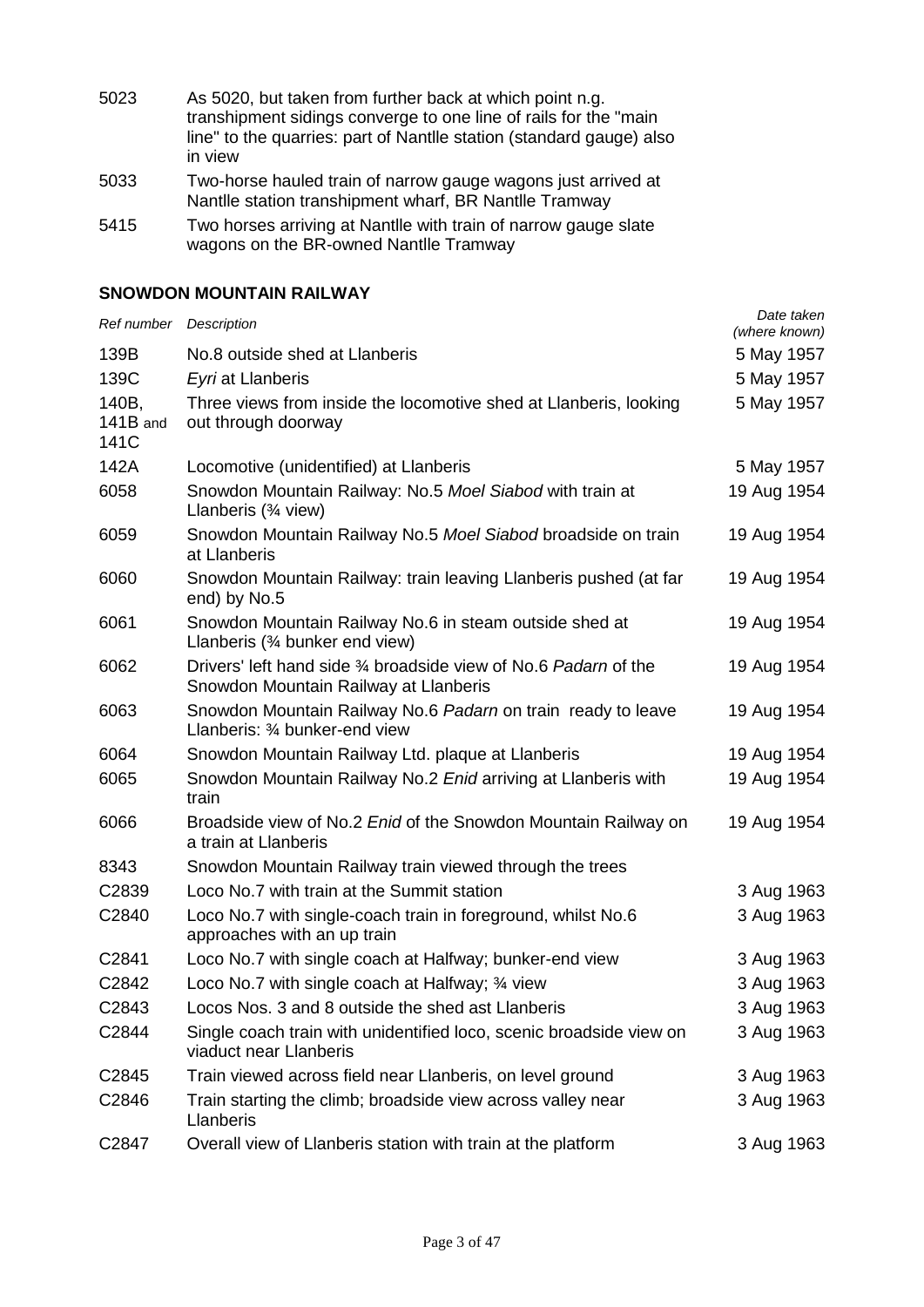| C2848        | Locos Nos. 3 and 8 standing outside the shed at Llanberis; 34<br>smokebox-end views of both locos                                              | 3 Aug 1963    |
|--------------|------------------------------------------------------------------------------------------------------------------------------------------------|---------------|
| C2849        | Locos Nos. 3 and 8 in steam at Llanberis, one coupled to a coach                                                                               | 3 Aug 1963    |
| C2850        | Distant scenic view of loco running light over viaduct near<br>Llanberis                                                                       | 3 Aug 1963    |
| N309C        | No.5 Moel Siabod with coach ready to leave Llanberis; 3⁄4 view                                                                                 | 12 July 1955  |
| N309D        | Close-up 3⁄4 view of No.5 Moel Siabod. Front of loco is missing off<br>negative                                                                | 12 July 1955  |
| <b>N309E</b> | Train at platform, having just disgorged passengers; loco at far end<br>and unidentified                                                       | 12 July 1955  |
| N309F        | No.5 Moel Siabod just leaving Llanberis; 3⁄4 view from bunker end,<br>showing whole loco                                                       | 12 July 1955  |
| <b>N310E</b> | Overall view of the loco shed and approach tracks at Llanberis,<br>also showing water tank                                                     | 12 July 1955  |
| <b>N310F</b> | View from a train approaching the half-way point up the mountain,<br>with the preceding train in sight                                         | 12 July 1955  |
| <b>N311A</b> | View from ascending train on the upper section, looking forward<br>along the track                                                             | 12 July 1955  |
| <b>N311B</b> | View from ascending train as it approaches the Summit, with a<br>train already in the Summit station                                           | 12 July 1955  |
| <b>N311C</b> | Summit station viewed from above, with trains in both platforms                                                                                | 12 July 1955  |
| <b>N311D</b> | Looking along the platform at Summit station towards the stop<br>blocks; train at platform on right; also shows nameboard                      | 12 July 1955  |
| <b>N311E</b> | View from the stop blocks at Summit station, with trains on both<br>lines, the one on the right just leaving                                   | 12 July 1955  |
| <b>N312C</b> | 3⁄4 view of ascending train just reaching the Summit; loco at far<br>end and not identified                                                    | 12 July 1955  |
| N312D        | No.5 arriving at the Summit with its train, photographed looking<br>uphill                                                                     | 12 July 1955  |
| N312E        | No.5 with its carriage at the Summit; 3/4 view with signboard visible<br>through the empty carriage window                                     | 12 July 1955  |
| <b>N312F</b> | No.5 Moel Siabod coupled to its carriage at the Summit; 34 view<br>from smokebox end                                                           | 12 July 1955  |
| <b>N313A</b> | Summit station viewed from the "downhill" end, with No.5 Moel<br>Siabod on train on left of picture and station buildings in the<br>background | 12 July 1955  |
| <b>N313B</b> | The nameplate and motion of No.5 Moel Siabod broadside, close-<br>up                                                                           | 12 July 1955  |
| R4019        | Timber end to large brick-built shed                                                                                                           |               |
| R4020        | Train crossing viaduct near Llanberis                                                                                                          |               |
| R4021        | Loco No.8 with train at the Summit; broadside view, slightly cloudy                                                                            |               |
| R4022        | Similar to R4021, but featuring only the loco                                                                                                  |               |
| R4023        | Train at the Summit; loco unidentified                                                                                                         |               |
| R4028        | Good picturesque view of train en route in dramatic scenery, but at<br>tree level                                                              |               |
| W111         | Loco No.5 Moel Siabod                                                                                                                          | 22 April 1954 |
| W112         | Train at platform                                                                                                                              | 22 April 1954 |
| W113         | Cabside number and works plate on loco No.5 Moel Siabod                                                                                        | 22 April 1954 |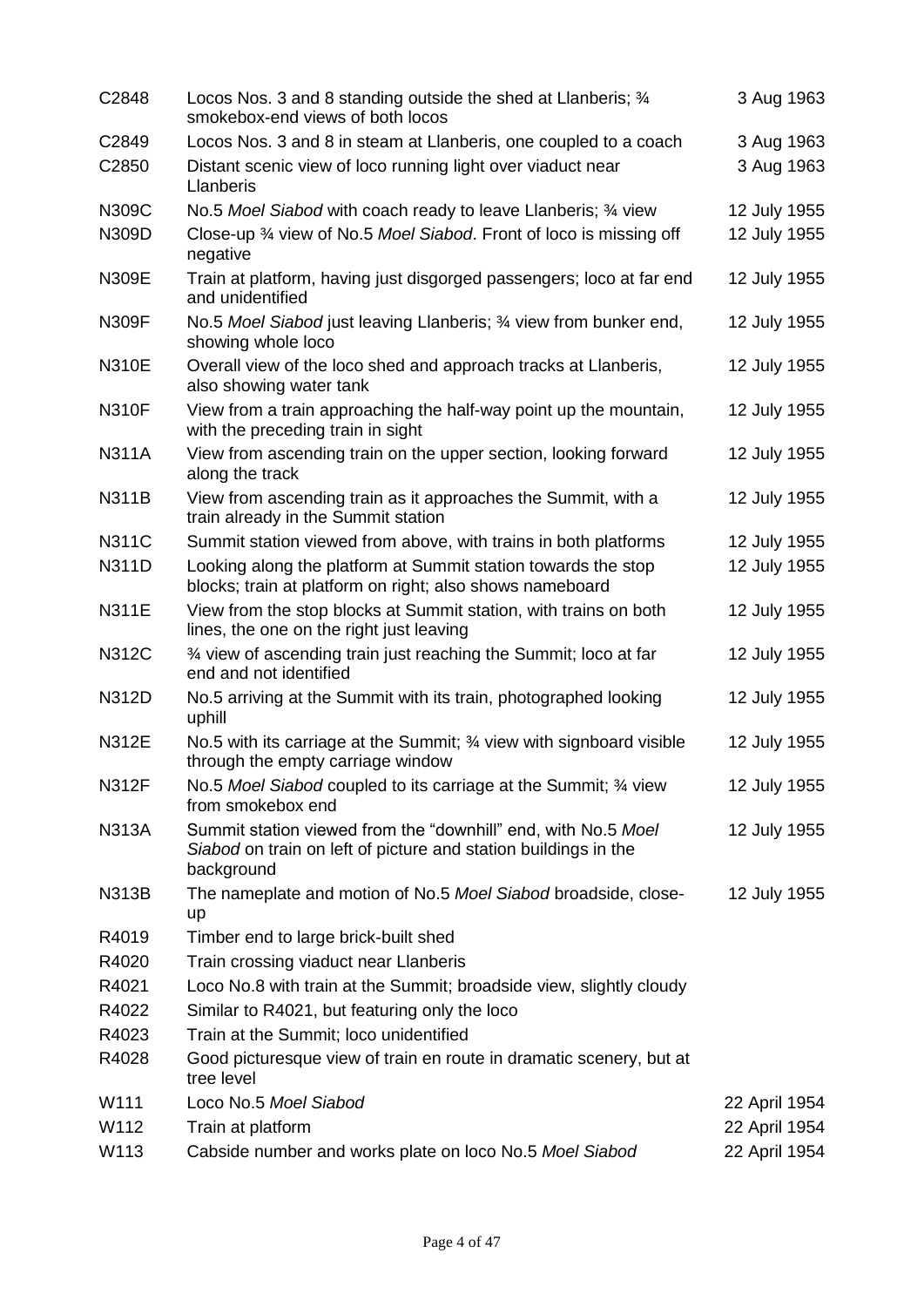## **PENRHYN QUARRIES**

| Ref number Description |                                                                                                                                                                                                                                                                                      | Date taken<br>(where known) |
|------------------------|--------------------------------------------------------------------------------------------------------------------------------------------------------------------------------------------------------------------------------------------------------------------------------------|-----------------------------|
| 19A                    | 12.30 pm Port Penrhyn - Bethesda empties en route, view to<br>locomotive from rear of train                                                                                                                                                                                          | 18 May 1956                 |
| 19B                    | Inside locomotive workshops, Bethesda                                                                                                                                                                                                                                                | 18 May 1956                 |
| 19 <sub>C</sub>        | Nesta (Hunslet/1899) shunting on first level                                                                                                                                                                                                                                         | 18 May 1956                 |
| 20A                    | Marchlyn on third level                                                                                                                                                                                                                                                              | 18 May 1956                 |
| 20B                    | 0-4-0T Marchlyn (Avonside 2067/1933)                                                                                                                                                                                                                                                 | 18 May 1956                 |
| 20 <sub>C</sub>        | Barclay Glyder (AB 1994/31) shunting the north side of third level                                                                                                                                                                                                                   | 18 May 1956                 |
| 21A                    | Blanche on train of empties passing Coed Parc workshops                                                                                                                                                                                                                              | 18 May 1956                 |
| 21B                    | Row of derelict locomotives (De Winton, Manning Wardle and<br>Bagnall) at Coed y Parc, Bethesda (R to L: Bronllwyd Hudswell<br>Clarke 1643/30; Skinner Bagnall 1766/07; Jubilee 1897; Manning<br>Wardle 1382/30; Kathleen de Winton 1877; and Stanhope Kerr<br><b>Stuart 2395/17</b> | 18 May 1956                 |
| 21 <sub>C</sub>        | View from rear of train to locomotive on downloaded train, passing<br>loop on the main line to the Port                                                                                                                                                                              | 18 May 1956                 |
| 22A                    | Blanche (Hunslet 589/93) shunting at Port Penrhyn                                                                                                                                                                                                                                    | 18 May 1956                 |
| 22B                    | <b>Blanche at Port Penrhyn</b>                                                                                                                                                                                                                                                       | 18 May 1956                 |
| 2493A                  | Penrhyn Quarry Railway: Hunslet 0-4-0ST approaching the quarry<br>with a train from Port Penrhyn; locomotive only in view, working<br>hard, head-on, just emerging from bridge                                                                                                       | 1958                        |
| S/2493B                | Penrhyn Quarry: Petrol locomotive No.18 in shed, with others.<br>Sub-standard view, camera-shake                                                                                                                                                                                     | 1958                        |
| S/2493C                | Penrhyn Quarry: Gertrude Hunslet 995/1909, side 3⁄4 view (not of<br>whole locomotive) in shed: sub-standard view, out of focus                                                                                                                                                       | 1958                        |
| 2494A                  | Penrhyn Quarry: view down incline, with general overview of<br>quarry workings                                                                                                                                                                                                       | 1958                        |
| 2494B                  | View along the side of train of narrow gauge loaded slate wagons                                                                                                                                                                                                                     | 1958                        |
| 2494C                  | Side 3⁄4 view of petrol locomotive shunting loaded slate wagons at<br>the quarry                                                                                                                                                                                                     | 1958                        |
| 2495A                  | Penrhyn Quarry: Lilian Hunslet 317/1883 in use at the quarry, 3/4<br>view, extreme ends (buffer beams) not on negative                                                                                                                                                               | 1958                        |
| 2495C                  | Penrhyn Quarry: Jubilee 1897 Manning Wardle 1382/1897 3⁄4 view<br>close-up at the quarry: extreme ends (buffer beams) not on<br>negative                                                                                                                                             | 1958                        |
| 2496A                  | Penrhyn Quarry: petrol locomotive No.20 3/4 broadside with driver                                                                                                                                                                                                                    | 1958                        |
| S/2496B                | Penrhyn Quarry: sub-standard view of Blanche motion, at speed                                                                                                                                                                                                                        | 1958                        |
| 2496C                  | Penrhyn Quarry: Stanhope Kerr Stuart 2395/1917, 34 view from<br>front end on scrap road outside works                                                                                                                                                                                | 1958                        |
| 5000                   | Port Penrhyn with 80088 on the BR standard gauge freight; a<br>narrow gauge slate wagon in the foreground; and Ruston diesel<br>locomotive partly in view                                                                                                                            |                             |
| 5001                   | BR standard gauge 80088 at Port Penrhyn with freight working<br>(almost broadside), with narrow gauge trackwork in the foreground                                                                                                                                                    | 1957                        |
| 5002                   | View from rear of freight train on the BR branch from Port Penrhyn,<br>showing bridge over River Cegin, with narrow gauge Penrhyn<br>Railway track to the left and standard gauge track to the right                                                                                 | 1957                        |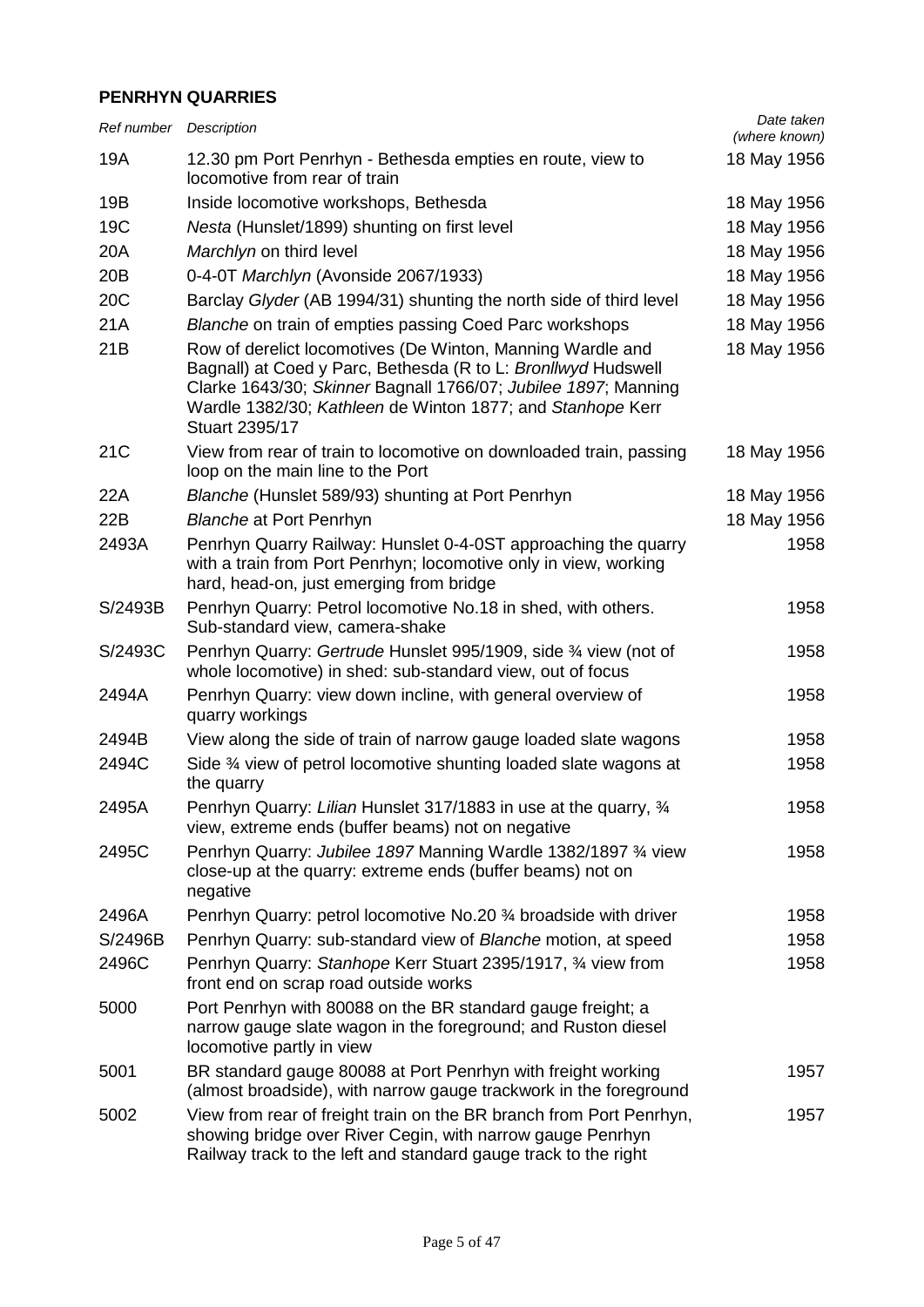| 7312A             | 0-4-0ST George Sholto Hunslet 994 of 1909, in steam outside the<br>museum building at Bressingham. This locomotive ran in its earlier<br>years at Bressingham without nameplates and coupled to a four-<br>wheeled wagon. | Dec 1965   |
|-------------------|---------------------------------------------------------------------------------------------------------------------------------------------------------------------------------------------------------------------------|------------|
| C <sub>2852</sub> | Line of locos intended for scrap, but subsequently restored,<br>adjacent to the works building                                                                                                                            | 3 Aug 1963 |
| R0052             | Penrhyn Quarries: view down first incline                                                                                                                                                                                 | 1954       |
| R0053             | Penrhyn Quarries: Lilla on the First Level                                                                                                                                                                                | 1954       |
| R0054             | Penrhyn Quarries: Edward Sholto on the second level                                                                                                                                                                       | 1954       |
| R0055             | Penrhyn Quarries: Sybil Mary on the second level                                                                                                                                                                          | 1954       |
| R0056             | Penrhyn Quarries: Linda, rear view                                                                                                                                                                                        | 1954       |
| R0057             | Penrhyn Quarries: Linda, right hand 3/4 view                                                                                                                                                                              | 1954       |
| R0058             | Penrhyn Quarries: Linda head-on at sheds at the Harbour                                                                                                                                                                   | 1954       |
| R0059             | Penrhyn Quarries: Linda at foot of first incline                                                                                                                                                                          | 1954       |

# **FESTINIOG RAILWAY (and connecting quarry systems)**

| Ref number Description |                                                                                                                                                                                                                                | Date taken<br>(where known) |
|------------------------|--------------------------------------------------------------------------------------------------------------------------------------------------------------------------------------------------------------------------------|-----------------------------|
| 1130                   | Tan-y-Bwlch station in early preservation days                                                                                                                                                                                 | c1954                       |
| S/1131                 | Double Fairlie on passenger train                                                                                                                                                                                              | c1954                       |
| 1133                   | Double Fairlie heading train out of Portmadoc Harbour station                                                                                                                                                                  | c1954                       |
| 2092B                  | Fairlie double-ended locomotive out of use inside Boston Lodge<br>works                                                                                                                                                        |                             |
| 2092C                  | General view of Boston Lodge yard                                                                                                                                                                                              |                             |
| 2099A                  | View from Duffws station, looking up the Maenoffenen incline;<br>R&H loco with loaded slate train.                                                                                                                             |                             |
| 2099B                  | Duffws station with Queen's Hotel in background. Wall partly<br>hiding station (now public toilets) separates land, formerly FR<br>property, now belonging to local Council R&H 0-4-0 and loaded<br>slate wagons in foreground |                             |
| 2099C                  | View from Queen's Bridge at Blaenau Festiniog, looking towards<br>joint FR/GWR Central station to left of line: R&H locomotive<br>propelling wagons away from camera                                                           |                             |
| 2125A                  | Prince approaching tender-first with train for Portmadoc, passing<br><b>Boston Lodge works</b>                                                                                                                                 |                             |
| 2125B                  | Prince 3/4 smokebox end view, at Portmadoc Harbour station                                                                                                                                                                     |                             |
| 2125C                  | As 2125B but slightly hazy, nearer to broadside, and closer                                                                                                                                                                    |                             |
| 2126A                  | Prince tender-first on train at Penrhyndeudraeth station                                                                                                                                                                       |                             |
| 3244                   | Fairlie Taliesin in the yard at Boston Lodge                                                                                                                                                                                   |                             |
| 3245                   | Portmadoc Harbour station with passenger rolling stock                                                                                                                                                                         |                             |
| 3246                   | Passenger coach in the station at Portmadoc Harbour                                                                                                                                                                            |                             |
| 3248                   | Boston Lodge Works, Festiniog Railway, viewed from the Cob                                                                                                                                                                     |                             |
| 3249                   | Petrol tractor locomotive at the end of the Cob                                                                                                                                                                                |                             |
| 3250                   | The rail entrance to Boston Lodge Works, Festiniog Railway,<br>looking into the works yard                                                                                                                                     |                             |
| 3253                   | Tan-y-Bwlch, with Fairlie-hauled train and passengers                                                                                                                                                                          |                             |
| 3255                   | Fairlie locomotive on train at Tan-y-Bwlch, 34 view                                                                                                                                                                            |                             |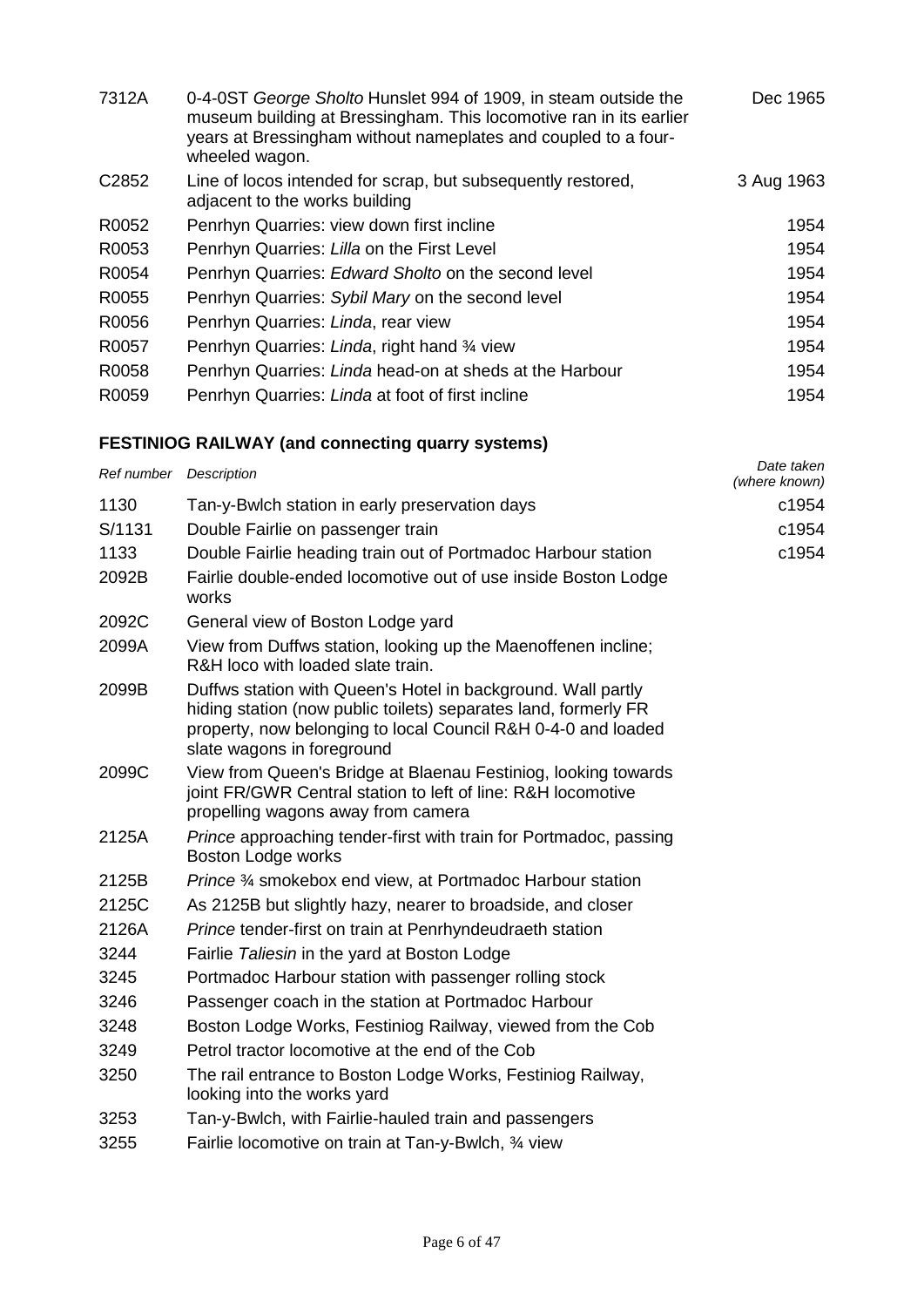| 3256   | Train at Tan-y-Bwlch. Passenger coaches and passengers only in<br>view                                                                                   |              |
|--------|----------------------------------------------------------------------------------------------------------------------------------------------------------|--------------|
| 3257   | Fairlie locomotive at the end of the line at Portmadoc Harbour,<br>locomotive head-on                                                                    |              |
| 3258   | Fairlie-hauled train awaiting departure from Portmadoc Harbour<br>station; 3⁄4 view with station building behind train                                   |              |
| 3259   | Fairlie travelling light over the Cob, 3⁄4 head-on view                                                                                                  |              |
| 3260   | Fairlie locomotive taking water at the Harbour                                                                                                           |              |
| 3261   | Train hauled by Fairlie locomotive arriving at Minffordd                                                                                                 |              |
| 3263   | Minffordd station, FR, showing steps to subway to BR station                                                                                             |              |
| 3264   | "Minffordd, change for Great Western Railway" signboard on FR<br>station                                                                                 |              |
| 3348   | Stone boundary post in situ: "Terminus of Festiniog Slate Co's<br>Junction Line": "Terminus of Festiniog Railway Co.Branch Line                          |              |
| 3349   | Stone milepost built into stone wall: 13 <sup>3</sup> /4 miles c12 from<br>Portmadoc                                                                     |              |
| 3350   | The exchange sidings at Blaenau Festiniog North between BR(LM)<br>Conway Vallet line and the narrow gauge Festiniog Railway linked<br>quarry systems     |              |
| 5032   | 0-4-0 Prince with passenger train at unidentified location on the<br><b>Festiniog Railway</b>                                                            |              |
| 5034   | Festiniog Railway: No.2, 0-4-0 Prince - 3/4 view at Portmadoc<br>Harbour                                                                                 |              |
| 5801   | Festiniog Railway: Fairlie locomotive and train at<br>Penrhyndeudraeth                                                                                   |              |
| 8349   | Festiniog Railway: Prince at Portmadoc                                                                                                                   |              |
| 8350   | Festiniog Railway: Prince at Portmadoc Harbour                                                                                                           |              |
| B58/9  | The first summer of operations by the restored Festiniog Railway;<br>Prince ready to leave Portmadoc Harbour station with a two-coach<br>train; 3⁄4 view | 15 Aug1955   |
| B58/10 | Double Fairlie Taliesin of the Festiniog Railway undergoing heavy<br>repair in the Railway's Boston Lodge works                                          | 15 Aug1955   |
| B58/11 | General view inside Boston Lodge works                                                                                                                   | 15 Aug1955   |
| B58/12 | Prince coming off the Cob and passing the entrance to Boston<br>Lodge works; 3⁄4 view of loco                                                            | 15 Aug1955   |
| B59/1  | Prince returning to Portmadoc with a passenger train, bunker first<br>past Boston Lodge works                                                            | 15 Aug1955   |
| B59/2  | A heavily overgrown section of track, somewhere above Minfordd                                                                                           | 15 Aug1955   |
| B59/3  | Minfordd station before restoration; at this time services from<br>Portmadoc Harbour went no further than Boston Lodge Halt                              | 15 Aug1955   |
| B59/4  | 0-4-0ST Welsh Pony broadside view inside Boston Lodge works                                                                                              | 15 Aug1955   |
| B59/5  | Dilapidated coaching stock inside Boston Lodge works; 3⁄4 view                                                                                           | 15 Aug1955   |
| B59/6  | Prince with two-coach train on the Cob approaching Boston Lodge<br>3⁄4 head-on view                                                                      | 15 Aug1955   |
| B224/3 | Overall view of the Festiniog Railway at Blaenau Festiniog when<br>still in use for slate traffic and prior to preservation                              |              |
| C79    | Festiniog Railway: Prince with passenger train about to depart<br>from Portmadoc Harbour; head-on 3⁄4 view                                               | 23 June 1956 |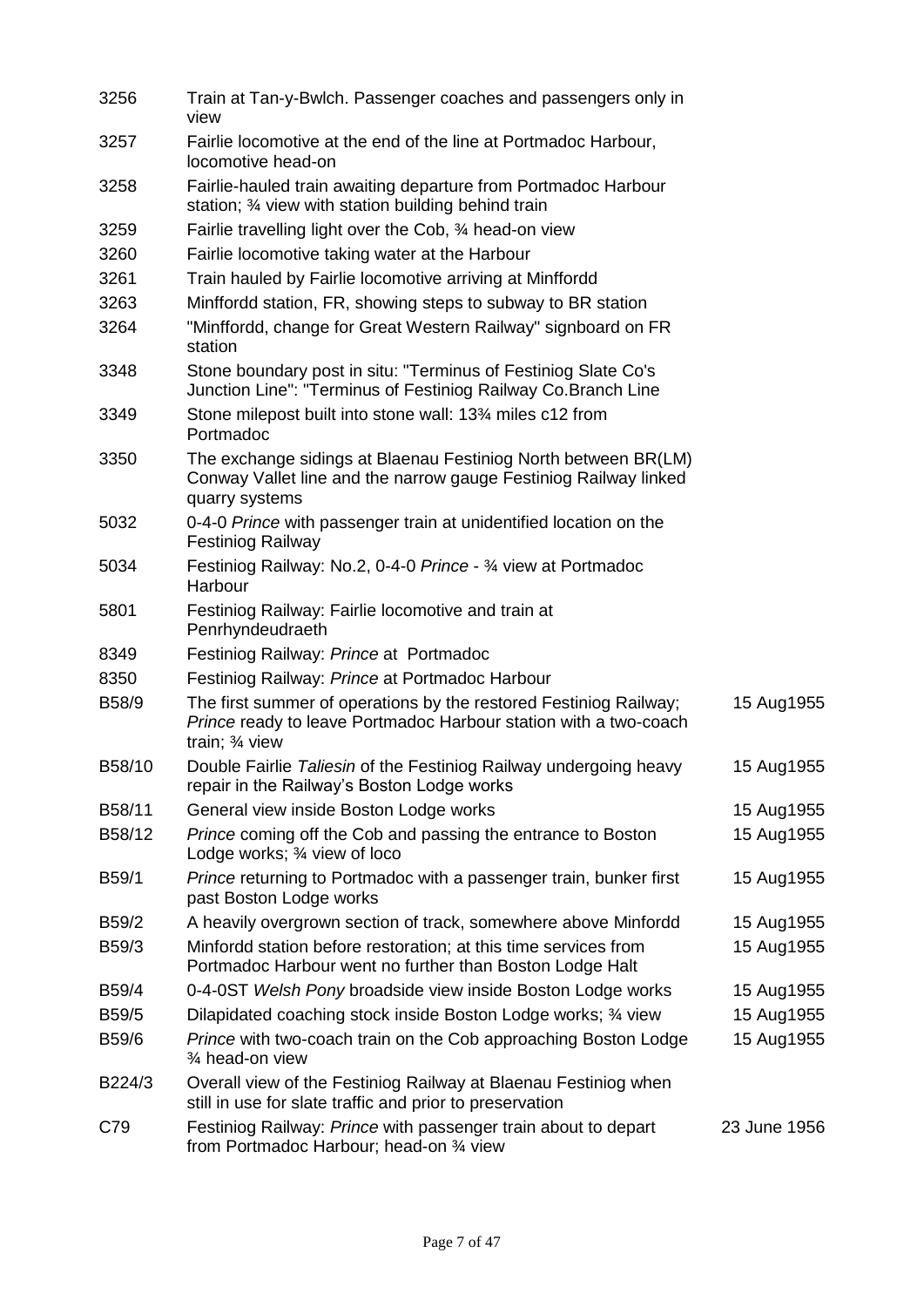| C80    | Festiniog Railway: Prince taking on water at Portmadoc Harbour,<br>viewed from over the water with boats in foreground                                                                                                           | 23 June 1956 |
|--------|----------------------------------------------------------------------------------------------------------------------------------------------------------------------------------------------------------------------------------|--------------|
| C81    | Festiniog Railway: Prince bunker-first at Minfordd with passenger<br>train                                                                                                                                                       | 23 June 1956 |
| C82    | Festiniog Railway: Prince bunker-first at Minfordd coupled up to<br>carriages ready for the return journey to Portmadoc                                                                                                          | 23 June 1956 |
| C83    | Festiniog Railway: looking towards Blaenau Festiniog from<br>Minfordd station at the time when restoration had only just reached<br>this point; station nameboard on right of picture with "change for<br>Great Western Railway" | 23 June 1956 |
| C2831  | Prince at the head of a train at Tan-y-Bwlch; head-on view of loco;<br>all of train visible, thanks to the curve                                                                                                                 | 4 Aug 1963   |
| C2832  | Loco Prince celebrates his 100 <sup>th</sup> Birthday carrying a special<br>headboard, bunker-first on a train at Tan-y-Bwlch ready to return to<br>Portmadoc                                                                    | 4 Aug 1963   |
| C2833  | Loco Prince hauling his hundredth birthday special train on the<br>embankment near Minffordd; 3⁄4 view of whole train                                                                                                            | 4 Aug 1963   |
| C2834  | Three steam locos in Boston Lodge yard, including Prince and a<br>Fairlie                                                                                                                                                        | 4 Aug 1963   |
| C2835  | Prince broadside in Boston Lodge yard                                                                                                                                                                                            | 4 Aug 1963   |
| C2836  | Portmadoc Harbour station with Prince and Linda in steam, plus<br>coaching stock                                                                                                                                                 | 4 Aug 1963   |
| C2837  | Train headed by a Fairlie approaching Boston Lodge along the<br>Cob from Portmadoc Harbour; three-arm semaphore signal gantry<br>in the foreground                                                                               | 4 Aug 1963   |
| C2838  | A Fairlie locomotive running light along the Cob at Portmadoc                                                                                                                                                                    | 4 Aug 1963   |
| C3480  | Festiniog Railway narrow gauge track at Blaenau Festiniog Central<br><b>BR</b> station                                                                                                                                           | 22 Jan 1961  |
| C3486  | The Festiniog Railway narrow gauge yard at Blaenau Festiniog<br>Central with loaded slate wagons                                                                                                                                 | 22 Jan 1961  |
| H31/21 | 0-4-0ST Welsh Pony in a dismantled state on the Festiniog<br>Railway                                                                                                                                                             | 9 Dec 1969   |
| J924   | Glan-y-Pwll, looking north                                                                                                                                                                                                       | 20 June 1959 |
| J925   | Looking down the Votty and Bowydds incline to Duffws station site                                                                                                                                                                | 20 June 1959 |
| R0047  | Festiniog Railway wagons lying derelict at Harbour station,<br>Portmadoc                                                                                                                                                         | 1954         |
| R0048  | Festiniog Railway bogie and other wagons lying derelict at Harbour<br>station, Portmadoc                                                                                                                                         | 1954         |
| R0049  | Festiniog Railway: base of water tower and signal, Portmadoc                                                                                                                                                                     | 1954         |
| R3783  | Linda taking water at Tan-y-Bwlch, viewed from the bunker end                                                                                                                                                                    |              |
| R3784  | Linda at Tan-y-Bwlch, 3/4 view                                                                                                                                                                                                   |              |
| R3785  | Blanche head-on 3⁄4 view at Portmadoc Harbour                                                                                                                                                                                    |              |
| R3786  | Blanche 3/4 view at Portmadoc Harbour                                                                                                                                                                                            |              |
| R3787  | Linda taking water and being coaled at Portmadoc Harbour                                                                                                                                                                         |              |
| R3788  | Overall view of Portmadoc Harbour station with Linda and Blanche<br>side-by-side, viewed head-on                                                                                                                                 |              |
| R3789  | 3⁄4 view of Linda from bunker end during shunting at approaches to<br>Portmadoc Harbour station                                                                                                                                  |              |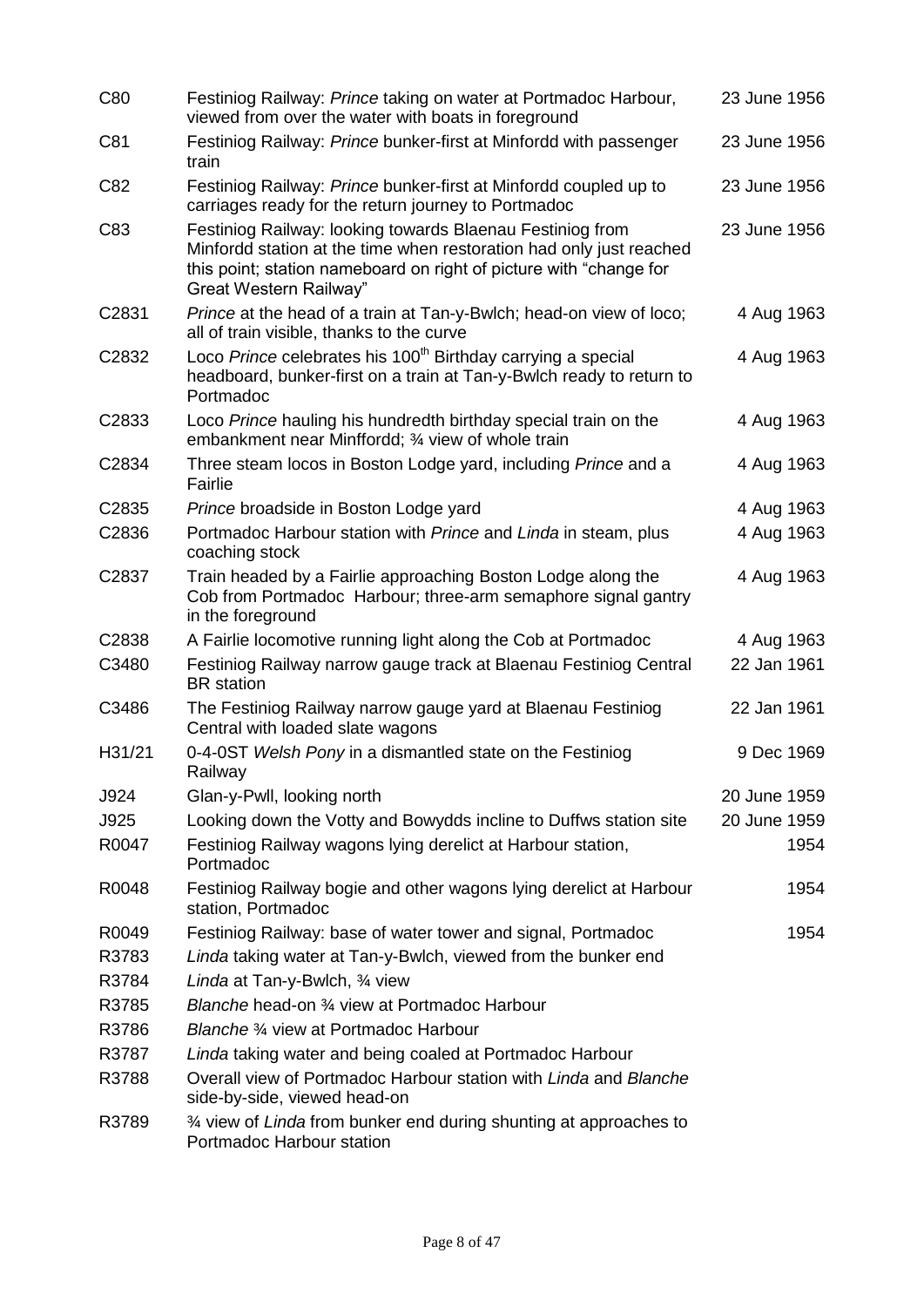| R3790 | Linda on passenger train leaving Portmadoc Harbour; 3/4 view of<br>train going away from camera                                                            |              |
|-------|------------------------------------------------------------------------------------------------------------------------------------------------------------|--------------|
| R3791 | 3⁄4 view of Fairlie loco at Portmadoc Harbour with the old foundry<br>building in the background                                                           |              |
| R3792 | Fairlie locomotive approaching Portmadoc Harbour station to pick<br>up its train; $\frac{3}{4}$ view of loco                                               |              |
| R3793 | Fairlie-hauled train leaving Portmadoc and heading along the Cob<br>towards Boston Lodge; train, which was a wedding special, is<br>going away from camera |              |
| R3794 | Linda tender-first with a passenger train on the Cob, the<br>embankment between Portmadoc Harbour and Boston Lodge; 3/4<br>view of whole train             |              |
| R3795 | Good view of the station buildings at Portmadoc Harbour with, on<br>the left of the picture, Linda arriving with a passenger train                         |              |
| R4027 | Train with Fairlie loco near Tan-y-Bwlch, viewed from above                                                                                                |              |
| W28   | Prince on train at Portmadoc Harbour station                                                                                                               | 2 Aug 1960   |
| W114  | <i>Prince</i> standing at the entrance to Boston Lodge works                                                                                               | 18 Sept 1955 |
| W758  | Double-Fairlie Merddin Emrys heading a passenger train past<br>Boston Lodge, viewed looking over the train to Portmadoc                                    | 9 Aug 1963   |
| W759  | Linda at Boston Lodge                                                                                                                                      | 9 Aug 1963   |
| W902  | 3rd class teak livery coach at Tan-y-Bwlch                                                                                                                 | 24 Sept 1966 |
| W971  | FR train hauled by Earl of Merioneth in the mountains above Tan-<br>y-Bwlch                                                                                |              |
| W1028 | FR train in the upper part of the line, mountainous scenery                                                                                                |              |

## **FAIRBOURNE RAILWAY**

| Ref number  | Description                                                                                                     | Date taken<br>(where known) |
|-------------|-----------------------------------------------------------------------------------------------------------------|-----------------------------|
| 2096C       | Count Louis 4-4-2, 15" gauge, broadside, on train                                                               | Aug 1957                    |
| 2121A       | Trains crossing: view taken from steam-hauled train as diesel-<br>hauled train passes                           | Aug 1957                    |
| 2121B       | Fairbourne terminus: 4-4-2 Count Louis on train ready to leave on<br>left, diesel railcar/tractor on right      | Aug 1957                    |
| 2121C       | As 2121B, but $\frac{3}{4}$ view with steam train (4-4-2 hauled) in<br>foreground                               | Aug 1957                    |
| 2122A       | 4-4-2 Count Louis pulls train out of Fairbourne terminus and over<br>bridge                                     | Aug 1957                    |
| 2122B       | Interior view of Fairbourne station, with diesel-hauled train arriving                                          | Aug 1957                    |
| 2122C       | Diesel locomotive and railcar/tractor standing outside Fairbourne<br>station                                    | Aug 1957                    |
| 3252        | Fairbourne Railway station building at Fairbourne, seen from the<br>field with rolling stock in open at far end | Aug 1957                    |
| <b>JP13</b> | Fairbourne station with 4-4-2 Count Louis on a train; head-on 3/4<br>view                                       | 1954                        |
| <b>JP14</b> | Train at Loop Halt passing place                                                                                | 1954                        |
| <b>JP15</b> | Train at Barmouth ferry after Count Louis has run round his train                                               | 1954                        |
| R0180B      | Fairbourne Miniature Railway: Fairbourne New Station showing<br>Count Louis and Whippit Quick                   | Aug 1957                    |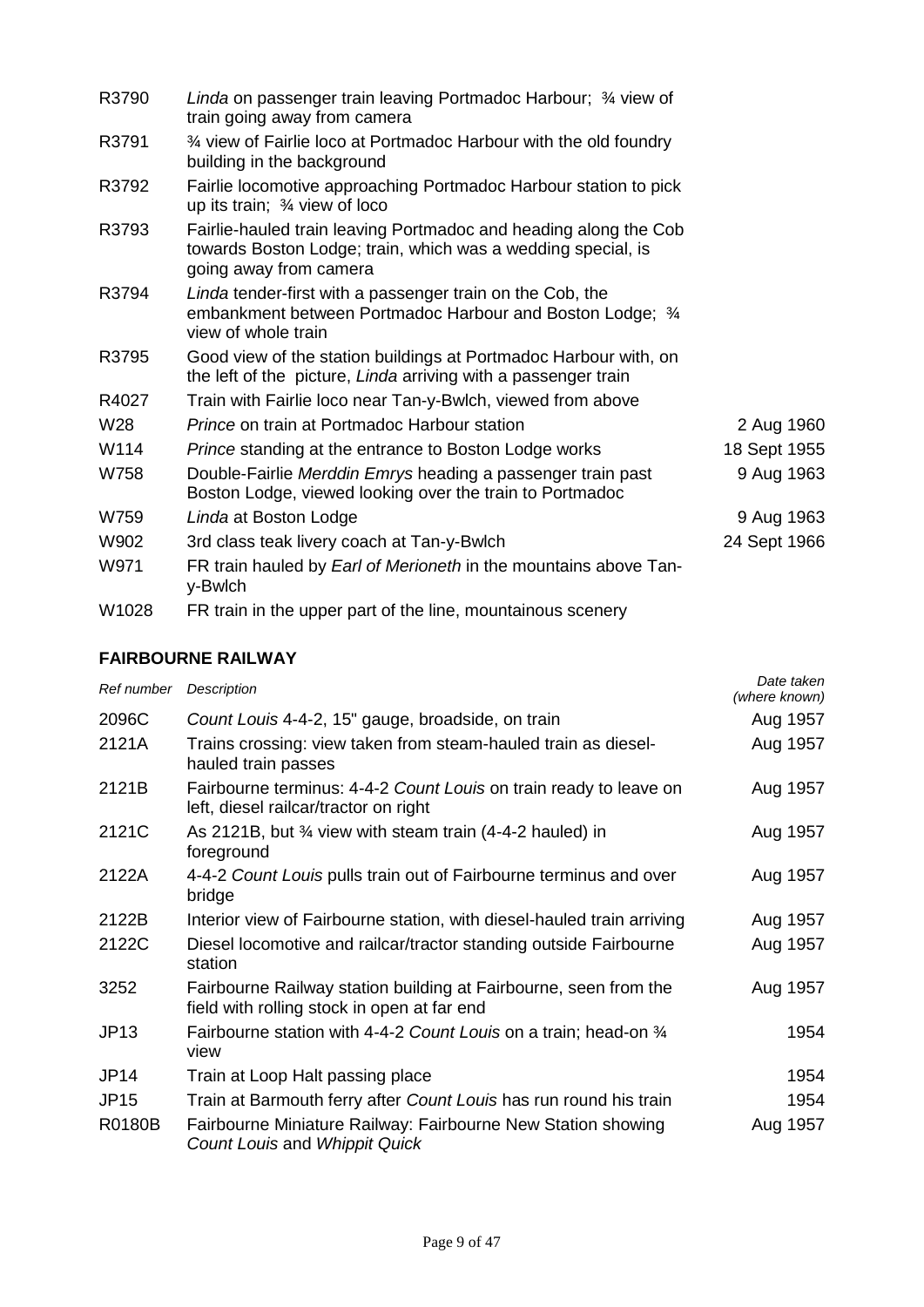| R0181 | Fairbourne Railway: Count Louis lefthand 3/4 front view on train at<br>Fairbourne                            | Aug 1957 |
|-------|--------------------------------------------------------------------------------------------------------------|----------|
| R0182 | Fairbourne Railway: Count Louis lefthand broadside view on train<br>at Ferry                                 | Aug 1957 |
| R0183 | Fairbourne Railway: Count Louis lefthand broadside view on train<br>at Ferry                                 | Aug 1957 |
| R0184 | Fairbourne Railway: Count Louis on train crossing bridge at<br>Fairbourne                                    | Aug 1957 |
| R4024 | Ferry station with diesel loco, and rail van being man-shunted                                               |          |
| R4033 | Diesel loco at Ferry station                                                                                 |          |
| W95   | 4-4-2 Count Louis 3/4 view, built by Basset Lowke No.32 of 1923,<br>on train about to depart from Fairbourne |          |
| W96   | 4-4-2 Count Louis tender-first with loaded passenger train at<br>Bathing Beach Halt; 3/4 view of whole train |          |

## **MOELFERNA QUARRIES**

| Ref number       | <b>Description</b>                                                                                                        | Date taken<br>(where known) |
|------------------|---------------------------------------------------------------------------------------------------------------------------|-----------------------------|
| 199A and<br>199B | Two general views of the quarry                                                                                           | 11 Aug 1957                 |
| 200A             | Transporter wagons on incline, incorporating wagon turntable                                                              | 11 Aug 1957                 |
| 200B             | Trackbed on embankment, Deeside tramway                                                                                   | 11 Aug 1957                 |
| 201A             | Wooden rails in situ                                                                                                      | 11 Aug 1957                 |
| 201B             | Trackbed on hillside                                                                                                      | 11 Aug 1957                 |
| 201C             | Loaded wagons on transhipment wharf at Glyndyrfdwy                                                                        | 11 Aug 1957                 |
| 2006B            | General view of quarries (Similar to 199A and B)                                                                          | 11 Aug 1957                 |
| 2006C            | View of quarry, showing incline, transporter wagons, etc.                                                                 | 11 Aug 1957                 |
| 2007A            | Trackbed of the Deeside Tramway between Moelferna Quarries<br>and Glyndyrfdwy station                                     | 11 Aug 1957                 |
| R0186            | Glyndyfrdwy slate transhipment quay BR/Deeside Tramway                                                                    | Aug 1957                    |
| R0187            | Glyndyfrdwy slate transhipment quay BR/Deeside Tramway with<br>wagons                                                     | Aug 1957                    |
| R0188            | Deeside Tramway (Moelferna Slab Quarry to Glyndyfrdwy station)<br>view from trackbed of this former wooden railed tramway | Aug 1957                    |
| R0189            | Moelferna Quarry, looking down incline to tramway                                                                         | Aug 1957                    |
| R0190            | View along track of Deeside Tramway near Moelferna Quarry,<br>showing wooden rails                                        | Aug 1957                    |

#### **VALE OF RHEIDOL RAILWAY**

| Ref number | Description                                                                                          | Date taken<br>(where known) |
|------------|------------------------------------------------------------------------------------------------------|-----------------------------|
| 1111       | Devil's Bridge station, with passenger stock, looking west                                           | 18 Aug 1953                 |
| 1112       | Signals, waiting shelter and water crane at Aberffrwd                                                | 18 Aug 1953                 |
| 1113       | Crowded train just arrived at Aberystwyth                                                            | 18 Aug 1953                 |
| 1114       | The cutting at the neck of Devil's Bridge station, looking west                                      | 18 Aug 1953                 |
| 1115       | Passenger stock in Devil's Bridge station, looking towards buffer<br>stops, showing station building | 18 Aug 1953                 |
| 1116       | 4-wheel vans W135 and two others at Aberystwyth                                                      | 18 Aug 1953                 |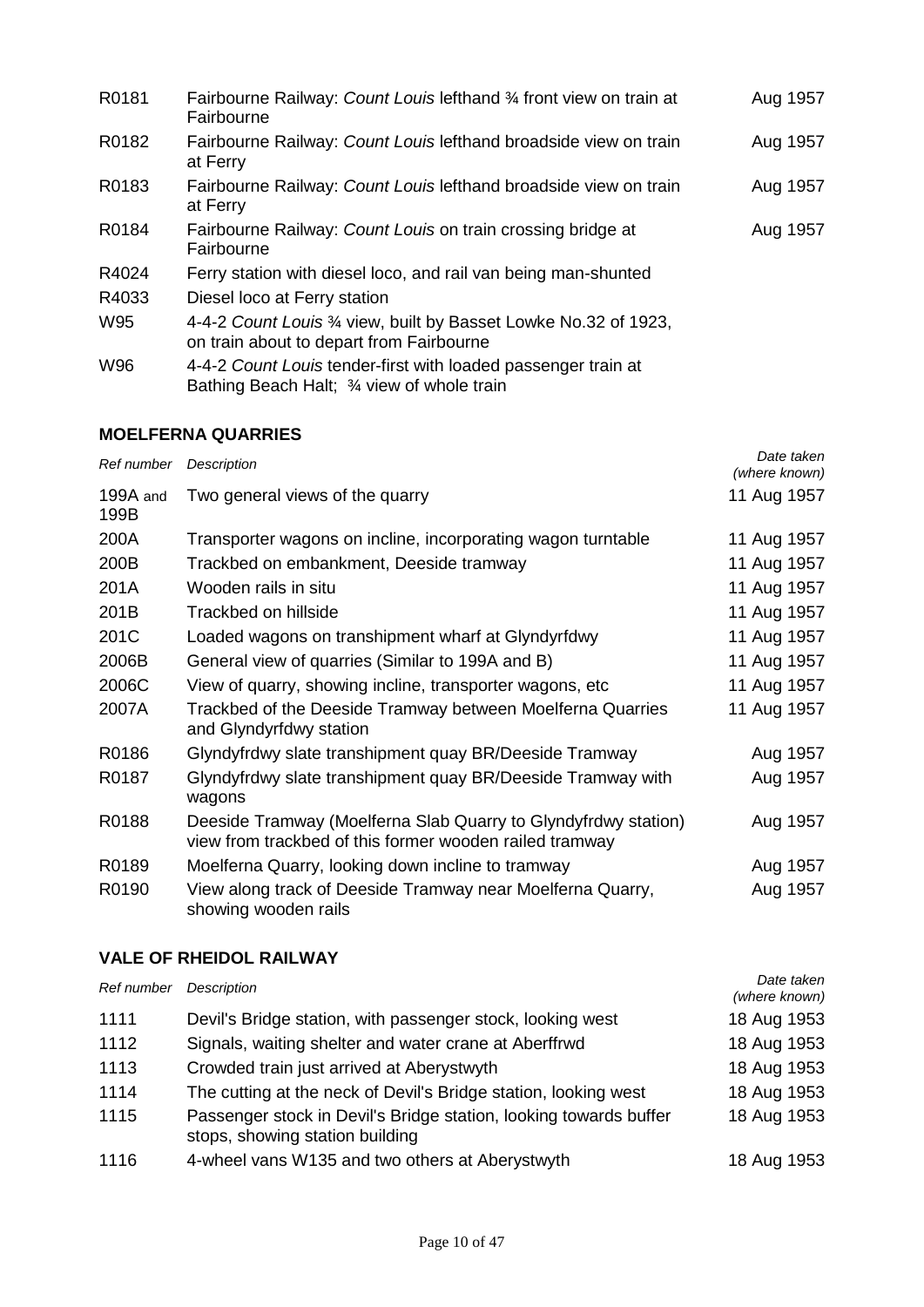| 1117               | Carriage shed                                                                                                                                   | 18 Aug 1953 |
|--------------------|-------------------------------------------------------------------------------------------------------------------------------------------------|-------------|
| 1118               | Train ready to leave Devil's Bridge (another train on adjacent line)                                                                            | 18 Aug 1953 |
| 1119               | No.7 (bunker-first) on train ready to leave Devil's Bridge                                                                                      | 18 Aug 1953 |
| 2097A              | No.7 taking water at Aberffrwd, showing signals and water crane<br>(view from side of train)                                                    | 13 Aug 1957 |
| 2097B              | As 2097A, but viewed from front, showing whole train and passing<br>loop                                                                        | 13 Aug 1957 |
| 2097C              | Devil's Bridge station, overall view, two trains in station                                                                                     | 13 Aug 1957 |
| 2098A and<br>2098B | Two similar views of downhill train to Aberystwyth taken from the<br>train on a curve                                                           | 13 Aug 1957 |
| 2098C              | No.8 Llywelyn and 4-wheel brake van at Aberystwyth                                                                                              | 13 Aug 1957 |
| 2108B              | No.7 Owain Glyndwr on train at Aberystwyth (locomotive only)                                                                                    |             |
| 2108C              | As 2108B, but showing whole train                                                                                                               |             |
| 2117A              | No.7 Owain Glyndwr 3/4 broadside on train at Aberystwyth                                                                                        | Aug 1957    |
| 2118C              | No.9 Prince of Wales 3⁄4 head-on outside shed at Aberystwyth                                                                                    | Aug 1957    |
| 2119A              | As 2118C, but close-up                                                                                                                          | Aug 1957    |
| 2119B              | No.9 showing nameplate, BR emblem and motion only,                                                                                              | Aug 1957    |
| 2119C              | As 2118C, but from opposite side, with better view of shed                                                                                      | Aug 1957    |
| 2120A              | No.8 arriving, bunker-first, with loaded passenger train at<br>Aberystwyth, VoR                                                                 |             |
| 3269               | From train at the approach to Aberffrwd: there appears to be a<br>problem underneath one of the coaches: derailment?                            |             |
| 3315               | Devils Bridge station viewed from the buffer stops, with train just<br>arrived                                                                  |             |
| 3316               | <i>Prince of Wales, 3/4 view, at Devils Bridge</i>                                                                                              |             |
| 3317               | Prince of Wales, 34 view near the station throat at Devils Bridge<br>during running around                                                      |             |
| 4492A              | Nos. 8 and 9 in steam at Aberystwyth shed, VoR                                                                                                  |             |
| 5426               | No.8 with VoR train at Aberystwyth with passengers boarding                                                                                     |             |
| 5427               | Goods brake van and two open wagons at Devils Bridge, Vale of<br>Rheidol                                                                        |             |
| 5428               | VoR train ready to leave Devils Bridge, locomotive bunker-first                                                                                 |             |
| 5429               | VoR No.8 at Aberystwyth on train ready to depart: 3/4 close-up of<br>locomotive                                                                 |             |
| 5430               | VoR No.8 taking water in the cutting at Devils Bridge: head-on<br>smokebox view                                                                 |             |
| 5431               | VoR No.8 with train bound for Devils Bridge at Aberffrwd, viewed<br>from above. 34 view showing signal and waiting shelter beyond<br>locomotive |             |
| 5812               | Vale of Rheidol: No.9 Prince of Wales leaving Aberystwyth with<br>train                                                                         |             |
| 6079               | Vale of Rheidol No.9 with a train at Aberystwyth (3/4 view)                                                                                     | 21 Aug 1954 |
| 6081               | Vale of Rheidol No.9 bunker first on a train ready to leave Devil's<br>Bridge (3⁄4 view from above)                                             | 21 Aug 1954 |
| 6082               | Vale of Rheidol: view from train hauled by No.9 looking forward on<br>a curve, on the journey from Devil's Bridge to Aberystwyth                | 21 Aug 1954 |
| 7115A              | Train going away from the camera at unidentified rural location<br>(Minor road ungated crossing)                                                |             |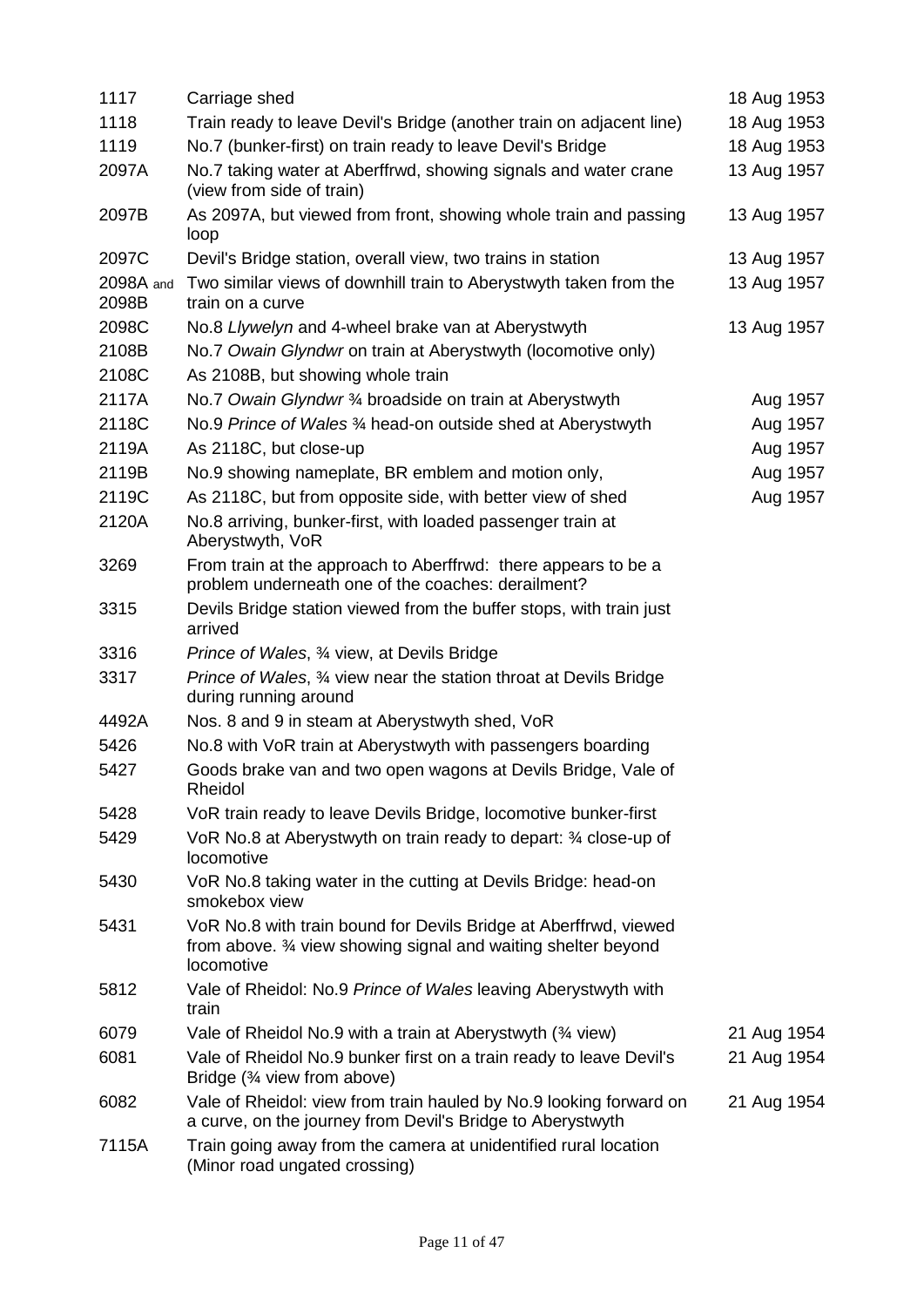| 7115B           | Train from Devil's Bridge to Aberystwyth passing Nantyronen                                                          |               |
|-----------------|----------------------------------------------------------------------------------------------------------------------|---------------|
| 8129            | Vale of Rheidol No.7 Owain Glyndwr at Aberystwyth                                                                    |               |
| 8130            | Vale of Rheidol No.9 Prince of Wales at Devils Bridge                                                                |               |
| C <sub>90</sub> | Vale of Rheidol Railway: view from carriage window on upward<br>journey                                              | 23 June 1956  |
| C <sub>95</sub> | Vale of Rheidol Railway: view from carriage window on upward<br>journey                                              | 23 June 1956  |
| C <sub>96</sub> | Vale of Rheidol Railway: view from carriage window on upward<br>journey                                              | 23 June 1956  |
| C97             | Vale of Rheidol Railway: view from carriage near Capel Bangor<br>Halt                                                | 23 June 1956  |
| C98             | Vale of Rheidol Railway: view from train looking to loco on upward<br>journey near Glanrafon Halt                    | 23 June 1956  |
| C99             | Vale of Rheidol Railway: 2-6-2T No.8 Llywelyn standing outside<br>Aberystwyth shed in steam, near head-on            | 23 June 1956  |
| C110            | Vale of Rheidol Railway: 2-6-2T No.8 Llywelyn at Devil's Bridge; 3/4<br>view from bunker end                         | 23 June 1956  |
| C112            | Vale of Rheidol Railway: loco taking water at Devil's Bridge,<br>coupled to train, viewed from above                 | 23 June 1956  |
| C113            | Vale of Rheidol Railway: 2-6-2T No.7 in Aberystwyth shed, head-<br>on view                                           | 23 June 1956  |
| C117            | Vale of Rheidol Railway: 2-6-2T No.8 Llywelyn taking water at<br>Aberffwrd passing loop with train; 3⁄4 overall view | 23 June 1956  |
| C118            | Vale of Rheidol Railway: view from the train looking forward to loco<br>as the train approaches Devil's Bridge       | 23 June 1956  |
| C119            | Vale of Rheidol Railway: 2-6-2T No.9 in Aberystwyth shed; near<br>head-on view                                       | 23 June 1956  |
| R0028           | Vale of Rheidol: station buildings at Devils Bridge                                                                  | 1953          |
| R0029           | Vale of Rheidol: Locomotive No.7 righthand 34 facing view at<br>Aberystwyth level crossing                           | 1953          |
| R0031           | Vale of Rheidol: Motion only of locomotive No.7                                                                      | 1953          |
| R0032           | Vale of Rheidol: End of track showing locomotive No.9                                                                | 1953          |
| R0033           | Vale of Rheidol: Cab only of locomotive No.7                                                                         | 1953          |
| R0044           | Vale of Rheidol narrow gauge flat wagon at exchange siding                                                           | 1954          |
| R0046           | Vale of Rheidol Railway: view of bridge over River Rheidol taken<br>from standard gauge train                        | 1954          |
| R0191           | Vale of Rheidol Railway: No.8 Llywelyn, lefthand 3/4 facing view                                                     |               |
| R0192           | Vale of Rheidol Railway: Owain Glyndwr No.7 righthand 3/4 facing<br>view at Aberystwyth                              |               |
| R0193           | Vale of Rheidol Railway: Owain Glyndwr No.7 lefthand 34 rear view<br>at Capel                                        |               |
| R0194           | Vale of Rheidol Railway: Owain Glyndwr righthand 3⁄4 rear view at<br>Devils Bridge stop block                        |               |
| R0195           | Vale of Rheidol Railway: Owain Glyndwr head-on at Aberystwyth<br>on train                                            |               |
| R0196           | Vale of Rheidol Railway: No.8 Llywelyn rear view at the water<br>tower at Aberffrwd                                  |               |
| R0197           | Vale of Rheidol Railway: Owain Glyndwr head-on taking water at<br>Aberfrwd                                           | 22 March 1958 |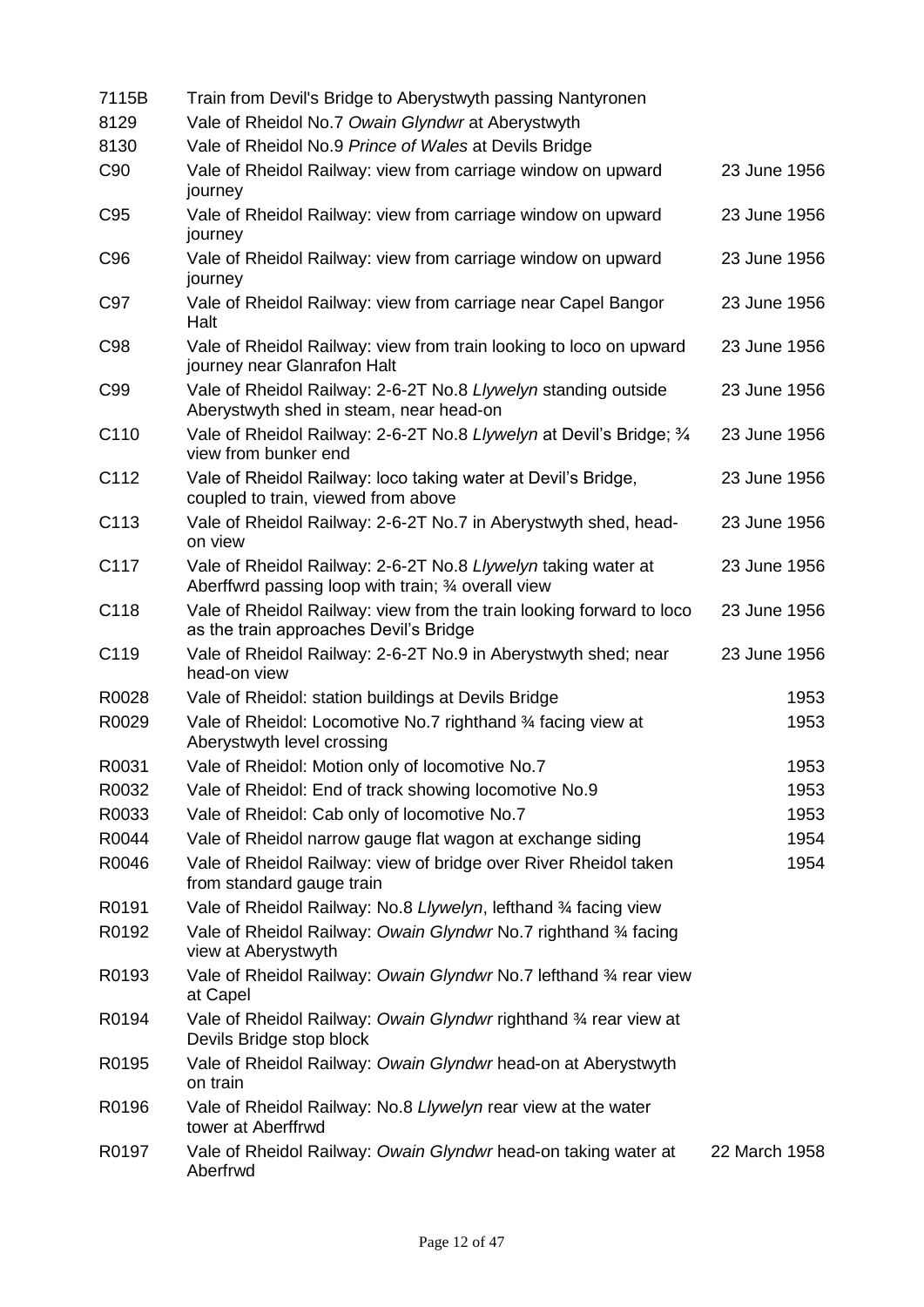| R0198 | Track at up end of Aberfrwd, Vale of Rheidol Railway                                                                                                      |
|-------|-----------------------------------------------------------------------------------------------------------------------------------------------------------|
| R0199 | Vale of Rheidol Railway: cutting and water tower with home signal<br>at Devils Bridge                                                                     |
| R0200 | Vale of Rheidol Railway: Devils Bridge station from overbridge                                                                                            |
| R3539 | Loco No.9 standing outside the shed and about to take water;<br>good view of water tank and narrow gauge wagon                                            |
| R3540 | Similar to R3539, but taken from different angle and not so good a<br>view of water tank or coal wagon                                                    |
| R3541 | 3⁄4 head-on view of loco No.9                                                                                                                             |
| R3542 | Loco No.9 heads a train for Devils Bridge away from Aberystwyth;<br>good view from elevated position with the narrow gauge loco shed<br>in the background |
| R3543 | Loco No.9 heads a train for Devils Bridge on a curve on the<br>outskirts of Aberystwyth, train going away from camera                                     |
| R3544 | The classic view of Devils Bridge terminus taken from the<br>overbridge at the station throat, with loco just running round its<br>train                  |
| R3545 | View from above of loco No.9 taking water at Devils Bridge                                                                                                |
| R3546 | Similar to R3545, but closer                                                                                                                              |
| R3547 | Broadside view of train en route                                                                                                                          |
| R3548 | Loco being coaled from wagon outside shed                                                                                                                 |
| R3556 | Loco No.9 broadside on train en route                                                                                                                     |
| R3557 | Loco No.9 3⁄4 broadside, close-up view                                                                                                                    |
| R4029 | The water tank at Devil's Bridge viewed from above with a loco just<br>visible being watered                                                              |
| R4030 | Devil's Bridge station area viewed from above; loco running round<br>train                                                                                |
| R4031 | Loco No.7 Owain Glyndwr taking water at Aberffrwd; 34 view                                                                                                |
| R4041 | Train en route, viewed from hillside                                                                                                                      |
| R4042 | View of countryside with railway just visible; no train, poor view                                                                                        |

## **CASTLE BRICKWORKS EWLOE GREEN**

| Ref number | Description                                                                                                                                 | Date taken<br>(where known) |
|------------|---------------------------------------------------------------------------------------------------------------------------------------------|-----------------------------|
| 266A       | Three narrow gauge tank locomotives. (Nos.4, 6 and 7 (Kerr Stuart<br>Wren and Bagnalls 2037/15 and 2075/18) in shed, derelict since<br>1948 | 2 March 1958                |

#### **WELSHPOOL & LLANFAIR**

| Ref number | Description                                                             | Date taken<br>(where known) |
|------------|-------------------------------------------------------------------------|-----------------------------|
| 15A        | 822 propelling loaded coal wagons out of Welshpool main station<br>vard | 17 May 1956                 |
| 15B        | As above, but close-up of locomotive                                    | 17 May 1956                 |
| 15C        | 822 shunting cattle wagons, Welshpool                                   | 17 May 1956                 |
| 16A        | 822 on train, stopped intermediately to unload weedkiller drums         | 17 May 1956                 |
| 16B        | Self-propelled platelayers' trolley on line at Sylfaen Farm crossing    | 17 May 1956                 |
| 16C        | 822 on freight train at Castle Caereinion loop                          | 17 May 1956                 |
| 17A        | Freight train halted en route, unloading weedkiller                     | 17 May 1956                 |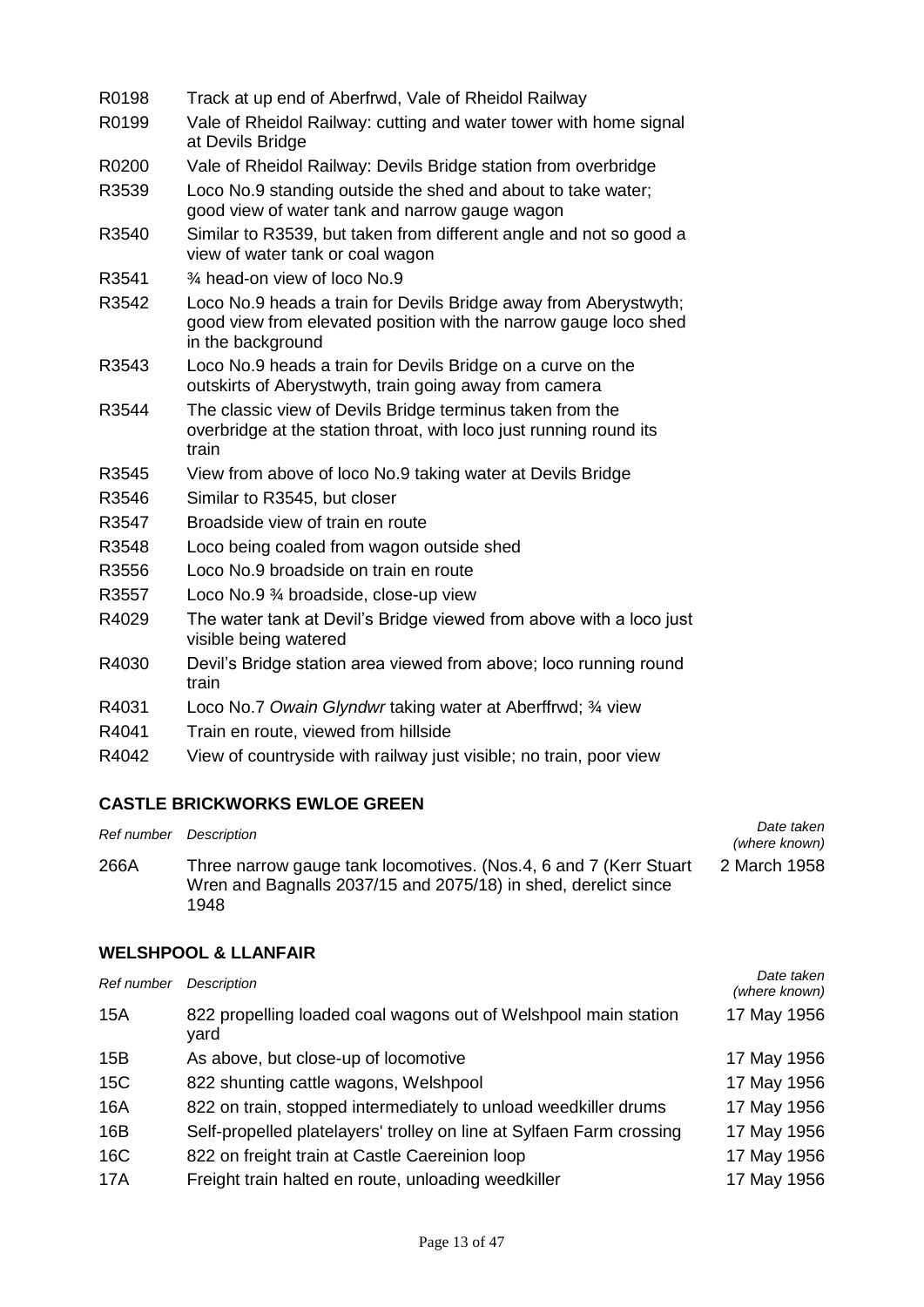| 17B        | Llanfair Caereinion with freight train from rear                                                                                                                                                                                            | 17 May 1956  |
|------------|---------------------------------------------------------------------------------------------------------------------------------------------------------------------------------------------------------------------------------------------|--------------|
| 17C        | Llanfair Caereinion: unloading coal from wagons; freight with<br>locomotive bunker-end                                                                                                                                                      | 17 May 1956  |
| <b>18A</b> | 822 on freight, on arrival at Welshpool (from brake end)                                                                                                                                                                                    | 17 May 1956  |
| 18B        | As 18A, but from locomotive end                                                                                                                                                                                                             | 17 May 1956  |
| 1100       | Welshpool yard, showing cattle and other goods stock                                                                                                                                                                                        | 1954         |
| 4491A      | W&L No.1 on train shortly after the revival of the line by the<br>preservation society: 3⁄4 view of train from hillside above                                                                                                               |              |
| 4491B      | $\frac{3}{4}$ head-on view of above train, passing 6 $\frac{3}{4}$ mile post                                                                                                                                                                |              |
| 4648       | W&L train en route: viewed from hillside. Locomotive and five<br>vehicles, broadside                                                                                                                                                        |              |
| 4649       | W&L train arriving at Cyfronydd, hauled by Locomotive No.1 during<br>early preservation days (Head-on 3⁄4 view, locomotive chimney<br>first)                                                                                                |              |
| 7175B      | W&L No.2 The Countess after arrival at Llanfair Caereinion with a<br>passenger train early preservation days                                                                                                                                | 1967 or 1968 |
| 7251B      | W&L train in open country in early preservation days; loco (at far<br>end) is one of the two original W&L locomotives; view of train<br>going away from camera, seen across field                                                           |              |
| 7251C      | W&L locomotives The Earl (nearest camera) Monarch (ex-<br>Bowaters, Sittingbourne) and Countess at Llanfair Caereinion in<br>early preservation days; 3⁄4 view with the latter loco in steam                                                |              |
| 8448       | W&L: the buildings at Llanfair Caereinion                                                                                                                                                                                                   | 1954         |
| 8449       | W&L: No.823 with loaded coal wagon near Welshpool                                                                                                                                                                                           | 1954         |
| 8450       | W&L: No.823 shunting at Welshpool cattle market                                                                                                                                                                                             | 1954         |
| 8452       | W&L: Castle Caereinion signal box                                                                                                                                                                                                           | 1954         |
| B60/3      | No.822 standing in the loco shed at Welshpool; for a shed view<br>this is reasonably well lit                                                                                                                                               | 16 Aug 1955  |
| B60/4      | No.823 light engine at Welshpool; 3/4 close-up view                                                                                                                                                                                         | 16 Aug 1955  |
| B60/5      | No.823 shunting loaded coal wagons in the exchange yards at<br>Welshpool                                                                                                                                                                    | 16 Aug 1955  |
| B60/6      | View from the brake van of a train wending its way through the<br>houses in Welshpool, looking over wagons loaded with coal to loco<br>823                                                                                                  | 16 Aug 1955  |
| B60/7      | No.823 shunting the daily freight train in the yard at Llanfair<br>Caereinion                                                                                                                                                               | 16 Aug 1955  |
| B60/8      | Overall view of the goods yard at Llanfair Caereinion with various<br>rolling stock and No.823 standing in the yard; shows standard<br>gauge coach bodies                                                                                   | 16 Aug 1955  |
| B60/9      | The train crew posed in front of No.823: Driver G.H. Jones,<br>Fireman F.E. Williams Guard R. Trow                                                                                                                                          | 16 Aug 1955  |
| B60/10     | The REC members who took part in the trip on the line (less two)<br>together with the train crew and No.823 at Llanfair Caereinion                                                                                                          | 16 Aug 1955  |
| B60/11     | A stop for water at Castle Caereinion on the return journey to<br>Welshpool; the REC members rode in the empty wagons on the<br>return trip                                                                                                 | 16 Aug 1955  |
| B60/12     | View from open wagon looking forward to loco as it works its way<br>through Welshpool Town towards the exchange sidings with the<br>standard gauge; the REC board indicates that an REC party is on<br>board, but it is not a special train | 16 Aug 1955  |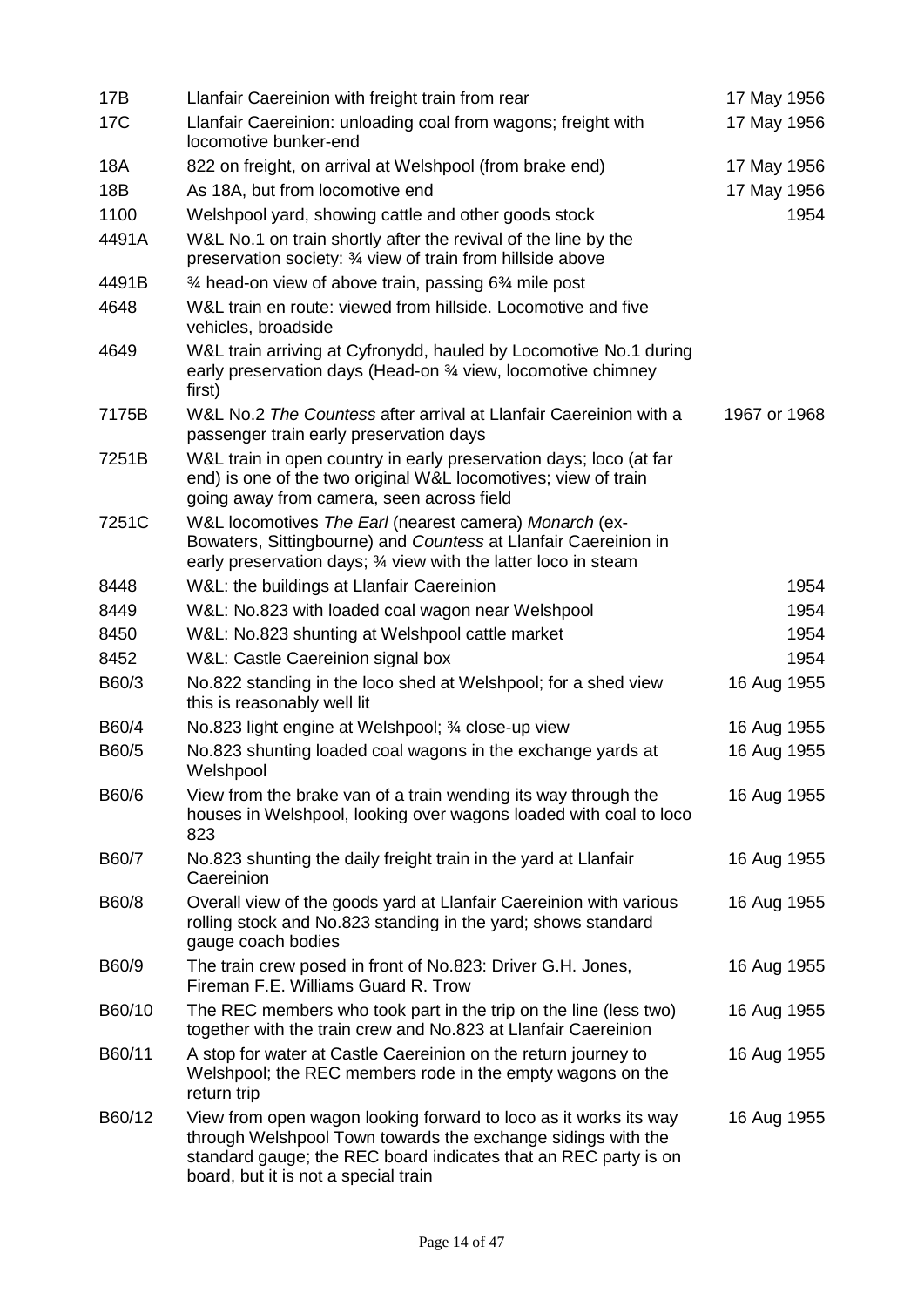| B199/8           | Welshpool & Llanfair in early preservation days: Earl and Countess<br>at at Llanfair Caereinion                                                                                                              |              |
|------------------|--------------------------------------------------------------------------------------------------------------------------------------------------------------------------------------------------------------|--------------|
| B200/1           | Welshpool & Llanfair: train emerging from Welshpool Town<br>towards Raven Square with loco smokebox adorned with Welsh<br>flag                                                                               |              |
| B200/2           | Welshpool & Llanfair train of Chattenden and Upnor coaches<br>arriving at Raven Square in early preservation days; loco (either<br>Earl or Countess) has smokebox door adorned with Welsh flag               |              |
| B200/3           | View immediately subsequent to B200/2; train going away from<br>camera                                                                                                                                       |              |
| B200/4           | Above train stopped en route; looking down from hillside                                                                                                                                                     |              |
| B200/5           | Broadside view of above train in rural setting on it's way to Llanfair<br>Caereinion                                                                                                                         |              |
| B200/6           | Welshpool & Llanfair loco The Countess close-up 34 view at<br>Welshpool on it's return from major overhaul at Oswestry works                                                                                 |              |
| B200/7           | Welshpool & Llanfair loco The Countess arriving at Raven Square<br>roundabout following it's return from overhaul at Oswestry works                                                                          |              |
| B239/12          | In early preservation days with one of the steam locomotives<br>(Countess) and a diesel, with assorted stock, at Welshpool yard<br>(cattle dock in background); people in foreground                         |              |
| C94              | Welshpool & Llanfair in BR days: excursion for LCGB members in<br>two brake vans and open wagons; view from train on Golfa incline                                                                           | 23 June 1956 |
| C <sub>100</sub> | Welshpool & Llanfair narrow gauge No.823 The Countess in store<br>in Oswestry works, near head-on view                                                                                                       | 23 June 1956 |
| C <sub>101</sub> | Welshpool & Llanfair in BR days: No.822 with special train formed<br>of two brake vans and two open wagons for the LCGB at<br>Welshpool                                                                      | 23 June 1956 |
| C <sub>102</sub> | Welshpool & Llanfair in BR days: special train for the LCGB,<br>formed of two brake vans and two open wagons; view taken from<br>rear brake van, looking forward to loco, en route                           | 23 June 1956 |
| C <sub>103</sub> | Welshpool & Llanfair in BR days: special train for the LCGB,<br>formed of 2 brake vans and 2 open wagons; view taken from open<br>wagon looking forward to loco                                              | 23 June 1956 |
| C <sub>104</sub> | Welshpool & Llanfair in BR days: special train for the LCGB,<br>formed of 2 open wagons and 2 brake vans seen at Castle<br>Caereinion Halt; 3⁄4 overall view from slightly elevated position; loco<br>is 822 | 23 June 1956 |
| C <sub>105</sub> | Welshpool & Llanfair in BR days: No.822 with special train of 2<br>brake vans and 2 open wagons for the LCGB standing on Bannwy<br>Viaduct; 3⁄4 view                                                         | 23 June 1956 |
| C <sub>106</sub> | Welshpool & Llanfair in BR days: special train for the LCGB,<br>formed of two open wagons and two brake vans on Golfa incline,<br>viewed from open wagon looking forward                                     | 23 June 1956 |
| C <sub>107</sub> | Welshpool & Llanfair in BR days: special train for the LCGB,<br>formed of 2 open wagons and 2 brake vans on Golfa incline,<br>viewed from open wagon looking forward                                         | 23 June 1956 |
| C <sub>108</sub> | Welshpool & Llanfair in BR days: No.822 standing on Bannwy<br>viaduct, viewed broadside from beneath                                                                                                         | 23 June 1956 |
| C <sub>109</sub> | Welshpool & Llanfair in BR days: No.822 taking water near<br>Llanfair; good view of water tank                                                                                                               | 23 June 1956 |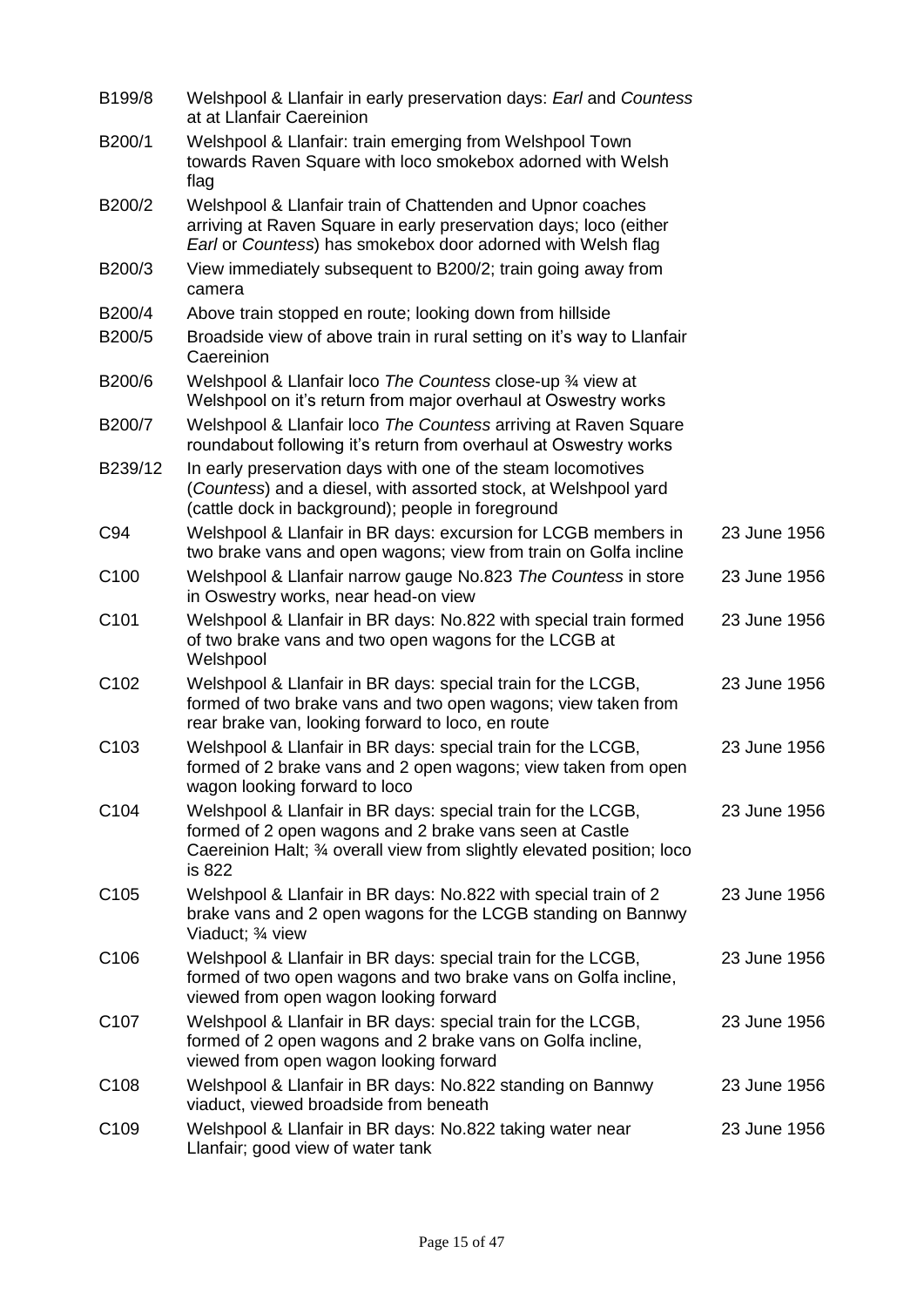| C114   | Welshpool & Llanfair in BR days: special train for the LCGB,<br>formed of two brake vans and two open wagons at Castle<br>Caereinion: 34 head-on view of whole train     | 23 June 1956  |
|--------|--------------------------------------------------------------------------------------------------------------------------------------------------------------------------|---------------|
| C115   | Welshpool & Llanfair in BR days: No.822 at Llanfair Caereinion<br>when working a special train for the LCGB formed of two brake<br>vans and two open wagons              | 23 June 1956  |
| C116   | Welshpool & Llanfair in BR days: No.822 at Welshpool with special<br>train for the LCGB formed of two brake vans and two open<br>wagons; good $\frac{3}{4}$ view of loco | 23 June 1956  |
| C1660  | Welshpool, W&L after the formation of the preservation society                                                                                                           | 20 Sept 1959  |
| C1661  | Raven Square, Welshpool & Llanfair, shortly after the formation of<br>the preservation society and the line through Welshpool still<br>workable                          | 20 Sept 1959  |
| C1662  | Welshpool & Llanfair: members of the newly founded preservation<br>society and a train in the streets of Welshpool                                                       | 20 Sept 1959  |
| C1663  | Welshpool & Llanfair: train at Raven Square shortly after the<br>formation of the preservation society                                                                   | 20 Sept 1959  |
| C1700  | Track of the Welshpool & Llanfair near the River Bannwy Viaduct,<br>with trees felled across the line                                                                    | 15 Nov 1959   |
| C1701  | Welshpool & Llanfair viaduct over the River Bannwy, viewed from<br>the river bank                                                                                        | 15 Nov 1959   |
| C3267  | Raven Square on the W&L with freight stock in the background;<br>volunteers prepare for restoration                                                                      | 14 Nov 1959   |
| J1313  | Llanfair Caereinion after closure by BR, looking towards the buffer<br>stops                                                                                             | 15 Nov 1959   |
| J1313A | Llanfair Caereinion after closure by BR, looking towards Welshpool                                                                                                       | 15 Nov 1959   |
| J2531  | Early preservation days: The Earl with train at Castle Caereinion                                                                                                        | 31 March 1962 |
| J2532  | The <i>Earl</i> bunker-end 34 view on train at Castle Caereinion                                                                                                         | 31 March 1962 |
| J2533  | The <i>Earl</i> shunting at Castle Caereinion                                                                                                                            | 31 March 1962 |
| J2534  | The Earl surrounded by people at Castle Caereinion                                                                                                                       | 31 March 1962 |
| J2537  | The <i>Earl</i> in a siding at Castle Caereinion                                                                                                                         | 31 March 1962 |
| J2543  | The <i>Earl</i> running round his train at Castle Caereinion with many<br>photographers in attendance                                                                    | 31 March 1962 |
| J3014  | The Countess near broadside view at Llanfair Caereinion, standing<br>against platform so wheels not visible, in early preservation days                                  | 31 March 1963 |
| J3015  | The Earl 34 view at Llanfair Caereinion in early preservation days,<br>with The Countess visible behind                                                                  | 31 March 1963 |
| R0064  | Welshpool & Llanfair transhipment shed showing narrow gauge<br>and standard gauge track and wagons                                                                       | 1954          |
| R0065  | Welshpool & Llanfair yard entrance and level crossing at<br>Welshpool, showing locomotive No.823                                                                         | 1954          |
| R0067  | Welshpool & Llanfair bridge over Shropshire Union Canal from the<br>towpath                                                                                              | 1954          |
| R0068  | Welshpool & Llanfair: Down train at the water tower at Castle<br>Caereinion                                                                                              | 1954          |
| R0069  | Similar to R0068                                                                                                                                                         |               |
| R0070  | Similar to R0068                                                                                                                                                         |               |
| R0071  | Welshpool & Llanfair: detail at end of wagon                                                                                                                             | 1954          |
| R0072  | Welshpool & Llanfair: underframe of van                                                                                                                                  | 1954          |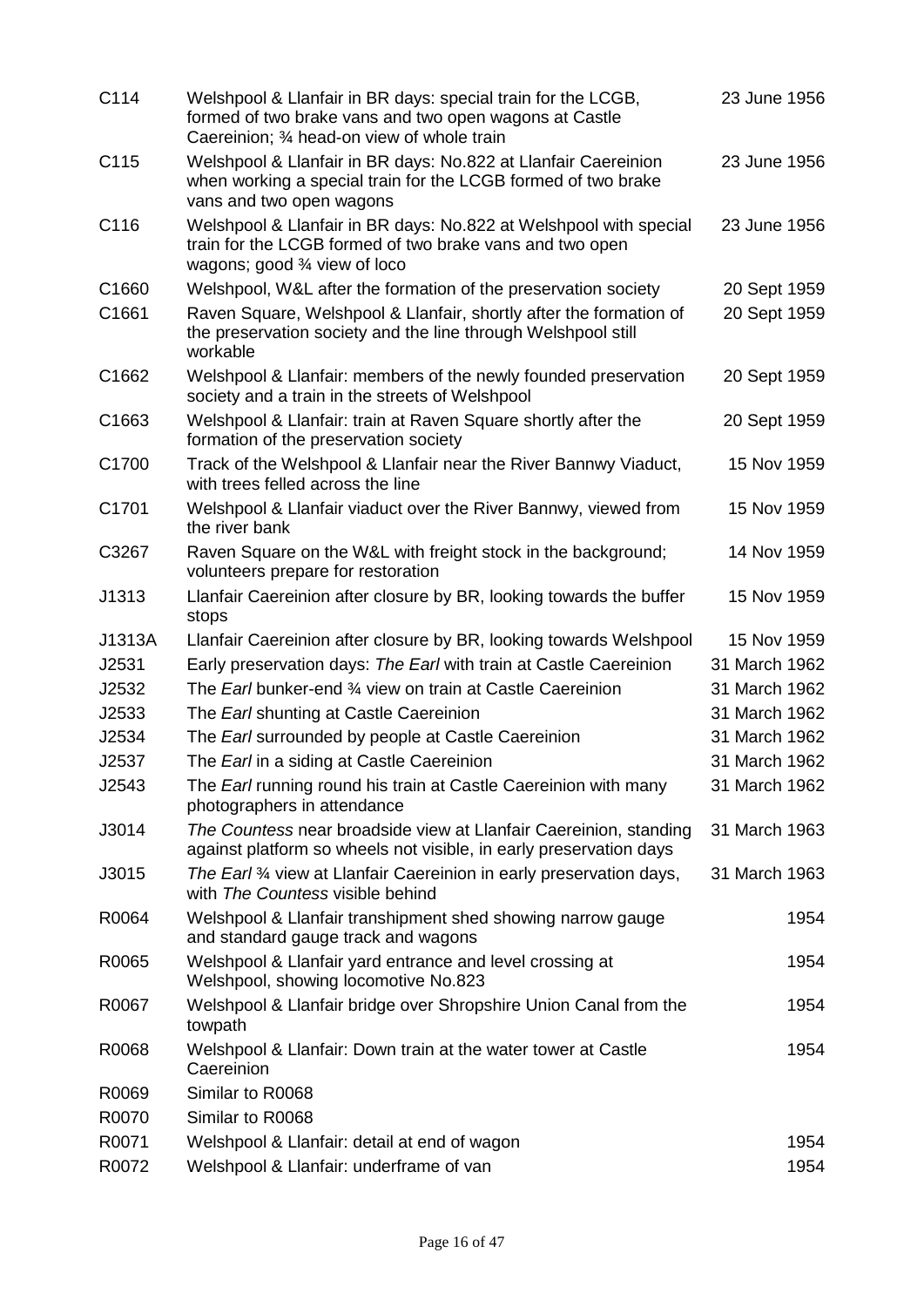| R0074             | Welshpool & Llanfair: cattle wagon running gear                        | 1954        |
|-------------------|------------------------------------------------------------------------|-------------|
| R0075             | Welshpool & Llanfair: four-wheel wagon 6, converted from bolster       | 1954        |
| R0076             | Welshpool & Llanfair train at Castle Caereinion, showing signal<br>box | Summer 1954 |
| R <sub>1042</sub> | The Countess in steam on the Welshpool & Llanfair                      |             |

R1043 *The Earl* with train on the W&L in early preservation days

## **EASTWELL IRONSTONE QUARRIES**

| Ref number Description |                                                                                                                                                                           | Date taken<br>(where known) |
|------------------------|---------------------------------------------------------------------------------------------------------------------------------------------------------------------------|-----------------------------|
| 471B                   | Wooden semaphore distant signal, semi-derelict                                                                                                                            | 3 April 1959                |
| 471C                   | Cab of Hudswell Clarke Lord Granby 633/02 in repair shop<br>showing typical narrow gauge works scene                                                                      | 3 April 1959                |
| 487A                   | Bellows and furnace in locomotive shed of this 3' gauge system                                                                                                            | 3 April 1959                |
| 487B                   | View into shed with saddle tank locomotive inside                                                                                                                         | 3 April 1959                |
| 487C                   | 0-4-0ST The Baronet (Markham 102/89) - withdrawn from service                                                                                                             | 3 April 1959                |
| 488A                   | Lord Granby 0-4-0ST HC 633/02 in shed, 34 view from smokebox<br>end                                                                                                       | 3 April 1959                |
| 488B                   | View down side of shed interior                                                                                                                                           | 3 April 1959                |
| 488C                   | Lord Granby in shed, 3/4 view from rear                                                                                                                                   | 3 April 1959                |
| W253                   | Overall view of the yards at Eastwell Ironstone; there are five<br>locos in view (none in steam) and numerous wagons, taken from<br>elevated position                     | 28 Aug 1960                 |
| W254                   | 0-6-0ST Belvoir (HE 1823/36) 3/4 view, out of use                                                                                                                         | 28 Aug 1960                 |
| W255                   | 0-6-0ST Pioneer Bagnall 1980/13, near broadside view, out of use                                                                                                          | 28 Aug 1960                 |
| W256                   | 0-6-0ST Mountaineer Bagnall 2203/23, out of use                                                                                                                           | 28 Aug 1960                 |
| W257                   | 0-4-0ST Lord Granby Hudswell Clarke 633/1902 34 broadside<br>view, out of use                                                                                             | 28 Aug 1960                 |
| W258                   | 0-4-0ST Underbank Peckett 873 of 1900, 3⁄4 view                                                                                                                           | 28 Aug 1960                 |
| W259                   | Looking down the rope-worked incline from the top                                                                                                                         | 28 Aug 1960                 |
| W260                   | Close-up view of motion of 0-6-0ST Mountaineer (WB 2203/23)                                                                                                               | 28 Aug 1960                 |
| W261                   | 0-6-0T Nancy in steam, viewed near broadside; Avonside<br>1547/1908                                                                                                       | 28 Aug 1960                 |
| W262                   | 0-6-0T Nancy 3⁄4 view in steam                                                                                                                                            | 28 Aug 1960                 |
| W263                   | Works plate on Nancy                                                                                                                                                      | 28 Aug 1960                 |
| W264                   | 0-6-0T Nancy coupling up to a train tipper wagons                                                                                                                         | 28 Aug 1960                 |
| W265                   | Railway enthusiasts boarding a train of narrow gauge tipper<br>wagons to be hauled by 0-6-0ST Nancy                                                                       | 28 Aug 1960                 |
| W266                   | Train of railway enthusiasts in tipper wagons viewed near loco at<br>front of train                                                                                       | 28 Aug 1960                 |
| W267                   | 0-6-0T Nancy with train of tipper wagons with passengers in the<br>countryside                                                                                            | 28 Aug 1960                 |
| W268                   | 0-6-0T Nancy with special train of tipper wagons for railway<br>enthusiasts stopped in the countryside, viewed from the rear of the<br>train looking across curve to loco | 28 Aug 1960                 |
| W269                   | Similar view to W268                                                                                                                                                      | 28 Aug 1960                 |
| W270                   | 0-6-0T Nancy pulling away with special train of tipper wagons for<br>railway enthusiasts after photo stop on rural curve                                                  | 28 Aug 1960                 |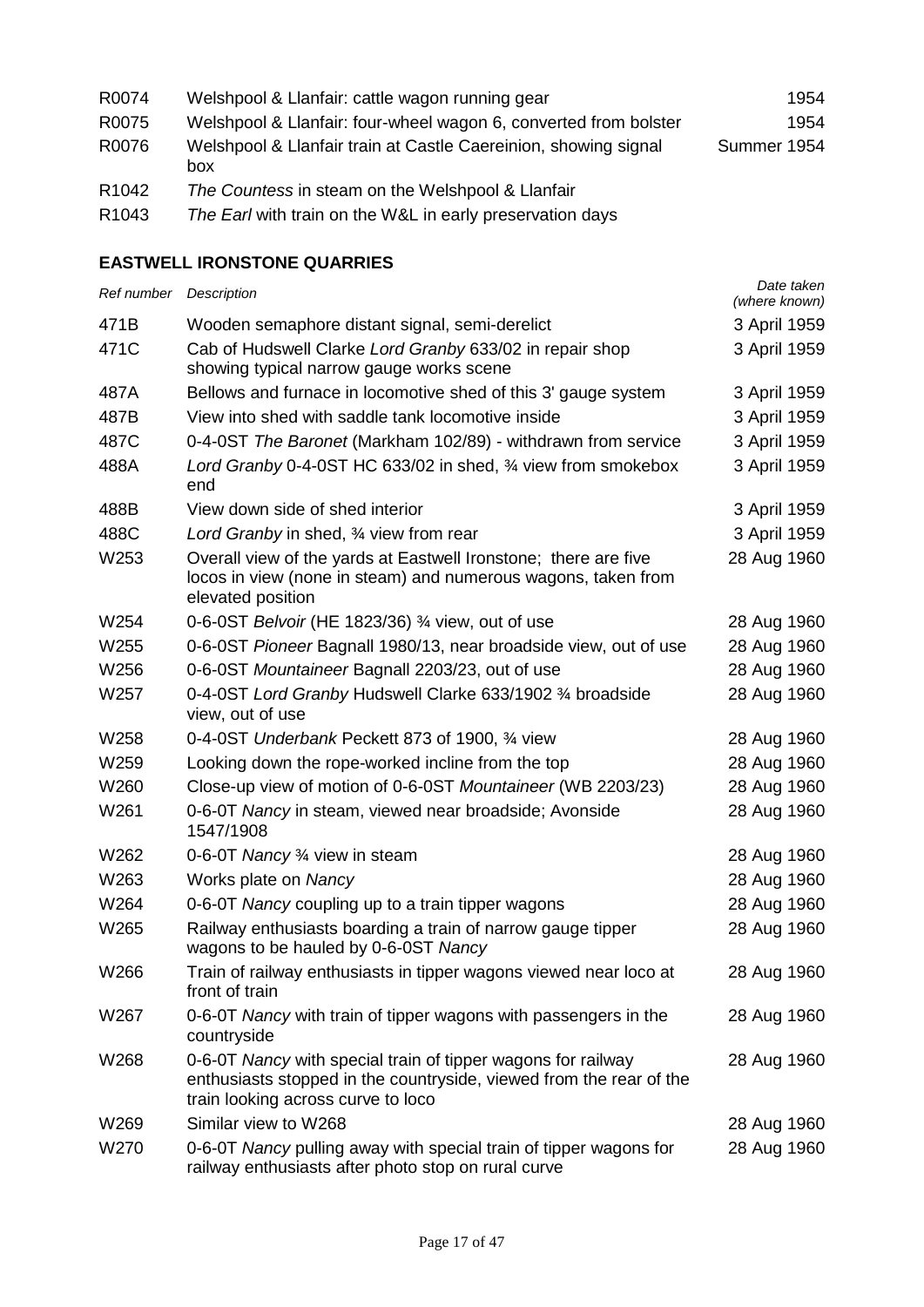## **LEEK & MANIFOLD**

| Ref number | Description                                                                                                           | Date taken<br>(where known) |
|------------|-----------------------------------------------------------------------------------------------------------------------|-----------------------------|
| 360C       | Top of subway steps at Waterhouses                                                                                    | 6 Dec 1958                  |
| X146       | A reproduction of an old photograph of Ashbourne Road level<br>crossing on the Leek and Manifold narrow gauge railway |                             |

## **SNAILBEACH DISTRICT**

| Ref number | Description                                                                                                                                                                                                                                                                                                                                                                                                                             | Date taken<br>(where known) |
|------------|-----------------------------------------------------------------------------------------------------------------------------------------------------------------------------------------------------------------------------------------------------------------------------------------------------------------------------------------------------------------------------------------------------------------------------------------|-----------------------------|
| 318A       | SDR hopper wagons in siding                                                                                                                                                                                                                                                                                                                                                                                                             | 14 June 1958                |
| 318B       | Hopper wagon standing on running line, points in foreground                                                                                                                                                                                                                                                                                                                                                                             | 14 June 1958                |
| 318C       | SDR hopper wagon - close-up                                                                                                                                                                                                                                                                                                                                                                                                             | 14 June 1958                |
| 319B       | View of track, rails overgrown and obscured, only muddy sleepers<br>to be seen                                                                                                                                                                                                                                                                                                                                                          | 14 June 1958                |
| 7028C      | Spoil heaps at Snailbeach, Shropshire: the quarries formerly<br>served by the narrow gauge Snailbeach District Railways,<br>managed by Col. H.F. Stephens of Kent & East Sussex fame.<br>This photo was taken from the Plox Green road overbridge circa<br>1956. The first customer to order this print will also receive a<br>colour view, taken from the same position in 1998, which shows<br>that some landscaping had taken place. | Circa 1956                  |
| R1044      | Overall view from above of the engine shed of the Snailbeach<br>District Railways (after closure of the locomotive-hauled operation)<br>but with track layout still in place                                                                                                                                                                                                                                                            |                             |

#### **EATON QUARRIES**

| Ref number       | Description                                                                                                                         | Date taken<br>(where known) |
|------------------|-------------------------------------------------------------------------------------------------------------------------------------|-----------------------------|
| 486A             | Eaton Quarries, Waltham: Metre gauge No.54 Nantes 0-6-0T<br>Corpet & Louvet 936/03 out of use on spur to tippler                    | 3 April 1959                |
| 487C             | Narrow gauge 0-4-0ST The Baronet Markham 102/89 (withdrawn<br>from service)                                                         | 3 April 1959                |
| 490A             | Metre gauge 0-4-0ST The Baronet with wagons (3/4 view from rear)                                                                    | 3 April 1959                |
| 490B             | As 490A, but view from rear                                                                                                         | 3 April 1959                |
| 490C             | As 486A                                                                                                                             | 3 April 1959                |
| C3618            | One of the narrow gauge locomotives in its shed at Eaton quarries;<br>this is 0-4-2ST Dreadnought built by Manning Wardle 1757/1910 | 19 June 1960                |
| W <sub>157</sub> | Metre gauge 0-6-0T built by Corpet et Louvet 963/03; front 3⁄4 view                                                                 | 19 June 1960                |
| W160             | Identical to W157                                                                                                                   | 19 June 1960                |
| W161             | Metre gauge 0-4-0ST, out of use                                                                                                     | 19 June 1960                |
| W272             | 0-6-0T Cambrai 3/4 view, Corpet et Louvet 493/1888                                                                                  | 28 Aug 1960                 |
| W273             | 0-6-0T Cambrai being the object of human force, probably with the<br>aim of coupling up to another locomotive (in steam)            | 28 Aug 1960                 |
| W274             | 0-4-2ST Dreadnought Manning Wardle 1757/1910; broadside view                                                                        | 28 Aug 1960                 |
| W275             | 0-4-2ST Dreadnought, 3/4 view                                                                                                       | 28 Aug 1960                 |
| W276             | 0-6-0T Cambrai Corpet et Louvet 493 of 1888; front 34 view                                                                          | 28 Aug 1960                 |
|                  |                                                                                                                                     |                             |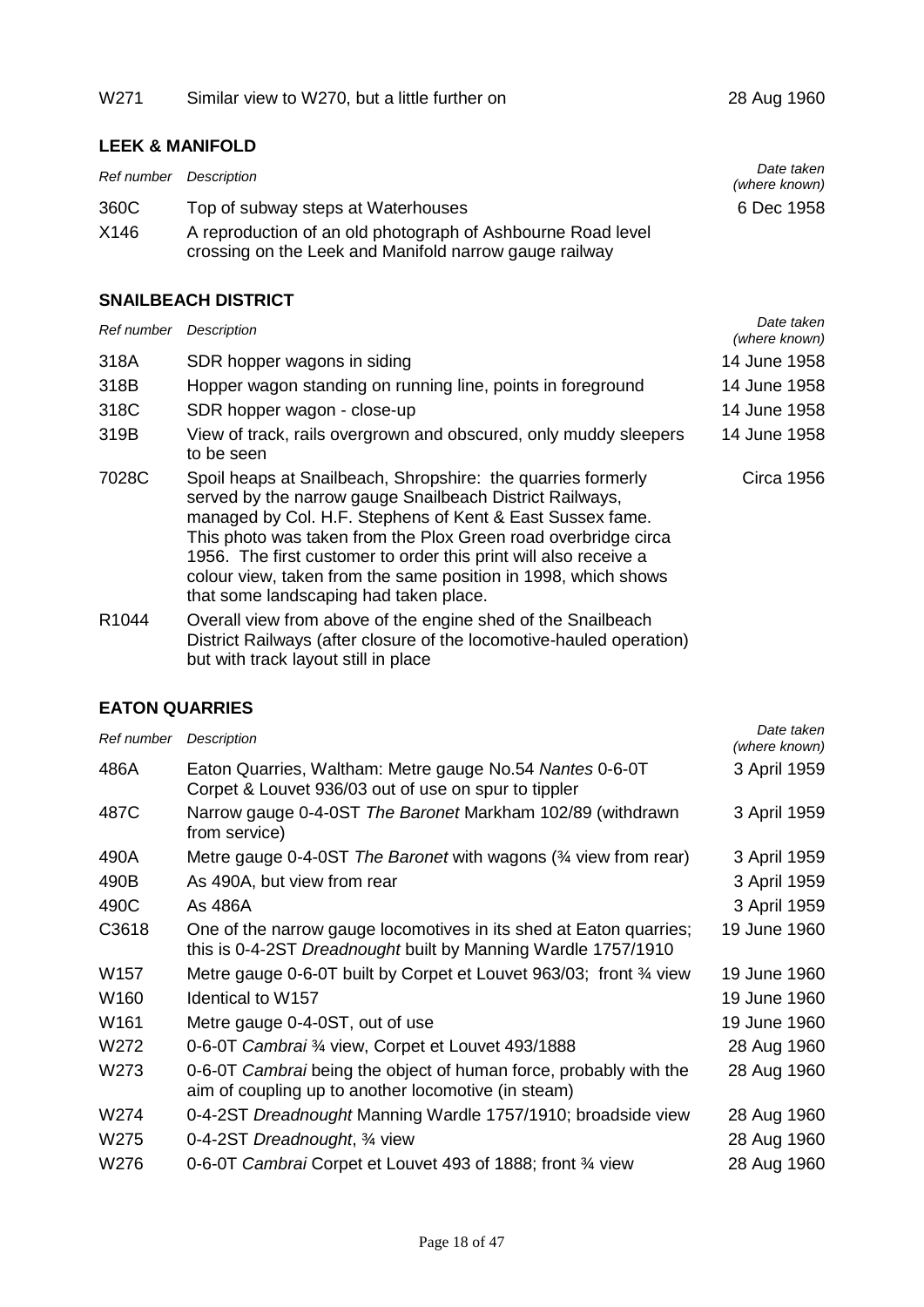## **BRITISH INSULATED CALLENDERS' CABLES, BELVEDERE, KENT**

| Ref number Description |                                                                                                                                                                  | Date taken<br>(where known) |
|------------------------|------------------------------------------------------------------------------------------------------------------------------------------------------------------|-----------------------------|
| 51C                    | Woto WB 2133/24                                                                                                                                                  | 7 Sept 1956                 |
| 92A                    | 0-4-0ST (WB 2133/24) Woto in steam                                                                                                                               | 7 Sept 1956                 |
| 92B                    | 0-4-0ST (WB 2133/24) Woto head-on                                                                                                                                | 7 Sept 1956                 |
| 92C                    | 0-4-0ST (WB 2133/24) Woto                                                                                                                                        | 7 Sept 1956                 |
| 4262A                  | 0-4-0ST (WB 2133/24) Woto shunting at BICC Belvedere (34 view)                                                                                                   |                             |
| 4262B                  | As 4262A, but nearer broadside                                                                                                                                   |                             |
| J1459                  | 0-4-0ST Woto 3⁄4 view at their works                                                                                                                             | 10 Dec 1960                 |
| J1460                  | Broadside view of 0-4-0ST Sir Tom at their works                                                                                                                 | 10 Dec 1960                 |
| R2331                  | Narrow gauge 0-4-0ST Sir Tom in steam; 34 view from smokebox<br>end with loco running along rack in works yard (WB 2135/25)                                      |                             |
| R2332                  | Narrow gauge 0-4-0ST Sir Tom (WB 2135/25) in steam running<br>through the works yard $(\frac{3}{4}$ view)                                                        |                             |
| R2333                  | Narrow gauge 0-4-0ST Sir Tom (WB 2135/25), 3⁄4 broadside view,<br>offside, stationary in works yard                                                              |                             |
| R2334                  | Narrow gauge 0-4-0ST Sir Tom (WB 2135/25) in steam, 34 view<br>from cab end, stationary, blowing off, in the works yard                                          |                             |
| R2335                  | Similar view to R2334, slightly different angle                                                                                                                  |                             |
| R2336                  | Narrow gauge 0-4-0ST Sir Tom (WB 2135/25) in steam, head-on<br>view, in the works yard                                                                           |                             |
| R2337                  | Narrow gauge 0-4-0ST Sir Tom (WB 2135/25) 3⁄4 head-on view, in<br>steam, stationary in the works yard                                                            |                             |
| R2338                  | Narrow gauge 0-4-0ST Sir Tom (WB 2135/25) 3⁄4 head-on view<br>pulling away from "parked" position by works building as in<br>previously listed views (see above) |                             |
| R2339                  | Narrow gauge 0-4-0ST Sir Tom (WB 2135/25); 3/4 view of the<br>locomotive running away from camera in the works yard                                              |                             |
| R2340                  | Narrow gauge 0-4-0ST Sir Tom (WB 2135/25) about to return to<br>his shed, near bunker-end view                                                                   |                             |
| R2341                  | Narrow gauge 0-4-0ST Sir Tom (WB 2135/25) close-up 3⁄4 view<br>showing cab and footplate details                                                                 |                             |
| R2342                  | View through doorway of loco shed, believed to be at BICC<br>Belvedere, of unidentified loco in shed, rear end only showing                                      |                             |
| W429                   | 3ft gauge steam loco Sir Tom built by Bagnall 2135, 34 view                                                                                                      | 11 March 1961               |
| W430                   | Steam loco Sir Tom built by Bagnall 2135, different angle view to<br>W429                                                                                        | 11 March 1961               |
| W431                   | Steam loco Sir Tom built by Bagnall 2135, broadside view                                                                                                         | 11 March 1961               |
| W432                   | Works plate on loco Sir Tom                                                                                                                                      | 11 March 1961               |
| W433                   | BICC Erith diesel loco Y29 built by Ruston Hornsby 170/98, 3/4<br>view                                                                                           | 11 March 1961               |

## **BOWATERS SITTINGBOURNE**

| Ref number Description |                           | Date taken    |
|------------------------|---------------------------|---------------|
|                        |                           | (where known) |
| 88A                    | Monarch 0-4-4-0 WB3024/53 | 7 Sept 1956   |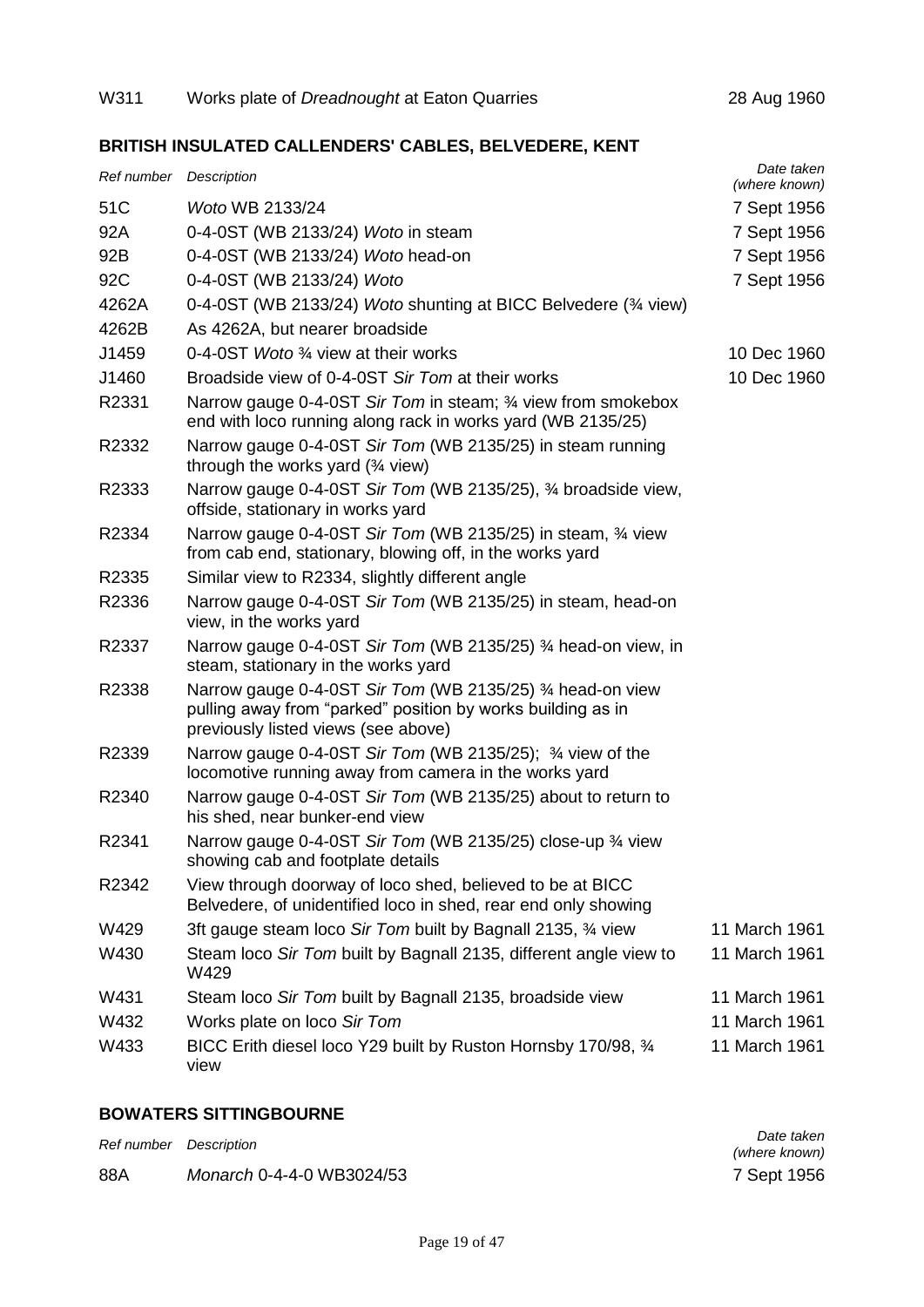| 88B   | Monarch WB3024/53, Melior KS4219/24 and Premier KS886/05                                                                         | 7 Sept 1956 |
|-------|----------------------------------------------------------------------------------------------------------------------------------|-------------|
| 88C   | Melior KS4219/24 and Premier KS886/05                                                                                            | 7 Sept 1956 |
| R0137 | Bowaters, Sittingbourne: Premier, KS886/05, Melior KS4219/24<br>and Monarch WB3024/53                                            | 1956        |
| R0138 | Bowaters, Sittingbourne: Monarch 0-4-4-0 WB3024/53, Bagnall:<br>rear lefthand 3/4 view                                           | 1956        |
| R0139 | Bowaters, Sittingbourne: Monarch WB3024/53, 0-4-4-0 lefthand<br>broadside view                                                   | 1956        |
| R0140 | Bowaters, Sittingbourne: Ex-Chattenden and Upnor Railway<br>Chevalier lefthand 3/4 view from rear                                | 1956        |
| R0141 | Bowaters, Sittingbourne: Ex-Chattenden and Upnor Railway<br>Chevalier lefthand 3/4 view from front                               | 1956        |
| R0142 | Bowaters, Sittingbourne: Four-wheel tipping wagon on<br>Sittingbourne viaduct, broadside view                                    | 1956        |
| R0143 | Bowaters, Sittingbourne: 0-6-2 Superb, lefthand broadside view                                                                   | 1956        |
| R3560 | Premier KS 4219/05 near broadside                                                                                                |             |
| R3561 | Unique fireless, viewed broadside                                                                                                |             |
| R3562 | Alpha about to pull away with a workmen's train, $\frac{3}{4}$ broadside view                                                    |             |
| R3563 | Triumph in steam, 3/4 view                                                                                                       |             |
| R3564 | Triumph shunting, loco is beyond flat wagon                                                                                      |             |
| R3565 | Triumph shunting loaded wagons                                                                                                   |             |
| R3566 | Superior close-up 3⁄4 view from smokebox end                                                                                     |             |
| R3567 | View inside the workshops showing locos undergoing heavy<br>repairs                                                              |             |
| R3568 | Unidentified loco undergoing maintenance in the workshops                                                                        |             |
| R3569 | Another unidentified loco undergoing heavy repair in the<br>workshops                                                            |             |
| R3570 | Excelsior 3/4 view from smokebox end, out of use                                                                                 |             |
| R3571 | Triumph shunting alongside the main works building                                                                               |             |
| R3572 | Triumph shunting in the distance, with wagons in the foreground                                                                  |             |
| R3573 | Triumph shunting                                                                                                                 |             |
| R3574 | Jubilee broadside view of this loco sandwiched between assorted<br>wagons which it is working along the narrow gauge "main line" |             |
| R3575 | Conqueror in steam, coupled to the workmen's train ready for<br>departure                                                        |             |
| R3576 | Conqueror pulling away with a train of workmen's carriages; 3/4<br>head-on view of whole train                                   |             |
| R3577 | Alpha pulling away with a lengthy loaded train of wood pulp; 3/4<br>view of almost all of the train                              |             |
| R3578 | The train in R3577 going away from the camera, showing Alpha<br>and leading wagon only                                           |             |
| R3582 | Alpha near broadside about to pull away with a workmen's train                                                                   |             |
| R3583 | Alpha pulling away with a workmen's train; 34 view from bunker<br>end                                                            |             |
| R3584 | The viaduct at Bowaters, Sittingbourne, narrow gauge system, with<br>Premier and train just visible                              |             |
| R4054 | Superb with train of empty flat wagons; 3/4 view from above                                                                      |             |
| R4055 | Same subject as R4054, but from opposite side and on the level                                                                   |             |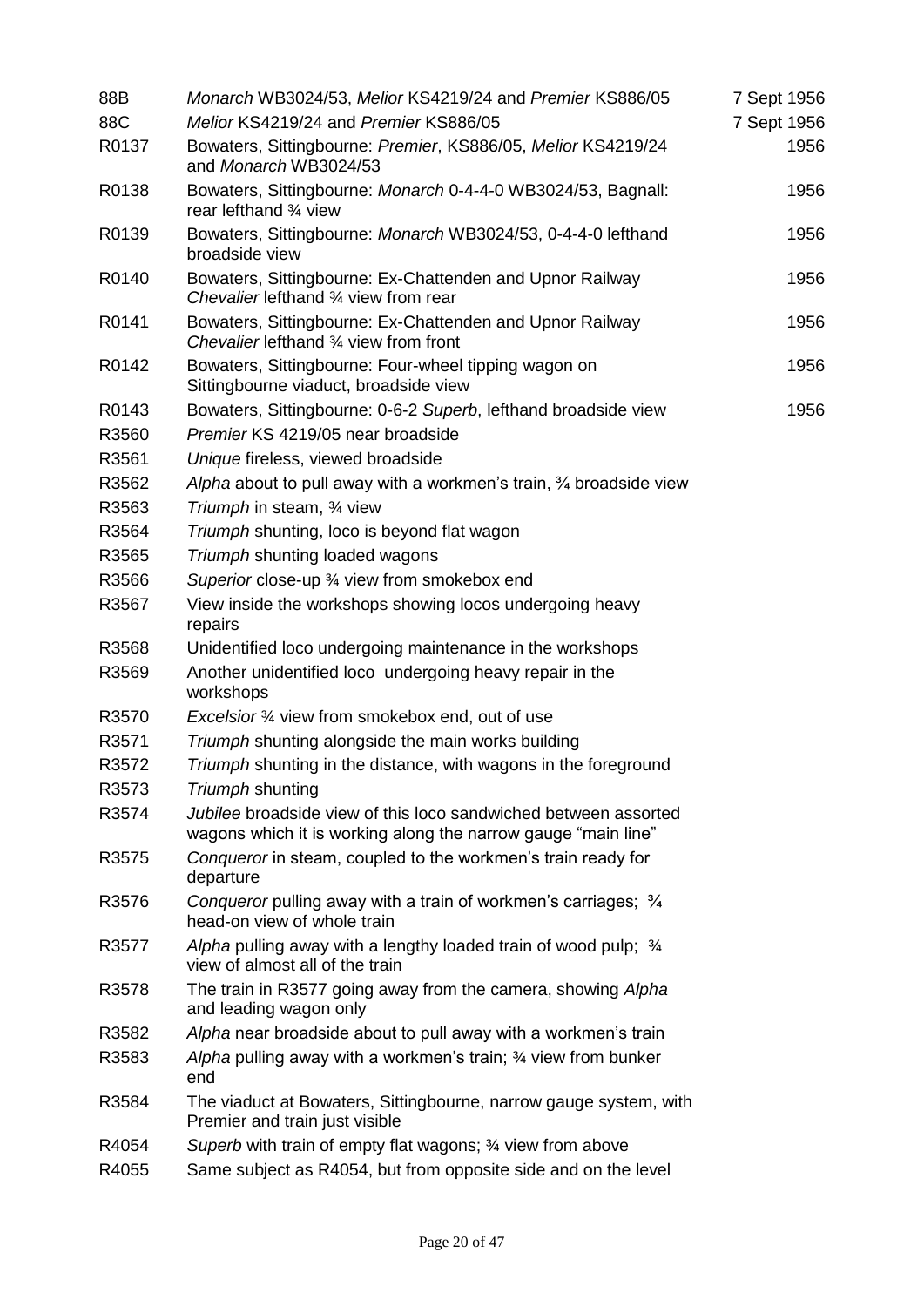| R4056 | Conqueror shunting, 3⁄4 view from bunker end                                                                                             |             |
|-------|------------------------------------------------------------------------------------------------------------------------------------------|-------------|
| R4057 | Conqueror shunting, broadside view                                                                                                       |             |
| R4058 | Superb and Conqueror standing in steam outside the loco shed; 3/4<br>view of both from front ends; view of Conqueror slightly obstructed |             |
| R4059 | Superb and Conqueror standing in steam outside the loco shed;<br>3⁄4 view from front ends of both locos, standing apart                  |             |
| R4060 | Conqueror broadside view, in steam                                                                                                       |             |
| R4061 | Superb broadside view, in steam                                                                                                          |             |
| R4062 | Conqueror, 3⁄4 broadside view from bunker end                                                                                            |             |
| R4063 | Superb and Conqueror in steam, 34 view of both locos, standing<br>apart                                                                  |             |
| R4064 | Close-up view of motion of Superior                                                                                                      |             |
| R4065 | Close-up view of coupling on unidentified locomotive                                                                                     |             |
| R4066 | Good sharp head-on view of two locomotives, unfortunately<br>unidentified, in steam                                                      |             |
| R4067 | 3⁄4 broadside view of Triumph in steam, with Superior in the<br>background                                                               |             |
| R4068 | Bunker-end views of Superior and Triumph                                                                                                 |             |
| R4069 | Superior 3⁄4 bunker-end view, in steam                                                                                                   |             |
| R4070 | Superior in steam "out in the country"                                                                                                   |             |
| R4071 | Unidentified loco with loaded train of board, 34 view going away<br>from camera; view spoilt by movement of train                        |             |
| R4072 | Unidentified loco with heavily loaded train of board; 3⁄4 head-on<br>view                                                                |             |
| R4075 | Road and rail transport interchange area                                                                                                 |             |
| R4076 | Close-up view of motion on unidentified locomotive                                                                                       |             |
| R4077 | Premier KS 886/05 broadside view in the loco works                                                                                       |             |
| R4078 | Fireless loco Unique 3⁄4 broadside view in works                                                                                         |             |
| R4079 | Side-tipping wagon, broadside view                                                                                                       |             |
| R4080 | Leader (apparently out of use) and Superior (in service, in steam);<br>both 3⁄4 views                                                    |             |
| R4081 | Leader, apparently out of use, 3⁄4 head-on view                                                                                          |             |
| R4082 | Leader, apparently out of use, broadside view                                                                                            |             |
| R4083 | Superior shunting, 3⁄4 bunker-end view                                                                                                   |             |
| R4084 | Superior shunting, broadside view                                                                                                        |             |
| R4085 | Superior shunting, 3⁄4 view                                                                                                              |             |
| W364  | 0-4-2ST Leader Kerr Stuart 926 of 1905; 3⁄4 broadside view                                                                               | 5 Sept 1959 |
| W365  | 0-4-4-0T Monarch heading a train on the viaduct; loco built by<br>Bagnalls 3024 in 1953                                                  | 5 Sept 1959 |
| W366  | 0-4-4-0T Monarch WB 3024/1953, front 3/4 view                                                                                            | 5 Sept 1959 |
| W367  | Identical view to W366                                                                                                                   | 5 Sept 1959 |
| W368  | 0-4-2ST Premier KS 886/05, front 3/4 view                                                                                                | 5 Sept 1959 |
| W369  | 0-4-2ST Premier KS 886/05, near broadside view                                                                                           | 5 Sept 1959 |
| W372  | Chevalier broadside                                                                                                                      | 5 Sept 1959 |
| W373  | Chevalier 3/4 view                                                                                                                       | 5 Sept 1959 |
| W374  | Monarch broadside in steam                                                                                                               | 5 Sept 1959 |
| W375  | Monarch 3/4 view                                                                                                                         | 5 Sept 1959 |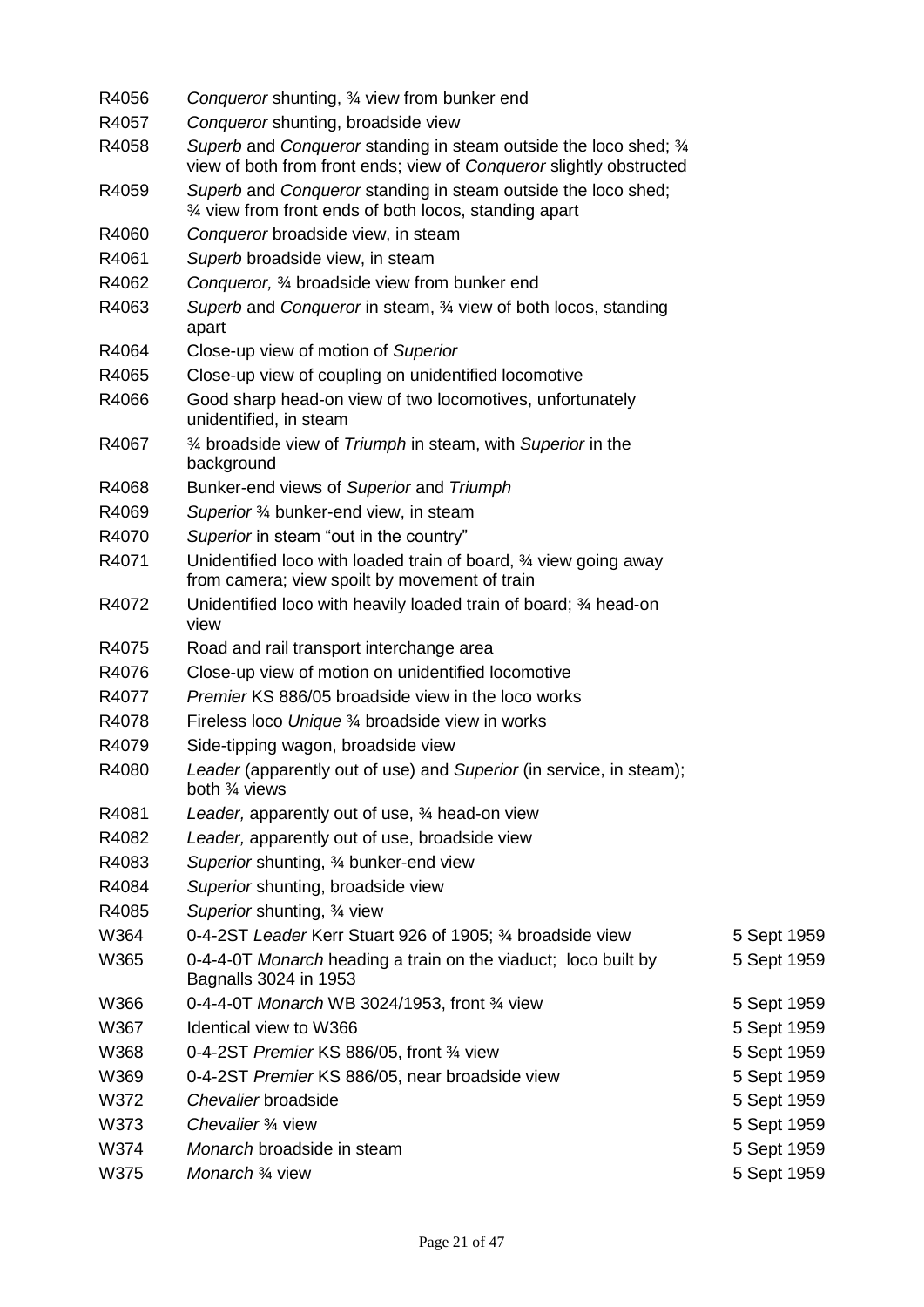| W376                                                 | Superb 3/4 view                                          | 5 Sept 1959 |
|------------------------------------------------------|----------------------------------------------------------|-------------|
| W523                                                 | Loco Melior 3/4 view                                     | 5 Sept 1959 |
| W524                                                 | Superior 3/4 view                                        | 5 Sept 1959 |
| W525                                                 | Unique (nearest camera) and Superior (further away)      | 5 Sept 1959 |
| W526                                                 | Victor 3/4 view                                          | 5 Sept 1959 |
| W527                                                 | Jubilee near broadside view                              | 5 Sept 1959 |
| W528                                                 | Monarch at the head of a passenger train                 | 5 Sept 1959 |
| W529                                                 | Similar to W528                                          | 5 Sept 1959 |
| W530                                                 | Superb 3/4 view                                          | 5 Sept 1959 |
| W805                                                 | 0-4-2ST Leader in steam                                  |             |
| W953                                                 | 0-6-2T Triumph in steam                                  |             |
| W954                                                 | 0-4-2ST Melior 3/4 view                                  |             |
| W955                                                 | Fireless loco Unique 3⁄4 view                            |             |
| W956                                                 | View through cab spectacle plate (open)                  |             |
| W1019                                                | 0-6-2T Alpha in steam; 3/4 view                          |             |
| W1020                                                | 0-6-0ST Leader 3/4 view in steam                         |             |
| W <sub>1021</sub>                                    | Brass plate "CEB"                                        |             |
| W1022                                                | 0-4-4-0T Monarch in steam, 3/4 broadside view            |             |
| W1023                                                | Workmen's train; five coaches with steam loco at far end |             |
| W1024                                                | 0-4-0 battery locomotive; old motor-bike in background!  |             |
| W1025                                                | 0-4-0 fireless locomotive Victor 3/4 view                |             |
| W1026                                                | 0-4-0ST Jubilee in steam, broadside view                 |             |
| SITTINGBOURNE AND KEMSLEY RAILWAY (PRESERVATION ERA) |                                                          |             |

# *Ref number Description Date taken*

| Ref number Description |                                                                                                                   | Dale lanen<br>(where known) |
|------------------------|-------------------------------------------------------------------------------------------------------------------|-----------------------------|
| 5067A                  | 2'6" gauge Alpha, Bagnall 2472/1932, bunker-first on mixed train<br>(for the RCTS) at Ridham Dock                 |                             |
| 5067B                  | 2'6" gauge Alpha, Bagnall 2472/1932, (smokebox 3/4 view) backing<br>on to mixed train for the RCTS at Ridham Dock |                             |

# **ROMNEY, HYTHE & DYMCHURCH**

| Ref number | Description                                                                                                                                                                                                                    | Date taken<br>(where known) |
|------------|--------------------------------------------------------------------------------------------------------------------------------------------------------------------------------------------------------------------------------|-----------------------------|
| 52A        | New Romney: No.10 on train just arrived at the `High Level'<br>platform from Hythe. Of interest are the 2nd and 3rd opens, ex-<br>Heywoods from the Eaton Hall Railway (2nd coach) and ex-bogie<br>ballast rebuild (3rd coach) | 22 July 1956                |
| 52B        | New Romney: No.1 on REC special for Dungeness                                                                                                                                                                                  | 22 July 1956                |
| 52C        | Dungeness: No.1 on REC special                                                                                                                                                                                                 | 22 July 1956                |
| 53A        | Hythe: No.1 on REC special for New Romney                                                                                                                                                                                      | 22 July 1956                |
| 53B        | Hythe: No.1 with group of admirers                                                                                                                                                                                             | 22 July 1956                |
| 53C        | Hythe: Typhoon on train                                                                                                                                                                                                        | 22 July 1956                |
| 54A        | Hythe: No.1 on REC special for New Romney                                                                                                                                                                                      | 22 July 1956                |
| 1101       | No.10 arriving at Dungeness: another train in the loop                                                                                                                                                                         |                             |
| 2081A      | No.1 arrives at New Romney (old station) with train from Hythe                                                                                                                                                                 | May 1957                    |
| 2088A      | Train leaving Hythe                                                                                                                                                                                                            | 2 June 1957                 |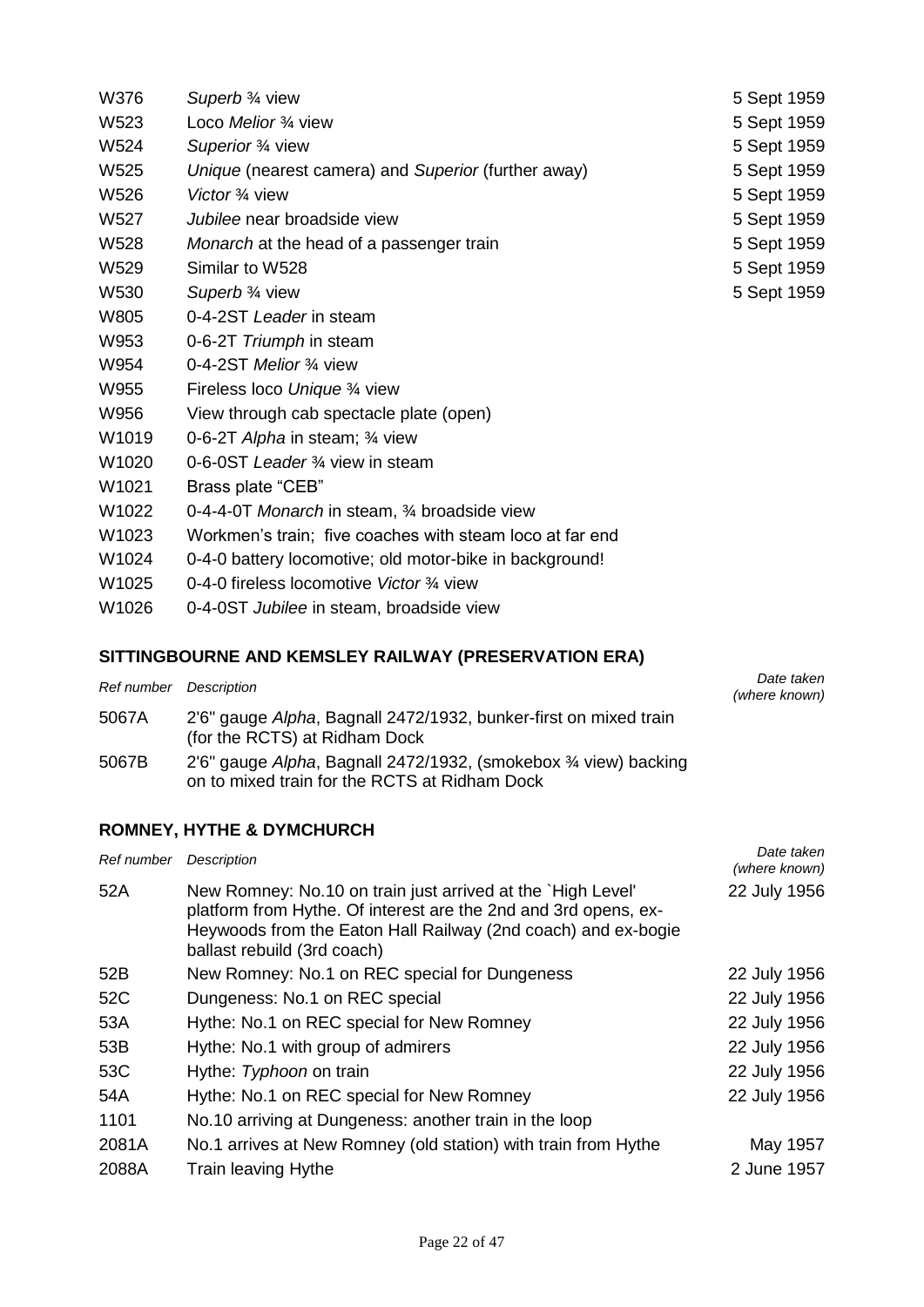| 2131A | No.3 on Hythe - Dungeness train at New Romney                                                                                                                                                             | <b>July 1957</b> |
|-------|-----------------------------------------------------------------------------------------------------------------------------------------------------------------------------------------------------------|------------------|
| 2131B | New Romney BR station from East end (RH&D tracks in view in<br>foreground)                                                                                                                                | <b>July 1957</b> |
| 2131C | As 2131B, but RH&D locomotive No.3 Southern Maid on tracks in<br>foreground. The driver appears to be Ralph Kilsby with his unique<br>US engineer's cap                                                   | <b>July 1957</b> |
| 2418B | No.1 arriving at Dungeness, Romney, Hythe & Dymchurch<br>Railway: 3⁄4 view of whole train, partly obscured by smoke                                                                                       |                  |
| 2418C | Romney, Hythe & Dymchurch 4-6-2 No.1 Green Goddess: 34 view<br>locomotive standing on train at Dungeness                                                                                                  |                  |
| 2419A | Train hauled by 4-6-2 No.1 Green Goddess standing at<br>Dungeness, Romney Hythe & Dymchurch Railway                                                                                                       |                  |
| 2419B | Hythe station, Romney Hythe & Dymchurch Railway: general view<br>from outer end with one locomotive in view, on train                                                                                     |                  |
| 2419C | Hythe station, Romney Hythe & Dymchurch Railway, with two<br>trains ready to depart                                                                                                                       |                  |
| 2420A | Romney, Hythe & Dymchurch 4-6-2 No.10 Dr. Syn: good 3/4 view of<br>locomotive ready to depart from Hythe with train                                                                                       |                  |
| 2420B | Romney, Hythe & Dymchurch 4-6-2 No.10 Dr. Syn: 3/4 view of<br>locomotive ready to depart from Hythe with train                                                                                            |                  |
| 2420C | Passengers in open-sided covered coach on the Romney, Hythe &<br>Dymchurch en route                                                                                                                       |                  |
| 2836A | Romney, Hythe & Dymchurch Railway 4-6-2 No.8 Hurricane<br>standing at Dungeness with Marshlander. 3/4 view of locomotive<br>and nothing else. View is nearer head-on than 2836B,<br>photographer standing | 1958             |
| 2836B | Romney, Hythe & Dymchurch Railway 4-6-2 No.8 Hurricane<br>standing at Dungeness with the Marshlander, 34 view of locomotive<br>and nothing else; camera lower than in 2836A                               | 1958             |
| 4598A | Romney, Hythe & Dymchurch: two locomotives in steam outside<br>the sheds at New Romney                                                                                                                    |                  |
| 5843A | Romney, Hythe & Dymchurch Railway: New Romney with train<br>hauled by No.7 about to leave for Dungeness                                                                                                   |                  |
| 5843B | No.1 heading a train arriving at New Romney from Hythe, just<br>passing the locomotive sheds and works (on right of picture)                                                                              |                  |
| 5845  | Broadside view of unidentified locomotive on train at Dungeness                                                                                                                                           |                  |
| 5870B | No.9 standing at Dungeness station with passenger train                                                                                                                                                   |                  |
| 5871A | Typhoon with lots of steam just outside Hythe                                                                                                                                                             |                  |
| 5871B | Typhoon standing at New Romney with a train for Hythe: 34 view<br>from rear                                                                                                                               |                  |
| 5892B | The Marshlander express train passing Greatstone on the<br>Romney, Hythe & Dymchurch Railway                                                                                                              |                  |
| 8455  | No.2 on NUR Hastings AGM special train passing New Romney                                                                                                                                                 | 1955             |
| 8456  | No.3 Southern Maid about to leave Hythe with train                                                                                                                                                        | 1955             |
| 8457  | Train at New Romney                                                                                                                                                                                       | 1955             |
| 8458  | No.3 Southern Maid on the Coronation Limited near Dungeness                                                                                                                                               | 1955             |
| 8459  | No.3 Southern Maid on train ready to leave Hythe                                                                                                                                                          | 1955             |
| 8460  | No.1 on REC special train                                                                                                                                                                                 | 1955             |
| 8461  | 2-8-0, unidentified, 34 view from tender end, at New Romney                                                                                                                                               | 1955             |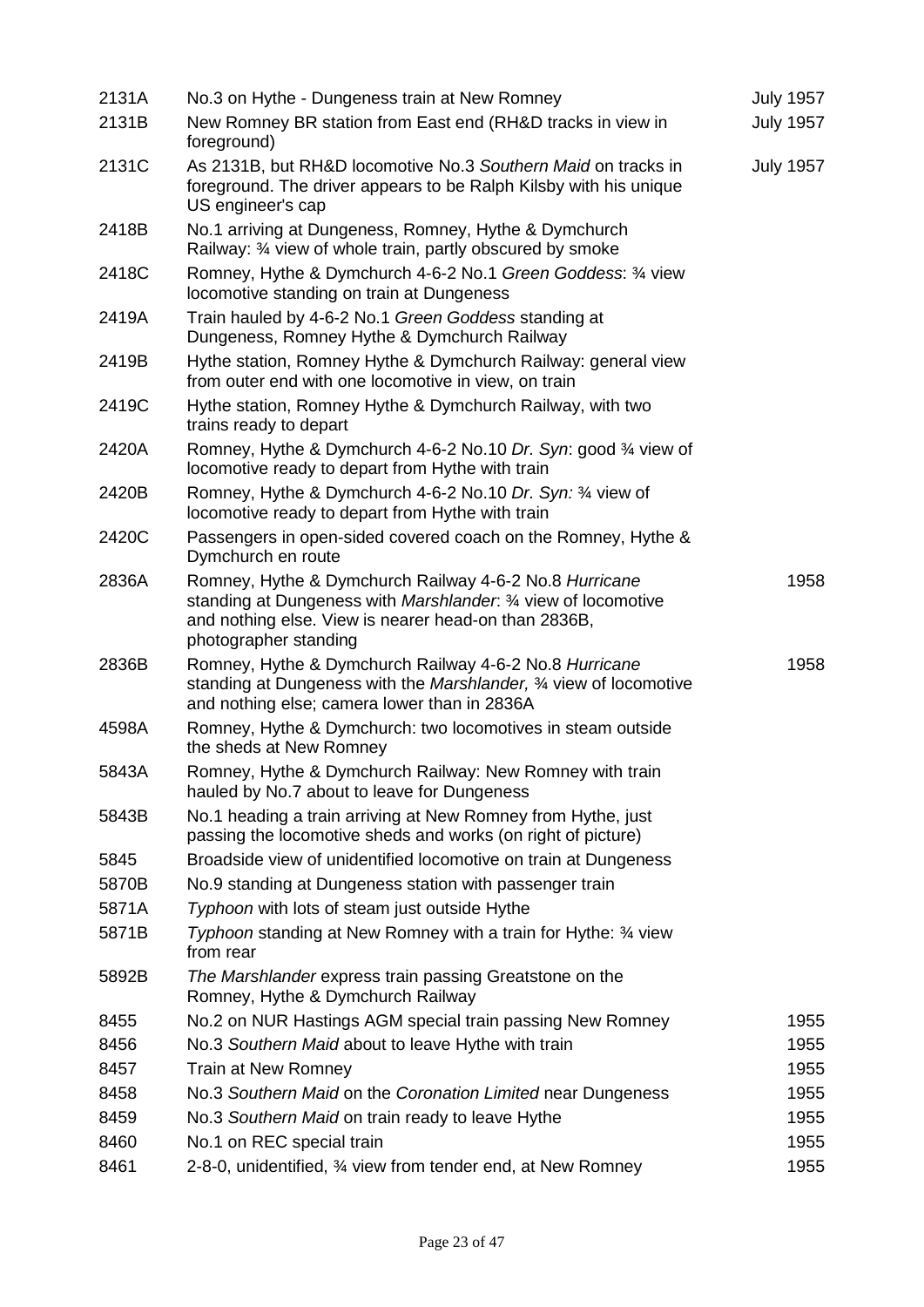| 8462          | No.3 Southern Maid leaving Hythe with train                                                                                                           | 1955         |
|---------------|-------------------------------------------------------------------------------------------------------------------------------------------------------|--------------|
| B4/4          | Samson about to leave Hythe with a train; observation car<br>marshaled next to loco; 3/4 view                                                         | 1954         |
| B4/5          | Similar view to B4/4                                                                                                                                  | 1954         |
| B4/6          | No.9 arriving at Hythe with a train from New Romney; near head-<br>on view from platform, also showing sheds, signal box and starter                  | 1954         |
| B4/7          | View of Hythe station taken from outer end looking towards buffer<br>stops, with two people posed in the foreground                                   | 1954         |
| B89/8         | Northern Chief pulling away from New Romney with the 3.15pm<br>train for Hythe                                                                        | 22 July 1956 |
| B89/9         | 3⁄4 view of Dr. Syn on the approach track to the shed at New<br>Romney                                                                                | 22 July 1956 |
| B89/10        | Green Goddess preparing to leave New Romney with an REC<br>special train for Dungeness and Hythe; view taken from alongside<br>tender looking forward | 22 July 1956 |
| B89/11        | The Marshlander train in the loop at Dungeness                                                                                                        | 22 July 1956 |
| B89/12        | REC special train hauled by Green Goddess 34 head-on view at<br>Dungeness with the lighthouse in the background                                       | 22 July 1956 |
| B90/1         | The Marshlander service train in the loop at Dungeness                                                                                                | 22 July 1956 |
| B90/2         | Green Goddess at New Romney with the empty stock of the REC<br>special train from Hythe, viewed through steam and smoke from<br>the top of the tunnel | 22 July 1956 |
| B160/8        | Romney, Hythe & Dymchurch Railway: Southern Maid at the head<br>of a train ready to leave Hythe                                                       | 1960         |
| B160/9        | Romney, Hythe & Dymchurch Railway: Southern Maid at the head<br>of a train ready to leave Hythe; this view is taken from track level                  | 1960         |
| B160/10       | Romney, Hythe & Dymchurch Railway: 34 broadside view of<br>Southern Maid pulling away from Hythe with a train; only loco in<br>picture                | 1960         |
| B160/11       | Romney, Hythe & Dymchurch Railway: Winston Churchill at the<br>head of a train ready to leave Hythe                                                   | 1960         |
| B160/12       | Romney, Hythe & Dymchurch Railway: the driver oiling Winston<br>Churchill preparatory to departure from Hythe                                         | 1960         |
| B161/1        | Romney, Hythe & Dymchurch Railway: train standing at the<br>platform at New Romney ready to leave for Dungeness; viewed<br>from overbridge            | 1960         |
| C428          | Romney, Hythe & Dymchurch No.7 at New Romney with the train<br>for Dungeness, viewed from above                                                       | 25 May 1957  |
| J91           | Train about to leave Dungeness                                                                                                                        | 4 Aug 1957   |
| J93           | Dymchurch station when it still had an overall roof and a siding;<br>train from Hythe in the station                                                  | 4 Aug 1957   |
| <b>JP19</b>   | 4-8-2 Samson ready to leave with train                                                                                                                | 1946/47      |
| N9997         | Romney, Hythe & Dymchurch Railway: valve gear of Dr. Syn                                                                                              | 1946         |
| N9998         | Romney, Hythe & Dymchurch Railway Northern Chief at Hythe                                                                                             | 1946         |
| N9999         | Romney, Hythe & Dymchurch Railway: Northern Chief at Hythe                                                                                            | 1946         |
| <b>N0116A</b> | Romney, Hythe & Dymchurch: view from overbridge looking<br>towards Hythe station, just out of sight in distance: Hythe outer<br>homes in view         | 1953         |
| N0116B        | Romney, Hythe & Dymchurch: No.7 Typhoon heading a train just<br>150 yards out of Hythe. 3⁄4 view                                                      | 1953         |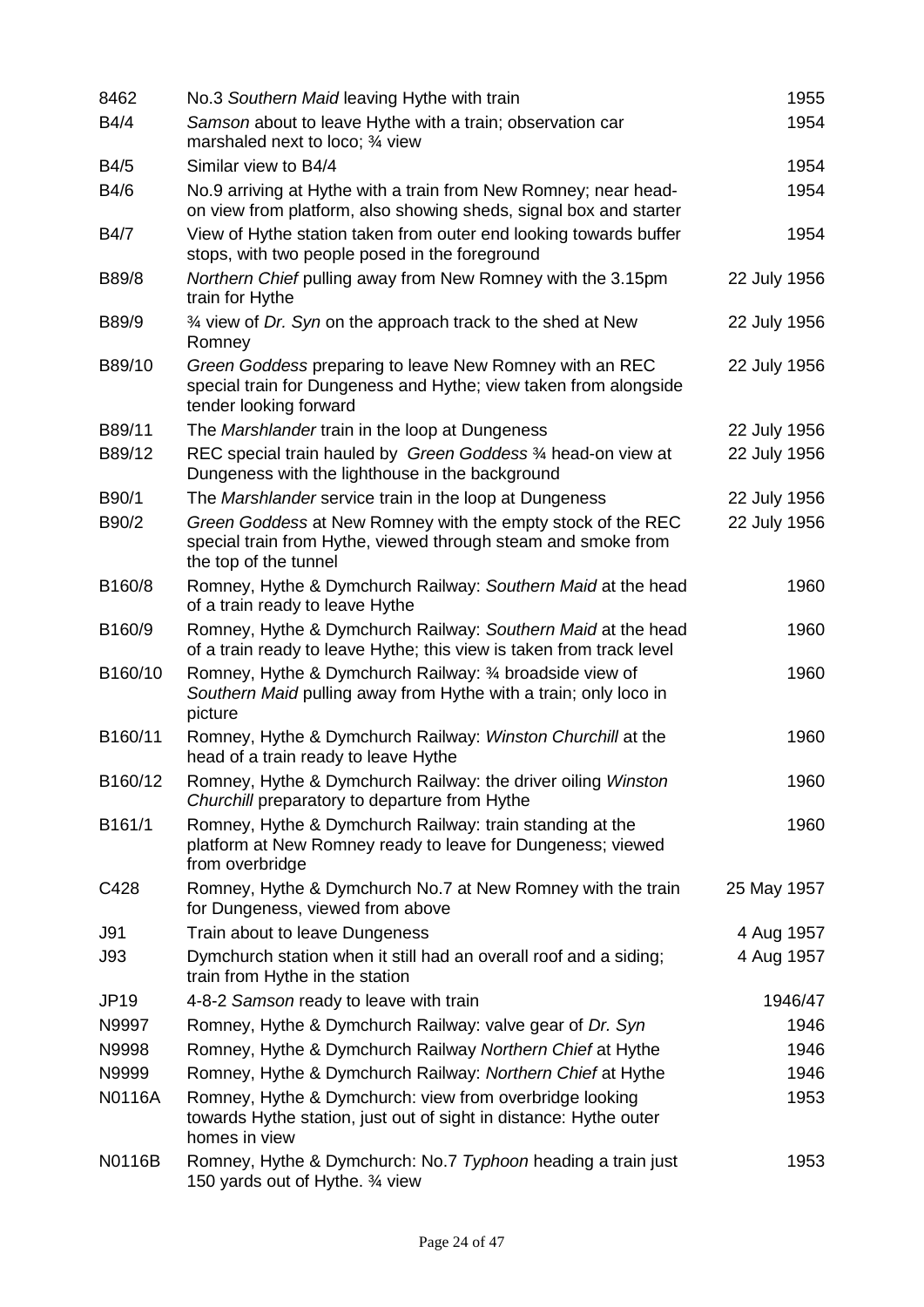| N0116C        | Romney, Hythe & Dymchurch: No.7 Typhoon 3/4 view from tender<br>end as it hauls a train out of Hythe                                                                         | 1953      |
|---------------|------------------------------------------------------------------------------------------------------------------------------------------------------------------------------|-----------|
| N0116D        | Romney, Hythe & Dymchurch: Unidentified locomotive on train just<br>approaching Hythe: head-on 3⁄4 view                                                                      | 1953      |
| N0116E        | Romney, Hythe & Dymchurch: 4-6-2 No.2 Northern Chief backing<br>out of Hythe station, preparatory to being turned: 3/4 view taken<br>from gardens                            | 1953      |
| <b>N0116F</b> | Romney, Hythe & Dymchurch: 4-6-2 No.2 Northern Chief on at<br>Hythe: broadside, prior to being turned                                                                        | 1953      |
| N0117D        | Romney, Hythe & Dymchurch: 4-6-2 No.2 Northern Chief being<br>turned at Hythe; 3⁄4 broadside view                                                                            | 1953      |
| <b>N0117E</b> | Romney, Hythe & Dymchurch: 4-6-2 No.2 Northern Chief on the<br>turntable at Hythe, having been turned prior to departure with a<br>train for New Romney                      | 1953      |
| <b>N0117F</b> | Romney, Hythe & Dymchurch: 4-6-2 No.2 Northern Chief about to<br>take water at Hythe having left the turntable                                                               | 1953      |
| <b>N0155A</b> | Romney, Hythe & Dymchurch: unidentified locomotive with train at<br>rural location                                                                                           | Sept 1953 |
| N0155B        | Romney, Hythe & Dymchurch: unidentified locomotive (No.9 or<br>No.10, with cowcatcher) arriving at New Romney with train from<br><b>Hythe</b>                                | Sept 1953 |
| N0155C        | Romney, Hythe & Dymchurch: The old layout at New Romney,<br>looking towards the station from the shed yard, with train for Hythe<br>about to depart                          | Sept 1953 |
| N0155D        | Romney, Hythe & Dymchurch: train for Hythe pulling away from<br>New Romney: 3⁄4 view                                                                                         | Sept 1953 |
| N0155E        | Romney, Hythe & Dymchurch: train for Hythe pulling away, 3/4<br>view, going away from camera                                                                                 | Sept 1953 |
| N0155F        | Romney, Hythe & Dymchurch: 34 view of train standing in the<br>terminal platform line at New Romney; locomotive unidentified                                                 | Sept 1953 |
| N0156A        | Romney, Hythe & Dymchurch: train for Dungeness leaving New<br>Romney and about to pass under the road bridge; 3⁄4 view from<br>above; lots of steam; locomotive unidentified | Sept 1953 |
| N0156B        | Romney, Hythe & Dymchurch: The Coronation Limited near head-<br>on view in the cutting at New Romney bridge                                                                  | Sept 1953 |
| N0156C        | Romney, Hythe & Dymchurch: looking down on train, going away<br>from camera, in grass-sided cutting                                                                          | Sept 1953 |
| N0156D        | Romney, Hythe & Dymchurch: train for Dungeness in the platform<br>at New Romney: 3⁄4 view                                                                                    | Sept 1953 |
| N0156E        | Romney, Hythe & Dymchurch: Hurricane light engine at New<br>Romney: 3/4 view                                                                                                 | Sept 1953 |
| N0156F        | Romney, Hythe & Dymchurch: 4-6-2 light engine at New Romney                                                                                                                  | Sept 1953 |
| <b>N0157A</b> | Romney, Hythe & Dymchurch: 4-6-2 on the turntable at New<br>Romney, 3⁄4 view (locomotive is Hurricane)                                                                       | Sept 1953 |
| <b>N0157B</b> | Romney, Hythe & Dymchurch: 4-6-2- on the turntable at New<br>Romney, broadside (locomotive is Hurricane)                                                                     | Sept 1953 |
| N0157C        | Romney, Hythe & Dymchurch: 4-6-2- on the turntable at New<br>Romney; 3⁄4 view from tender end (locomotive is Hurricane)                                                      | Sept 1953 |
| N0157D        | Romney, Hythe & Dymchurch: 4-6-2- Hurricane leaving the<br>turntable line to join its train at New Romney: 3⁄4 view from<br>smokebox end                                     | Sept 1953 |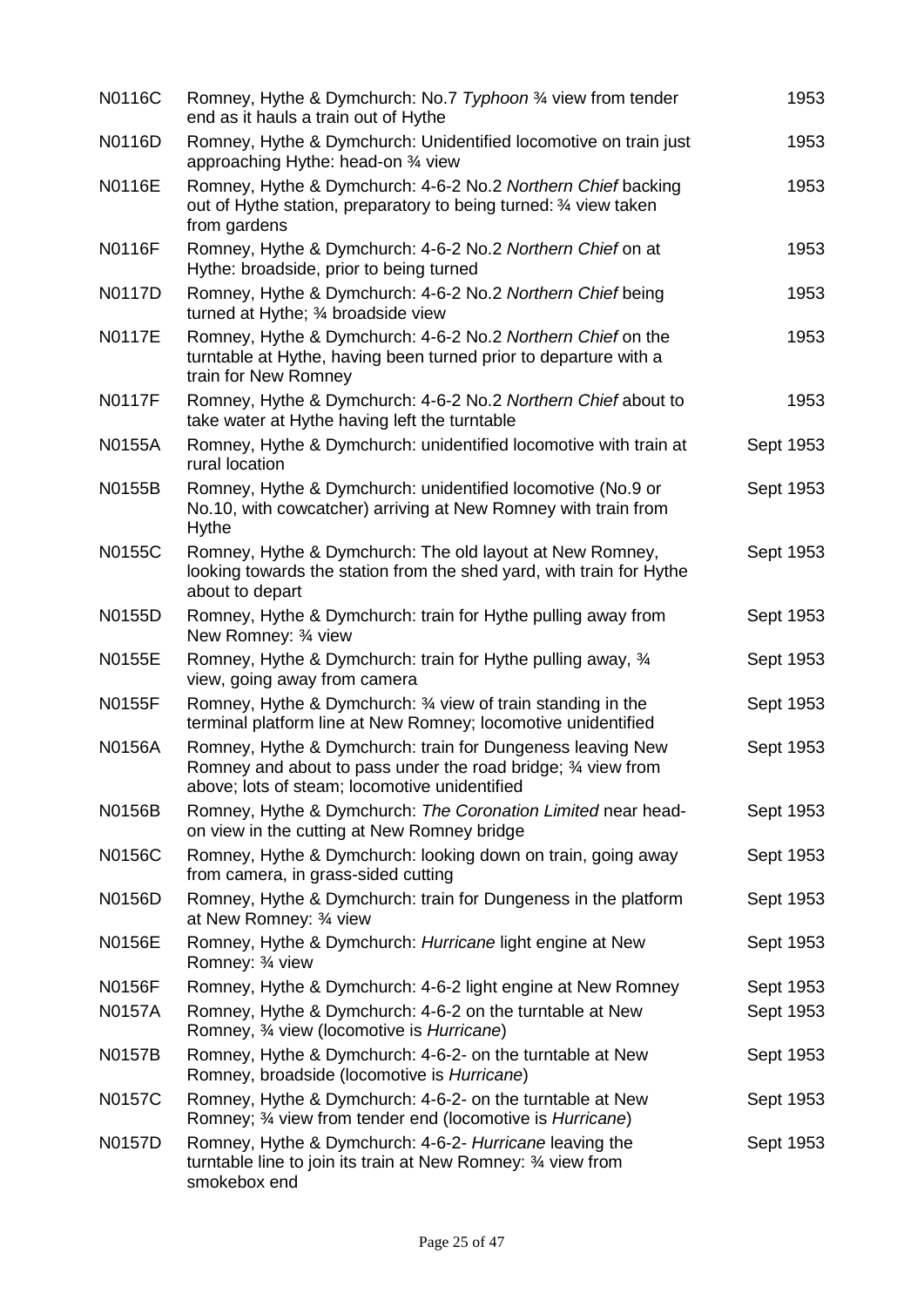| <b>N0157E</b> | Romney, Hythe & Dymchurch: 4-6-2 Hurricane leaving New<br>Romney with train for Hythe                                                                                                      | Sept 1953 |
|---------------|--------------------------------------------------------------------------------------------------------------------------------------------------------------------------------------------|-----------|
| <b>N0157F</b> | Romney, Hythe & Dymchurch: Similar to N0157E but slightly<br>further out of station                                                                                                        | Sept 1953 |
| <b>N0158A</b> | Romney, Hythe & Dymchurch: 4-6-2 Hurricane leaving New<br>Romney with train for Hythe: 3/4 view, train going away from<br>camera                                                           | Sept 1953 |
| N0158B        | Romney, Hythe & Dymchurch: 4-6-2 No.9 on train: 3⁄4 head-on<br>view, taking water, in the Hythe-bound platform at New Romney                                                               | Sept 1953 |
| N0158C        | Romney, Hythe & Dymchurch: coach side                                                                                                                                                      | Sept 1953 |
| N0158D        | Romney, Hythe & Dymchurch: No.9 ready to leave New Romney<br>with train for Hythe: 3⁄4 view of whole train                                                                                 | Sept 1953 |
| N0158E        | Romney, Hythe & Dymchurch: No.9 about to depart from New<br>Romney with a train for Hythe: 34 view                                                                                         | Sept 1953 |
| N0158F        | Romney, Hythe & Dymchurch: No.9 leaving New Romney with a<br>train for Hythe: 3⁄4 view of locomotive only                                                                                  | Sept 1953 |
| N0159A        | Romney, Hythe & Dymchurch: 4-6-2 Hurricane ready to leave<br>Hythe with train for New Romney: head-on 34 view                                                                              | Sept 1953 |
| N0159B        | Romney, Hythe & Dymchurch: No.9 arriving at Hythe with train<br>from New Romney. Head-on 34 view                                                                                           | Sept 1953 |
| N0159C        | Romney, Hythe & Dymchurch: 4-6-2 Hurricane about to leave<br>Hythe with train for New Romney (virtually identical to N0159A)                                                               | Sept 1953 |
| N0159D        | 4-6-2 No.9 on the Romney, Hythe & Dymchurch reversing out of<br>Hythe: 34 view from smokebox end: signalbox in background                                                                  | Sept 1953 |
| N0159E        | Romney, Hythe & Dymchurch: 4-6-2 Hurricane leaving Hythe with<br>train for New Romney; head-on view                                                                                        | Sept 1953 |
| N0159F        | Romney, Hythe & Dymchurch: 4-6-2 Hurricane and 4-6-2 No.9 at<br><b>Hythe</b>                                                                                                               | Sept 1953 |
| N0218A        | Romney, Hythe & Dymchurch: Winston Churchill arriving at<br>Dungeness with train, 3⁄4 view                                                                                                 | 1955      |
| N0218B        | 3⁄4 view of Romney, Hythe & Dymchurch Railway Winston Churchill<br>standing at Dungeness                                                                                                   | 1955      |
| N0218C        | Broadside view of Winston Churchill on the Romney, Hythe &<br>Dymchurch Railway standing in Dungeness, with the lighthouse in<br>the background; most of tender not on negative            | 1955      |
| N0218D        | 3⁄4 smokebox end view of Romney, Hythe & Dymchurch No.9<br>Winston Churchill ready to leave Dungeness with a train                                                                         | 1955      |
| N0218E        | Near head-on view of Romney, Hythe & Dymchurch Railway No.9<br>Winston Churchill ready to leave Dungeness with train: although<br>near head-on whole train is in view because of the curve | 1955      |
| N0218F        | Romney, Hythe & Dymchurch No.9 Winston Churchill pulling away<br>from Dungeness with a train: view taken looking forward from near<br>tender; signalbox visible beyond locomotive          | 1955      |
| N0219A        | Tender of Romney, Hythe & Dymchurch Railway No.9 Winston<br>Churchill at Dungeness (cab also visible)                                                                                      | 1955      |
| N0219B        | View of Dungeness station Romney, Hythe & Dymchurch Railway<br>with No.9 Winston Churchill standing in front with train                                                                    | 1955      |
| N0219C        | Romney, Hythe & Dymchurch Railway No.9 Winston Churchill with<br>train at Dungeness; lighthouse in background; former Southern<br>Railway station building visible to right of locomotive  | 1955      |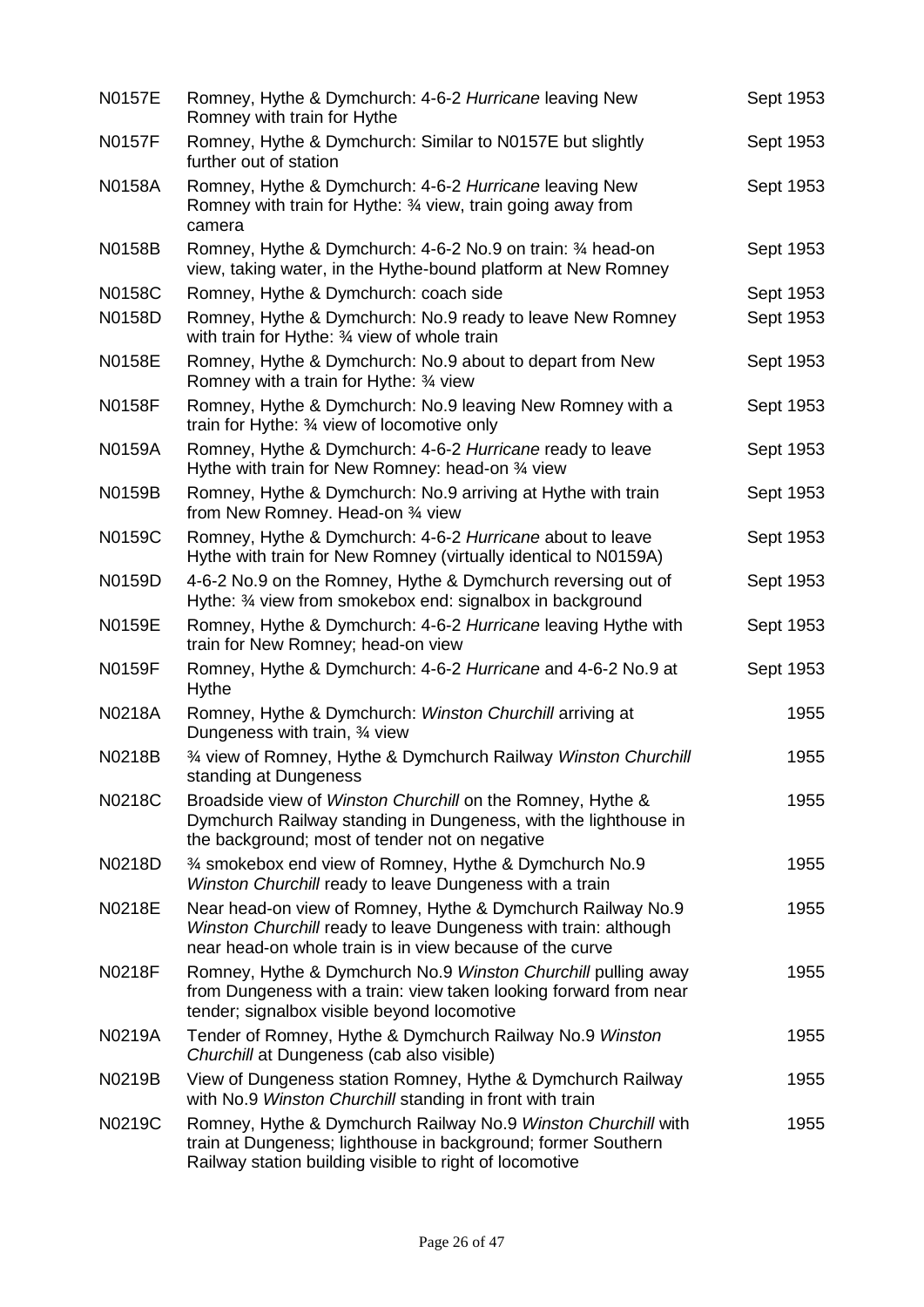| N0219D        | Romney, Hythe & Dymchurch Railway No.9 Winston Churchill"<br>leaving Dungeness, going away from camera                                               | 1955         |
|---------------|------------------------------------------------------------------------------------------------------------------------------------------------------|--------------|
| N0219E        | Similar to N0219D but further away; whole train visible                                                                                              | 1955         |
| N0219F        | Romney, Hythe & Dymchurch Railway Northern Chief arriving at<br>Dungeness with train 3⁄4 view                                                        | 1955         |
| <b>N0220A</b> | Romney, Hythe & Dymchurch Railway Northern Chief at<br>Dungeness with train; 3⁄4 head-on view                                                        | 1955         |
| <b>N0220B</b> | Romney, Hythe & Dymchurch Railway Northern Chief taking water<br>at Dungeness                                                                        | 1955         |
| <b>N0220C</b> | Bogie compartment coaching train at Dungeness Romney, Hythe<br>& Dymchurch Railway                                                                   | 1955         |
| <b>N0220D</b> | Three-coach set in make-up of train at Dungeness Romney, Hythe<br>& Dymchurch Railway                                                                | 1955         |
| <b>N0220E</b> | Broadside view of front end only of Romney, Hythe & Dymchurch<br>Railway Northern Chief, whilst standing at Dungeness                                | 1955         |
| <b>N0220F</b> | Romney, Hythe & Dymchurch Railway Northern Chief about to<br>leave Dungeness with train: 3⁄4 head-on view                                            | 1955         |
| N0221A        | Similar to N0220F, but shows whole train                                                                                                             | 1955         |
| N0221B        | Similar to N0221A, but taken from slightly lower level                                                                                               | 1955         |
| N0221C        | View from tender of footplate of Northern Chief, Romney, Hythe &<br>Dymchurch Railway, whilst standing at Dungeness                                  | 1955         |
| N0221D        | Romney, Hythe & Dymchurch Railway Northern Chief pulling away<br>from Dungeness, with steam largely obscuring the train                              | 1955         |
| N0221E        | Romney, Hythe & Dymchurch Railway Northern Chief on the loop<br>after leaving Dungeness, showing most of train                                       | 1955         |
| <b>N706A</b>  | Southern Maid departs from New Romney with a train for Hythe;<br>head-on view of whole train taken from near the loco shed                           | 22 July 1956 |
| <b>N706B</b>  | Black Prince reverses out of the loco shed at New Romney,<br>viewed from the smokebox end; 3⁄4 view with the station in the<br>background            | 22 July 1956 |
| <b>N706C</b>  | No.1 Green Goddess at the head of a special train for the REC;<br>the train was to run non-stop to Hythe via Dungeness; head-on 34<br>view, close-up | 22 July 1956 |
| <b>N706D</b>  | No.6 leaving New Romney with a train for Dungeness; near head-<br>on view, taken from a non-stop special train for the REC heading<br>for Hythe      | 22 July 1956 |
| <b>N706E</b>  | No.7 Typhoon at the head of the Marshlander on the loop at<br>Dungeness; 3⁄4 head-on view                                                            | 22 July 1956 |
| <b>N706F</b>  | No.7 with the Marshlander paused at Dungeness; 3/4 view of whole<br>train                                                                            | 22 July 1956 |
| <b>N707E</b>  | Hythe station, viewed from the buffer stops, under the overall roof                                                                                  | 22 July 1956 |
| <b>N707F</b>  | View under the overall roof at Hythe, with the Marshlander just<br>arriving; taken from buffer stops end                                             | 22 July 1956 |
| W227          | Winston Churchill No.9 4-6-2 on a train for Dungeness, at New<br>Romney; viewed from above                                                           | 10 July 1955 |
| W228          | Similar view to W227                                                                                                                                 | 10 July 1955 |
| W229          | No.8 Hurricane viewed broadside on a train for Hythe at New<br>Romney                                                                                | 10 July 1955 |
| W230          | No.8 Hurricane at New Romney with a train for Hythe about to<br>depart; 3⁄4 view of whole train                                                      | 10 July 1955 |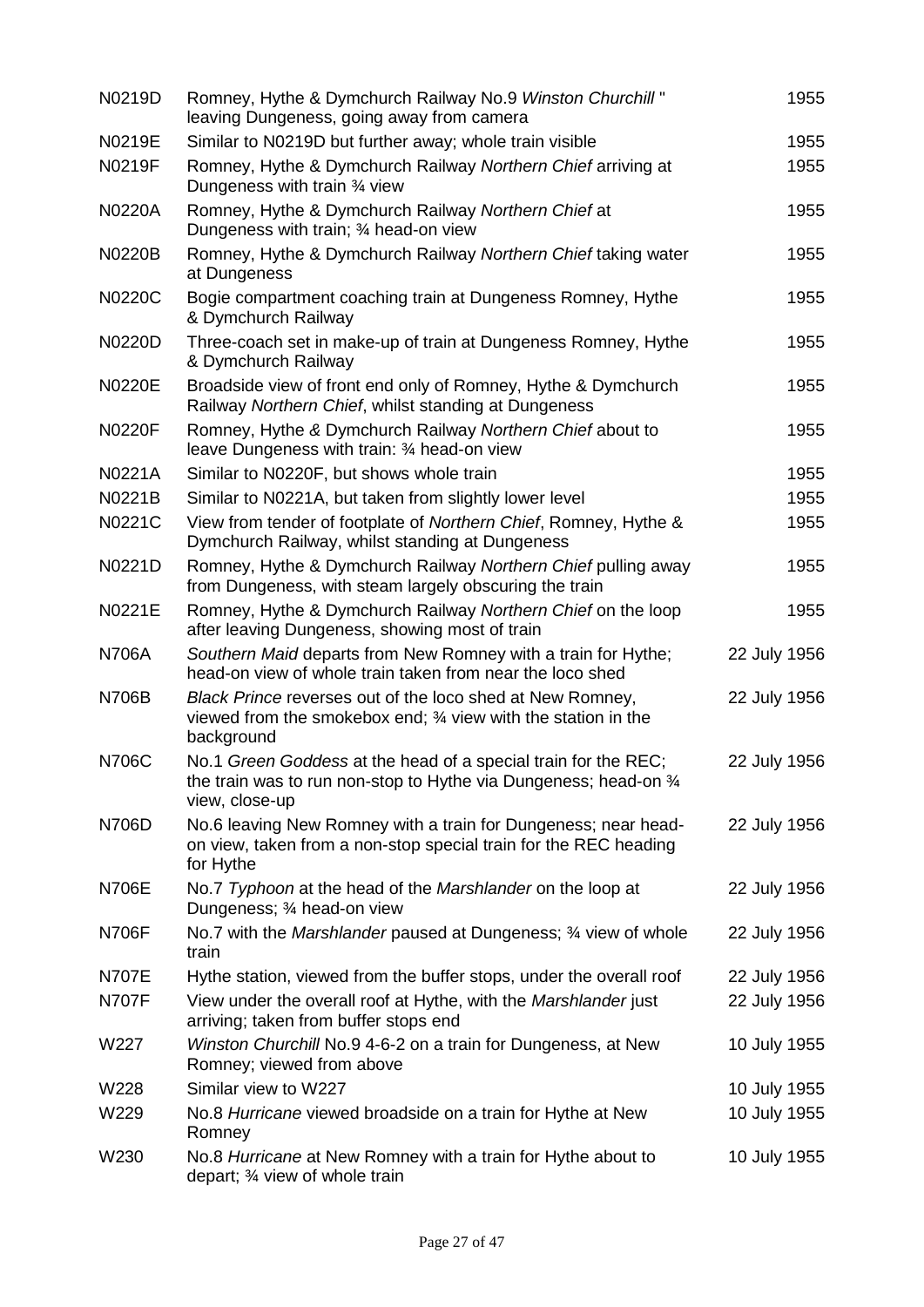| W231 | No.3 Southern Maid heading the Coronation Limited entering New<br>Romney (station behind camera); loco sheds and works in view<br>behind train | 10 July 1955 |
|------|------------------------------------------------------------------------------------------------------------------------------------------------|--------------|
| W232 | No.5 Hercules about to leave New Romney with a train for Hythe                                                                                 | 10 July 1955 |
| W233 | No.3 Southern Maid about to leave New Romney with the<br>Coronation Limited towards Dungeness                                                  | 10 July 1955 |
| W234 | No.1 Green Goddess approaching the terminal platforms at New<br>Romney with an arrival from Hythe                                              | 10 July 1955 |
| W235 | No.1 Green Goddess with an REC special train about to depart<br>from New Romney in the direction of Dungeness                                  | 10 July 1955 |
| W236 | No.3 Southern Maid at Dungeness with the Coronation Limited<br>with a crowd of admirers                                                        | 10 July 1955 |
| W237 | No.3 Southern Maid at Dungeness with the Coronation Limited                                                                                    | 10 July 1955 |
| W238 | No.8 Hurricane ready to depart from Hythe with train; 3⁄4 close-up<br>view of loco                                                             | 10 July 1955 |
| W239 | Overall view of a busy Hythe station with three locos in steam                                                                                 | 10 July 1955 |
| W240 | Roundel emblem on loco cabside                                                                                                                 | 10 July 1955 |
| W241 | Identical to W240                                                                                                                              | 10 July 1955 |
| W242 | Overall view of Hythe station, subsequent to W239                                                                                              | 10 July 1955 |
| W243 | No.9 Winston Churchill in the shed at New Romney; 3/4 view                                                                                     | 10 July 1955 |
| W244 | <b>Identical to W243</b>                                                                                                                       | 10 July 1955 |
| X147 | Train entering Hythe                                                                                                                           |              |
| X321 | Loco Samson leaving Hythe with a train                                                                                                         |              |
| X322 | Train arriving at Dymchurch                                                                                                                    |              |
| X323 | Loco Samson at the head of a train ready to leave Hythe                                                                                        |              |

## **SOMERSET PEAT, ASHCOTT**

| Ref number Description |                                                                                                                   | Date taken<br>(where known) |
|------------------------|-------------------------------------------------------------------------------------------------------------------|-----------------------------|
| 870A                   | Petrol locomotive and train, broadside, on moor; since preserved<br>by the Somerset and Dorset Trust at Washford  |                             |
| 870B                   | Petrol locomotive and complete train out on moor; since preserved<br>by the Somerset and Dorset Trust at Washford |                             |

#### **LEE MOOR TRAMWAY**

| Ref number    | Description                                                                                                                                                    | Date taken<br>(where known) |
|---------------|----------------------------------------------------------------------------------------------------------------------------------------------------------------|-----------------------------|
| 518A          | 4-wheel wagons at Torycombe, outside the locomotive shed and<br>beside the fitters' shop                                                                       | 9 July 1960                 |
| 518B          | 4-wheel wagons, broadside view, same location as 518A                                                                                                          | 9 July 1960                 |
| 518C          | Fitters' shop near locomotive shed                                                                                                                             | 9 July 1960                 |
| 5443          | The exchange sidings between the Lee Moor Tramway (4'6"<br>gauge) and the former LSWR lines at Laira Bridge, Plymouth. The<br>tramway is the line on the right |                             |
| <b>MHW373</b> | The 4'6" gauge Lee Moor Tramway crossing the BR standard<br>gauge main line east of Plymouth                                                                   | 19 July 1960                |
| <b>MHW374</b> | Lee Moor Tramway and wagons near Laira Crossing, east of<br>Plymouth                                                                                           | 19 July 1960                |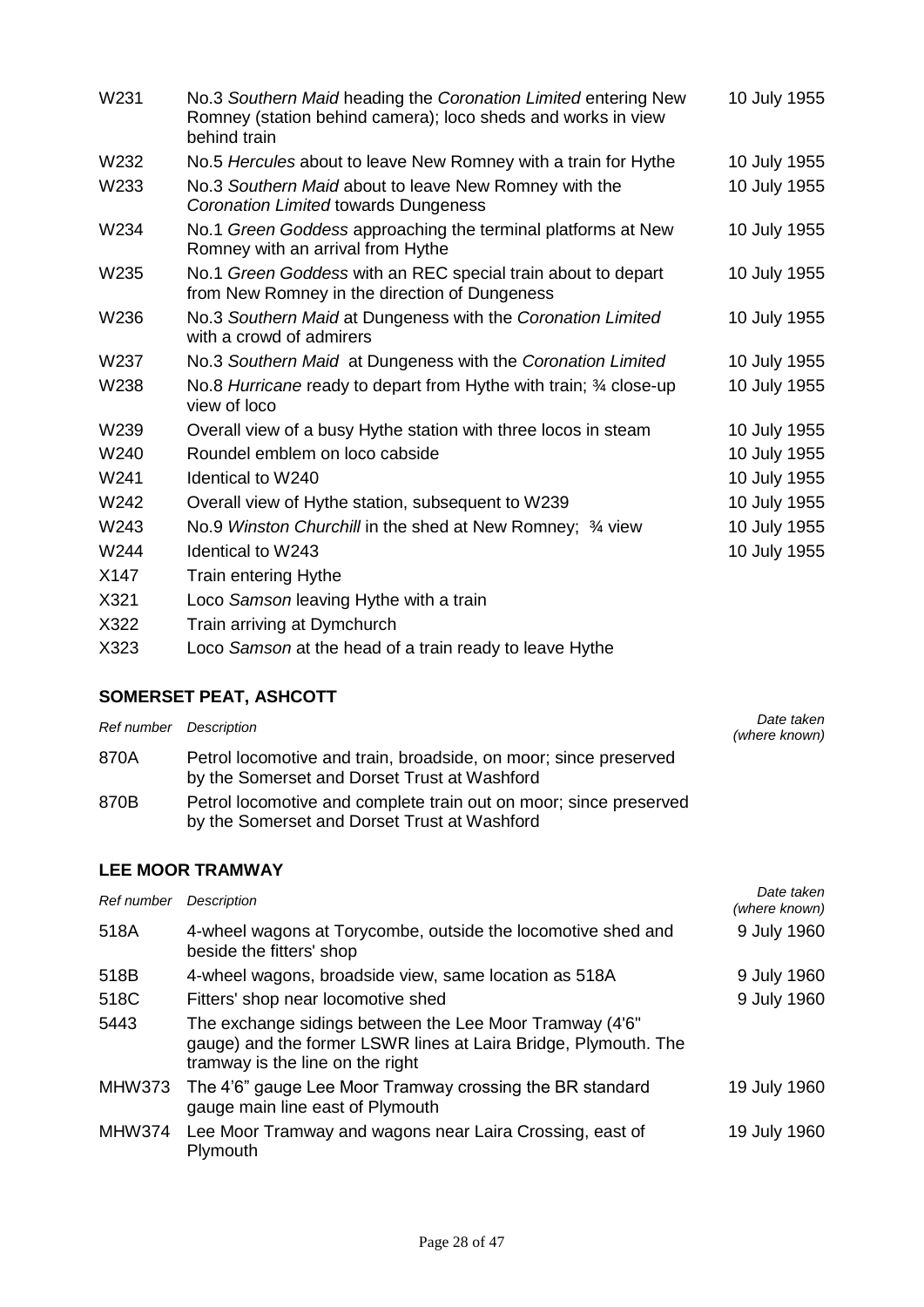## **DRUSILLA'S GARDENS, SUSSEX**

| Ref number Description |                                                                                                                                                                               | Date taken<br>(where known) |
|------------------------|-------------------------------------------------------------------------------------------------------------------------------------------------------------------------------|-----------------------------|
| 2309C                  | Petrol tractor and open passenger coach                                                                                                                                       |                             |
|                        | <b>LYNTON &amp; BARNSTAPLE</b>                                                                                                                                                |                             |
| Ref number             | Description                                                                                                                                                                   | Date taken<br>(where known) |
| 4280B                  | The former Lynton & Barnstaple station building at Lynton (no<br>longer in use as a station)                                                                                  | 1954                        |
| 4626B                  | Lynton and Barnstaple coach in use as a summerhouse at<br>Clannaborough rectory near Copplestone                                                                              |                             |
| 4618A                  | Former railway station at Woody Bay, Lynton and Barnstaple long<br>after closure                                                                                              |                             |
| 4618B                  | Former railway station at Blackmoor Gate, Lynton and Barnstaple<br>long after closure                                                                                         |                             |
| 4626B                  | Lynton and Barnstaple coach in use as a summerhouse at<br>Clannaborough rectory near Copplestone                                                                              |                             |
| R0001                  | Lynton & Barnstaple: Brake compo coach used as a garden hut at<br><b>Snapper Halt</b>                                                                                         | Aug 1952                    |
| X311                   | Former Lynton and Barnstaple carriage in use as a summerhouse<br>in the garden of Clannaborough rectory, near Copplestone,<br>together with Bratton sign and semaphore signal | 3 May 1964                  |

#### **CORRIS RAILWAY**

| Ref number | Description                                                                 | Date taken<br>(where known) |
|------------|-----------------------------------------------------------------------------|-----------------------------|
| 4520A      | Former Corris Railway station building at Machynlleth                       |                             |
| 4520B      | Esgairgeiliog station building, Corris Railway. Stone built but<br>derelict |                             |
| 4653       | Former railway buildings at Corris                                          |                             |
| J1224      | The former station building at Machynlleth                                  | 21 Aug 1959                 |
| J1225      | Not yet catalogued                                                          |                             |
| R0060      | Corris Railway station building at Machynlleth, front view                  |                             |

#### **DINORWIC QUARRIES**

| Ref number | <b>Description</b>                                                                                                                                                       | Date taken<br>(where known) |
|------------|--------------------------------------------------------------------------------------------------------------------------------------------------------------------------|-----------------------------|
| 6067       | 0-4-0ST Cackler (HE 671/1898) returning with empty slate wagons<br>from Gilfach Ddu along the bottom level tramway (34 view)                                             | 19 Aug 1954                 |
| 6068       | 0-4-0ST Cackler (HE 671/1898) returning with empty slate wagons<br>from Gilfach Ddu along the bottom level tramway; view of rear of<br>locomotive going away from camera | 19 Aug 1954                 |
| 6069       | Top of A2 incline at Dinorwic Quarry, showing cable drum building                                                                                                        | 19 Aug 1954                 |
| 6070       | Dinorwic Quarry: top of A2 incline with empty slate wagons just<br>going over the top                                                                                    | 19 Aug 1954                 |
| H31/15     | 6x10 horizontal stationary steam engine working the incline                                                                                                              | 8 Dec 1969                  |
| H31/16     | Narrow gauge steam loco (unidentified) in the works; well-lit 3/4<br>view from footplate end                                                                             | 8 Dec 1969                  |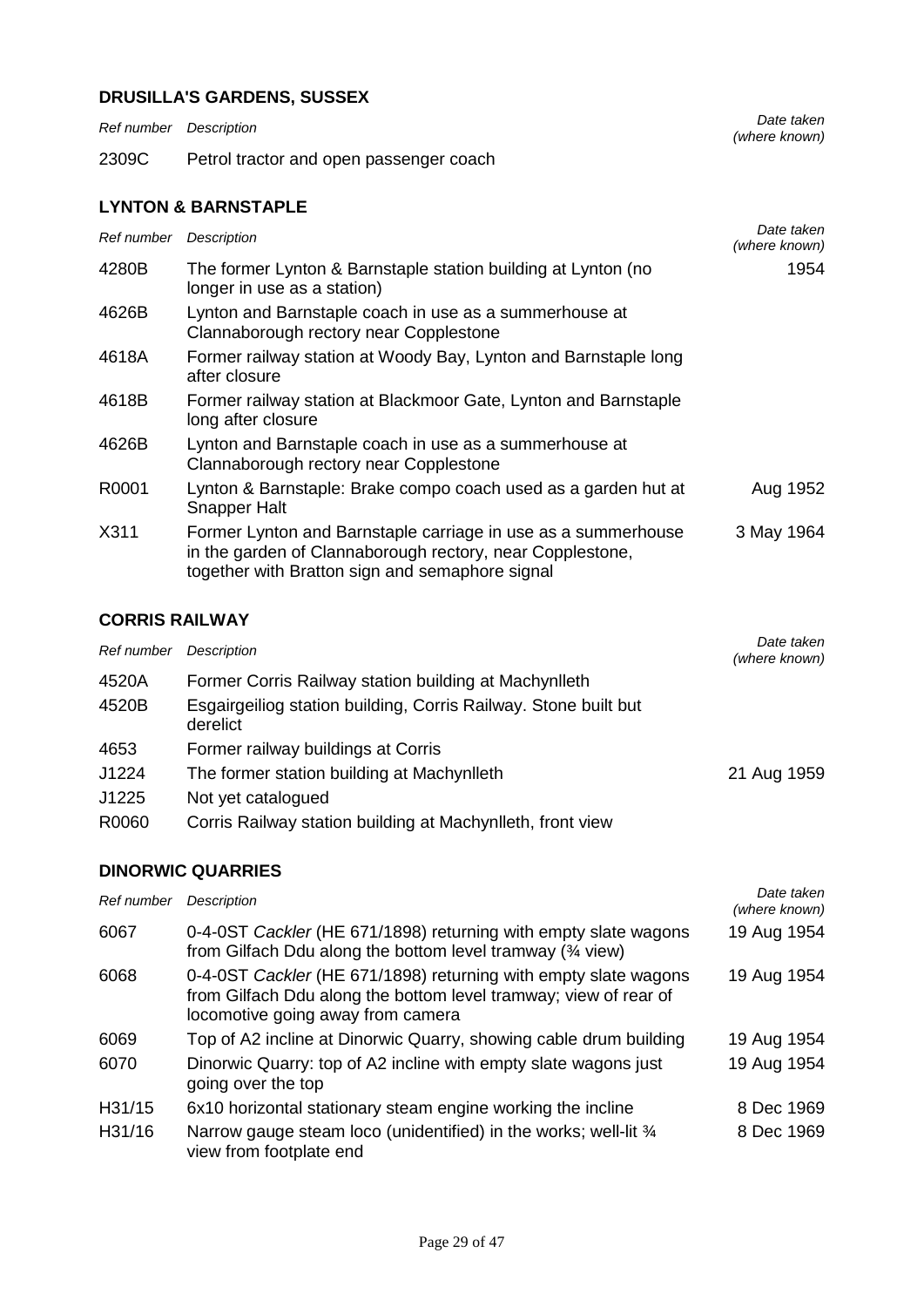| H31/17 | 2ft gauge steam loco (unidentified) stripped down to its frames in<br>the works; well-lit $\frac{3}{4}$ view                                                                                                                                                                                                                                                                     | 8 Dec 1969 |
|--------|----------------------------------------------------------------------------------------------------------------------------------------------------------------------------------------------------------------------------------------------------------------------------------------------------------------------------------------------------------------------------------|------------|
| H31/18 | Narrow gauge loco smokebox and boiler of unidentified loco in<br>works; well-lit view; boiler carries chalk inscription "Lot 614"                                                                                                                                                                                                                                                | 8 Dec 1969 |
| H31/19 | The impressive management building and main entrance shortly<br>after closure in July 1969                                                                                                                                                                                                                                                                                       | 8 Dec 1969 |
| H31/22 | 0-4-0 Fire Queen built in 1848 for the 4ft gauge Padarn Railway in<br>North Wales by A. Horlock & Co., one of only two locomotives ever<br>built by this local firm. It worked until the late 1880s, hen it was<br>tucked away in a shed until rescued and loaned to the Penryn<br>Castle Museum, under the auspices of the National Trust. This is a<br>good 3⁄4 broadside view | 9 Dec 1969 |
| H31/23 | 0-4-0 Fire Queen 3/4 head-on view                                                                                                                                                                                                                                                                                                                                                | 9 Dec 1969 |
| H31/24 | 0-4-0 Fire Queen close-up view concentrating on the nameplate<br>area                                                                                                                                                                                                                                                                                                            | 9 Dec 1969 |
| H31/25 | 0-4-0 Fire Queen 3/4 view from tender end                                                                                                                                                                                                                                                                                                                                        | 9 Dec 1969 |

## **TALYLLYN RAILWAY**

| Ref number | Description                                                                                                                                                                               | Date taken<br>(where known) |
|------------|-------------------------------------------------------------------------------------------------------------------------------------------------------------------------------------------|-----------------------------|
| 3275       | Talyllyn with train just arrived at Abergynolwyn                                                                                                                                          |                             |
| 3284       | Talyllyn on train taking water at Dolgoch                                                                                                                                                 |                             |
| 3285       | Towyn Wharf station with Talyllyn about to depart with passenger<br>train: 1/4 head-on view                                                                                               |                             |
| 3286       | Talyllyn just appearing over the tall grass double-heading a train                                                                                                                        |                             |
| 3287       | Rhydyronen station building, 3⁄4 view                                                                                                                                                     |                             |
| 3288       | Brynglas station building: 3/4 view                                                                                                                                                       |                             |
| 3289       | Douglas and mobile booking office brake van, 34 view                                                                                                                                      |                             |
| 3290       | Talyllyn and Douglas double-heading a train past Towyn Pendre                                                                                                                             |                             |
| 3291       | Towyn Wharf station looking from the buffer stops to the road<br>bridge with the station building on the left: no train or stock in view                                                  |                             |
| 6073       | Talyllyn Railway: No.6 Douglas with a train about to depart from<br><b>Towyn Wharf</b>                                                                                                    | 20 Aug 1954                 |
| 6074       | Talyllyn Railway: No.4 Edward Thomas in the shed line at Towyn<br>Pendre (3⁄4 broadside)                                                                                                  | 20 Aug 1954                 |
| 6075       | No.3 Sir Haydn taking water outside the shed at Towyn Pendre                                                                                                                              | 20 Aug 1954                 |
| 6076       | Head-on view of No.6 Douglas on a train at Dolgoch                                                                                                                                        | 20 Aug 1954                 |
| 6077       | No.3 Sir Haydn on a train at Abergynolwyn, bunker-first, 34 view                                                                                                                          | 20 Aug 1954                 |
| 7107A      | Talyllyn Railway No.4 on arrival at Abergynolwyn in early<br>preservation days with train                                                                                                 |                             |
| 7381A      | No.4 Edward Thomas, plus train consisting of one bogie coach<br>and a four-wheeled van, standing at Abergynolwyn station; a<br>wintry-looking view taken in early season in the mid-1960s |                             |
| S/7381B    | No.4 Edward Thomas crosses Dolgoch viaduct with the train seen<br>in 7381A; some detail of the viaduct, but train largely obscured by<br>trees                                            |                             |
| 8405       | Talyllyn Railway: Towyn Wharf station with train ready to depart                                                                                                                          | 1956                        |
| 8406       | Talyllyn Railway: Edward Thomas on train at Dolgoch station                                                                                                                               | 1956                        |
| 8407       | Talyllyn Railway: Sir Haydn in the works at Towyn                                                                                                                                         | 1956                        |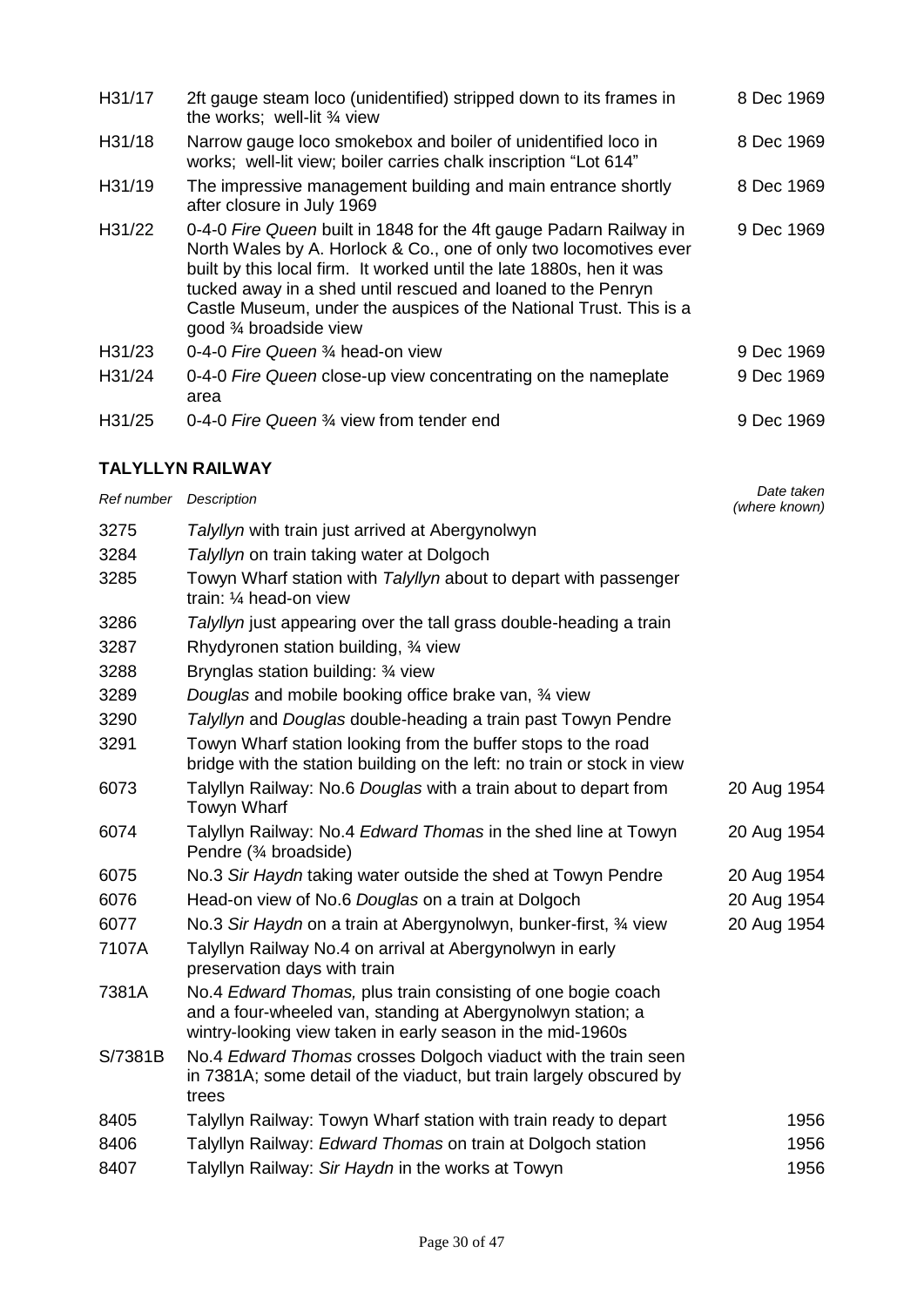| 8408              | Talyllyn Railway: Edward Thomas 3⁄4 view at Dolgoch station, on<br>train                                                                                                              | 1956         |
|-------------------|---------------------------------------------------------------------------------------------------------------------------------------------------------------------------------------|--------------|
| 9181              | Talyllyn Railway, prior to preservation: 9.25am Towyn to<br>Abergynolwyn formed of Dolgoch and its train ready to depart from<br>Towyn Wharf (3⁄4 view)                               | 10 Aug 1949  |
| B57/12            | Early preservation days. Overall view of Wharf station and yard at<br>Towyn                                                                                                           | 14 Aug 1955  |
| B58/1             | 0-4-2ST Talyllyn tucked away under temporary cover near the loco<br>shed at Towyn Pendre; near head-on view                                                                           | 14 Aug 1955  |
| B58/2             | Overall view of Towyn Pendre, looking towards Abergynolwyn,<br>showing (left to right) sidings with scrap and rolling stock;<br>passenger platform and shelter; loco shed and sidings | 14 Aug 1955  |
| B58/3             | Towyn Pendre, looking down the line towards the Wharf, with No.3<br>Sir Haydn (ex-Corris Railway) on the running line, bunker end<br>nearest                                          | 14 Aug 1955  |
| B58/4             | No.3 Sir Haydn taking water at Towyn Pendre                                                                                                                                           | 14 Aug 1955  |
| B58/5             | No.4 Edward Thomas bringing a train into Towyn Wharf                                                                                                                                  | 14 Aug 1955  |
| C121              | Talyllyn Railway: No.1 Talyllyn out of use at Towyn Pendre; 3/4<br>head-on view                                                                                                       | 24 June 1956 |
| C <sub>122</sub>  | Talyllyn Railway: No.6 Douglas 3/4 view, standing at Towyn Pendre                                                                                                                     | 24 June 1956 |
| C123              | Talyllyn Railway: No.3 Sir Haydn (ex-Corris Railway) 3/4 view in the<br>shed at Towyn Pendre                                                                                          | 24 June 1956 |
| C124              | Talyllyn Railway: No.3 Sir Haydn (ex-Corris Railway) head-on view<br>in the shed at Towyn Pendre                                                                                      | 24 June 1956 |
| C125              | Talyllyn Railway: No.4 (ex-Corris Railway) on an up train at Towyn<br>Pendre, viewed head on; station building in background                                                          | 24 June 1956 |
| C <sub>126</sub>  | Talyllyn Railway: No.4 Edward Thomas at Dolgoch heading an up<br>train, viewed near head-on                                                                                           | 24 June 1956 |
| C <sub>127</sub>  | Talyllyn Railway: No.4 Edward Thomas taking water at Dolgoch                                                                                                                          | 24 June 1956 |
| C128              | Talyllyn Railway: view from an up train looking towards the loco<br>near Dolgoch                                                                                                      | 24 June 1956 |
| C129              | Talyllyn Railway: No.4 Edward Thomas running round his train at<br>Abergynolwyn; head-on view taken from the then end of the line                                                     | 24 June 1956 |
| C <sub>130</sub>  | Talyllyn Railway: No.4 Edward Thomas with train standing in the<br>station at Abergynolwyn ready for departure; overall view, loco<br>bunker-first                                    | 24 June 1956 |
| C2819             | Abergynolwyn: First-class carriage, brake van with booking office<br>window, and former Corris loco at platform                                                                       | 5 Aug 1963   |
| C2820             | Overall view of train standing in Abergynolwyn station, taken from<br>above at west end                                                                                               | 5 Aug 1963   |
| C2821             | Train bound for Abergynolwyn in countryside near Pendre, going<br>away from camera                                                                                                    | 5 Aug 1963   |
| C2822             | Train bound for Abergynolwyn, headed chimney-first by Dolgoch,<br>in countryside but with the town of Towyn in the background; 3/4<br>view of whole train from overbridge             | 5 Aug 1963   |
| C <sub>2823</sub> | No.4 (ex-Corris Railway) taking water at Dolgoch, with a train<br>bound for Abergynolwyn; head-on view                                                                                | 5 Aug 1963   |
| C2824             | Loco shed at Pendre with loco No.2 Dolgoch just coming out for<br>duty                                                                                                                | 5 Aug 1963   |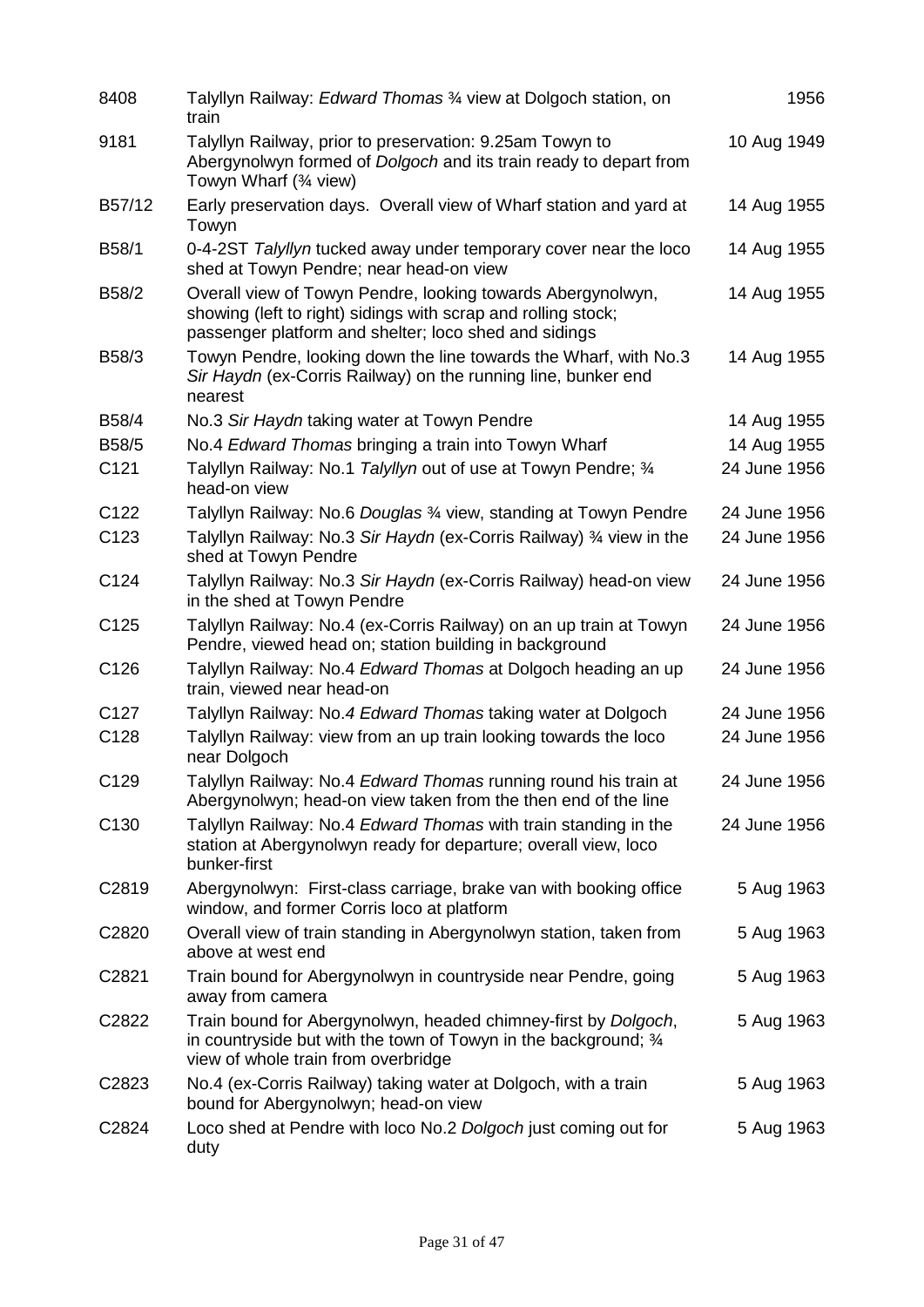| C2825             | Loco No.2 Dolgoch: good 3⁄4 view at Pendre, about to take up<br>duties                                                                 | 5 Aug 1963   |
|-------------------|----------------------------------------------------------------------------------------------------------------------------------------|--------------|
| C2826             | Loco. No.4 (ex-Corris Railway) entering Pendre with a train for<br>Abergynolwyn; 3/4 view of whole train                               | 5 Aug 1963   |
| C <sub>2827</sub> | Overall view from bridge of Towyn Wharf station with train ready to<br>depart headed by loco No.4, ex-Corris Railway                   | 5 Aug 1963   |
| C2828             | No.2 Dolgoch viewed from inside the loco shed at Pendre, so loco<br>is framed by shed doorway and viewed from chimney end              | 5 Aug 1963   |
| C3369             | No.4 with short special train for private hiring en route, viewed<br>across field                                                      | 9 Jan 1966   |
| C3370             | No.4 with short special train (private hiring) at Dolgoch, viewed<br>through woods from above                                          | 9 Jan 1966   |
| C3371             | No.4 with short special train (private hiring) at Abergynolwyn                                                                         | 9 Jan 1966   |
| <b>JP17</b>       | Early preservation days: Abergynolwyn, looking towards the end of<br>the line, later to be extended to Nant Gwernol; train at platform | 1954         |
| <b>JP18</b>       | Early preservation days: ticket checking taking place at Dolgoch;<br>train of open and closed carriages                                | 1954         |
| <b>N315C</b>      | Wharf station, overall view taken from the BR station footbridge,<br>with TR train ready for departure                                 | 14 July 1955 |
| N315D             | 0-4-2T Edward Thomas with train ready to depart from Wharf<br>station; viewed from the road overbridge                                 | 14 July 1955 |
| <b>N315E</b>      | 3⁄4 view of 0-4-2T Edward Thomas ready to leave Wharf station<br>with train; station building in background                            | 14 July 1955 |
| <b>N315F</b>      | Near broadside view of 0-4-2ST Edward Thomas standing at<br>Wharf station                                                              | 14 July 1955 |
| <b>N316C</b>      | Driving wheels and motion of Talyllyn Railway Edward Thomas                                                                            | 14 July 1955 |
| <b>N316D</b>      | 0-4-2ST Edward Thomas, 34 view from bunker end on train at<br>Wharf station                                                            | 14 July 1955 |
| <b>N316E</b>      | 0-4-2ST Edward Thomas on train at Wharf station, shows loco and<br>first vehicle only                                                  | 14 July 1955 |
| <b>N316F</b>      | View of train ready to depart from Wharf station, taken from tail<br>end of train; loco only just visible                              | 14 July 1955 |
| <b>N317A</b>      | Eastbound train at Dolgoch headed by 0-4-2ST Edward Thomas;<br>head-on view; loco taking water                                         | 14 July 1955 |
| <b>N317B</b>      | Eastbound train at Dolgoch. Similar to N317A, but 3/4 head-on view                                                                     | 14 July 1955 |
| <b>N317C</b>      | 0-4-2T on train just arrived at Abergynolwyn; 34 head-on view<br>taken from low level                                                  | 14 July 1955 |
| <b>N317D</b>      | 3⁄4 view of 0-4-2ST Edward Thomas with train just arrived at<br>Abergynolwyn, with station building in the background                  | 14 July 1955 |
| <b>N317E</b>      | 3⁄4 head-on view of 0-4-2ST Edward Thomas on train arrived at<br>Abergynolwyn                                                          | 14 July 1955 |
| <b>N317F</b>      | 0-4-2ST running round its train at Abergynolwyn, photographed at<br>the start of the mineral extension beyond the station              | 14 July 1955 |
| <b>N318A</b>      | 0-4-2ST Edward Thomas running round his train at Abergynolyn                                                                           | 14 July 1955 |
| <b>N318B</b>      | 0-4-2ST Edward Thomas about to recouple to his train at<br>Abergynolwyn, ready for the return journey to Towyn                         | 14 July 1955 |
| <b>N318C</b>      | View of Abergynolwyn with train ready to depart for Towyn with<br>0-4-2ST Edward Thomas bunker-first at the platform                   | 14 July 1955 |
| N318D             | 3⁄4 view of 0-4-2ST ready to leave Abergynolwyn with train for<br>Towyn, bunker-first                                                  | 14 July 1955 |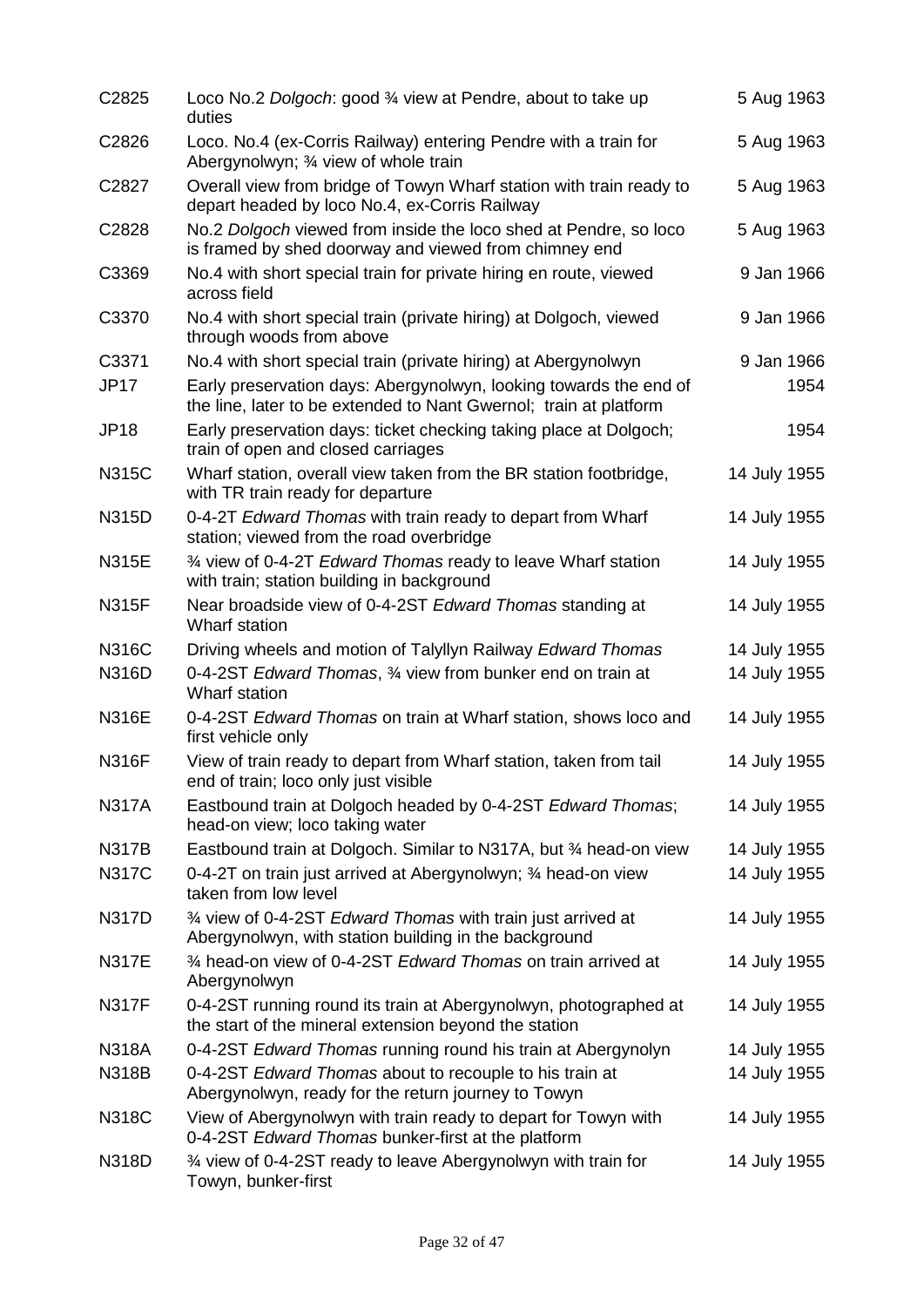| <b>N318E</b> | 3⁄4 view from smokebox end of 0-4-2ST Edward Thomas on train at<br>Abergynolwyn                   | 14 July 1955 |
|--------------|---------------------------------------------------------------------------------------------------|--------------|
| <b>N318F</b> | Powered track maintenance trolley, 3/4 view                                                       | 14 July 1955 |
| <b>N319A</b> | Track on the mineral extension beyond Abergynolwyn                                                | 14 July 1955 |
| <b>N319B</b> | The winding house, very overgrown, at the head of the incline<br>down to Abergynolwyn village     | 14 July 1955 |
| R0020        | Talyllyn Railway: Sir Haydn view of cab only                                                      | 1953         |
| R0021        | Talyllyn Railway: Winding house (derelict) of Abergynolwyn incline,<br>side view                  | 1953         |
| R0022        | Talyllyn Railway: Winding house (derelict) of Abergynolwyn incline,<br>viewed from hillside       | 1953         |
| R0023        | Talyllyn Railway: Winding house (derelict) of Abergynolwyn incline,<br>view from front            | 1953         |
| R0024        | Talyllyn Railway: disused water tower at Abergynolwyn                                             | 1953         |
| R0025        | Talyllyn Railway: view of mineral extension looking towards<br><b>Bryneglwys</b>                  | 1953         |
| R0026        | Talyllyn Railway: view down the Cantrybedd incline                                                | 1953         |
| R3549        | Locos No.1 Talyllyn and No.4 Edward Thomas standing next to<br>one another at Towyn Wharf         |              |
| R3550        | Similar view to R3549                                                                             |              |
| R3552        | Overall view of Towyn Wharf station from above, with Edward<br>Thomas on train about to depart    |              |
| R3553        | Similar to R3552 with train just pulling away                                                     |              |
| R3554        | Train en route viewed from hillside above, near Quarry Siding                                     |              |
| R3555        | Train in cutting approaching Towyn Wharf, loco bunker-first                                       |              |
| R4032        | Train at Rhydyronen, overall view from hillside                                                   |              |
| R4034        | Train headed by Sir Haydn ready to leave Towyn Wharf; 34 view of<br>whole train                   |              |
| R4035        | Similar to R4034                                                                                  |              |
| R4036        | Loco Sir Haydn on train at Towyn Wharf, 3⁄4 broadside view of loco                                |              |
| R4037        | Loco on display in the yard at Towyn Wharf                                                        |              |
| R4038        | Overall view of Towyn Wharf station with train ready to depart;<br>view from overbridge           |              |
| W29          | No.1 Talyllyn in steam at Towyn Wharf                                                             | 2 Aug 1960   |
| W30          | Name and builders' plates on TR No.1 Talyllyn                                                     | 2 Aug 1960   |
| W31          | No.1 with board on bunker end reading "Dolgoch and Wharf only";<br>an attractive view             | 2 Aug 1960   |
| W966         | Train near Dolgoch, heading for Abergynolwyn, hauled by Sir<br>Haydn                              | 7 April 1969 |
| W967         | Train with loco bunker-first on lower stretches of the TR heading<br>for Towyn; loco is Sir Haydn | 7 April 1969 |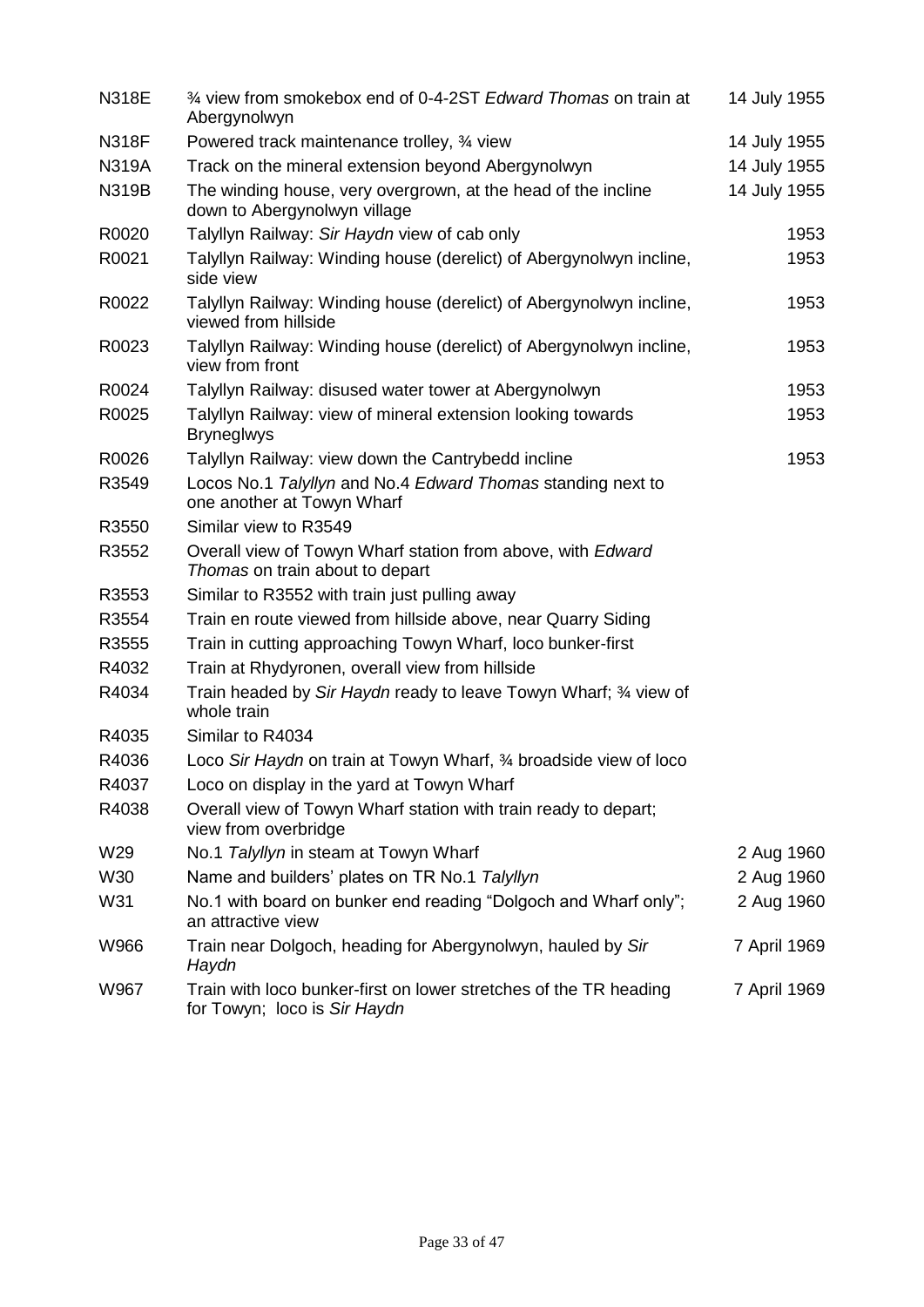## **LITTLEHAMPTON MINIATURE RAILWAY**

| Ref number   | Description                                                                                                                                                                                                                                                                                                                                                              | Date taken<br>(where known) |
|--------------|--------------------------------------------------------------------------------------------------------------------------------------------------------------------------------------------------------------------------------------------------------------------------------------------------------------------------------------------------------------------------|-----------------------------|
| 2935B        | Littlehampton Miniature Railway: one of the two 4-6-4 locomotives<br>(numbered 1005 and 2010) on this 12 $\frac{1}{4}$ " gauge line. $\frac{3}{4}$ view of<br>locomotive and open passenger stock. These two locomotives<br>originally ran before the Second World War as 4-6-4T's on the<br>Surrey Border and Camberley Railway, which was of 10 <sup>1/4</sup> " gauge | 1959                        |
|              | <b>HASTINGS MINIATURE RAILWAY</b>                                                                                                                                                                                                                                                                                                                                        |                             |
| Ref number   | Description                                                                                                                                                                                                                                                                                                                                                              | Date taken<br>(where known) |
| <b>N288C</b> | 0-6-0 Firefly (converted from 0-6-0PT) steam loco, tender first with<br>train on the railway                                                                                                                                                                                                                                                                             | 8 April 1955                |

|              | tialli on the fallway                                                                                                                                          |              |
|--------------|----------------------------------------------------------------------------------------------------------------------------------------------------------------|--------------|
| <b>N288E</b> | 0-6-0 Firefly (converted from 0-6-0PT) steam loco, chimney-first<br>with train on the railway, with interesting selection of tour coaches<br>in the background | 8 April 1955 |
| <b>N289A</b> | 0-6-0 Firefly (converted from 0-6-0PT) at the platform being<br>prepared for another trip; 3⁄4 view from above                                                 | 8 April 1955 |
| <b>N289B</b> | 0-6-0 Firefly (converted from 0-6-0PT) pulling away with train,<br>largely obscured by steam                                                                   | 8 April 1955 |

## **PLEASURE BEACH MINIATURE RAILWAY, BLACKPOOL**

| Ref number   | <b>Description</b>                                                                                                                                                                                               | Date taken<br>(where known) |
|--------------|------------------------------------------------------------------------------------------------------------------------------------------------------------------------------------------------------------------|-----------------------------|
| N387D        | 4-6-4T 4473, $\frac{3}{4}$ broadside view                                                                                                                                                                        | <b>July 1954</b>            |
| <b>N387E</b> | 4-6-2 6200; 3⁄4 broadside view. Tender lettered "PBR"                                                                                                                                                            | <b>July 1954</b>            |
| <b>N387F</b> | <sup>3</sup> / <sub>4</sub> view of 4-6-4T 4473 and 4-6-2 6200, <sup>3</sup> / <sub>4</sub> view from tender/<br>bunker ends taken from further away than N387D and N387E;<br>view also shows part of signal box | <b>July 1954</b>            |
| <b>N388A</b> | <sup>3/4</sup> view of 4-6-4T 4473 and 4-6-2 6200. Front end of the 4-6-4T is<br>not on the negative. The 4-6-2 is viewed from the front end                                                                     | <b>July 1954</b>            |
| <b>N388B</b> | Overall view of loco yard and terminal station, with 4-6-4T 4473<br>and 4-6-2 6200 standing in front.                                                                                                            | <b>July 1954</b>            |
| <b>N388C</b> | <sup>3</sup> / <sub>4</sub> view of 4-6-4T 4473 standing in the shed yard ready for service,<br>with the 4-6-2 standing behind                                                                                   | <b>July 1954</b>            |
| N388D        | 3⁄4 view from smokebox end of 4-6-2 6200 ready for service,<br>standing in the shed yard                                                                                                                         | <b>July 1954</b>            |

## **ASHOVER LIGHT RAILWAY**

| Ref number | Description                                                                                                                                | Date taken<br>(where known) |
|------------|--------------------------------------------------------------------------------------------------------------------------------------------|-----------------------------|
| 9176       | Stretton station and level crossing over the Mansfield to Matlock<br>Road, adjacent to Stretton station L&M Looking North to Clay<br>Cross | 14 May 1949                 |
| 9177       | Bogie open wagons Nos. 4 and 35 at Ashover Butts Built by Blake<br>Boiler, Wagon and Engineering Co. Ltd., Darlington, 1918.               | 14 May 1949                 |
| 9178       | Clay Cross shed, showing front end of Joan at back of shed, and<br>barely visible, were Hummy (right) and Peggy (left)                     | 14 May 1949                 |
| 9179       | The remains of Bridget outside Clay Cross shed                                                                                             | 14 May 1949                 |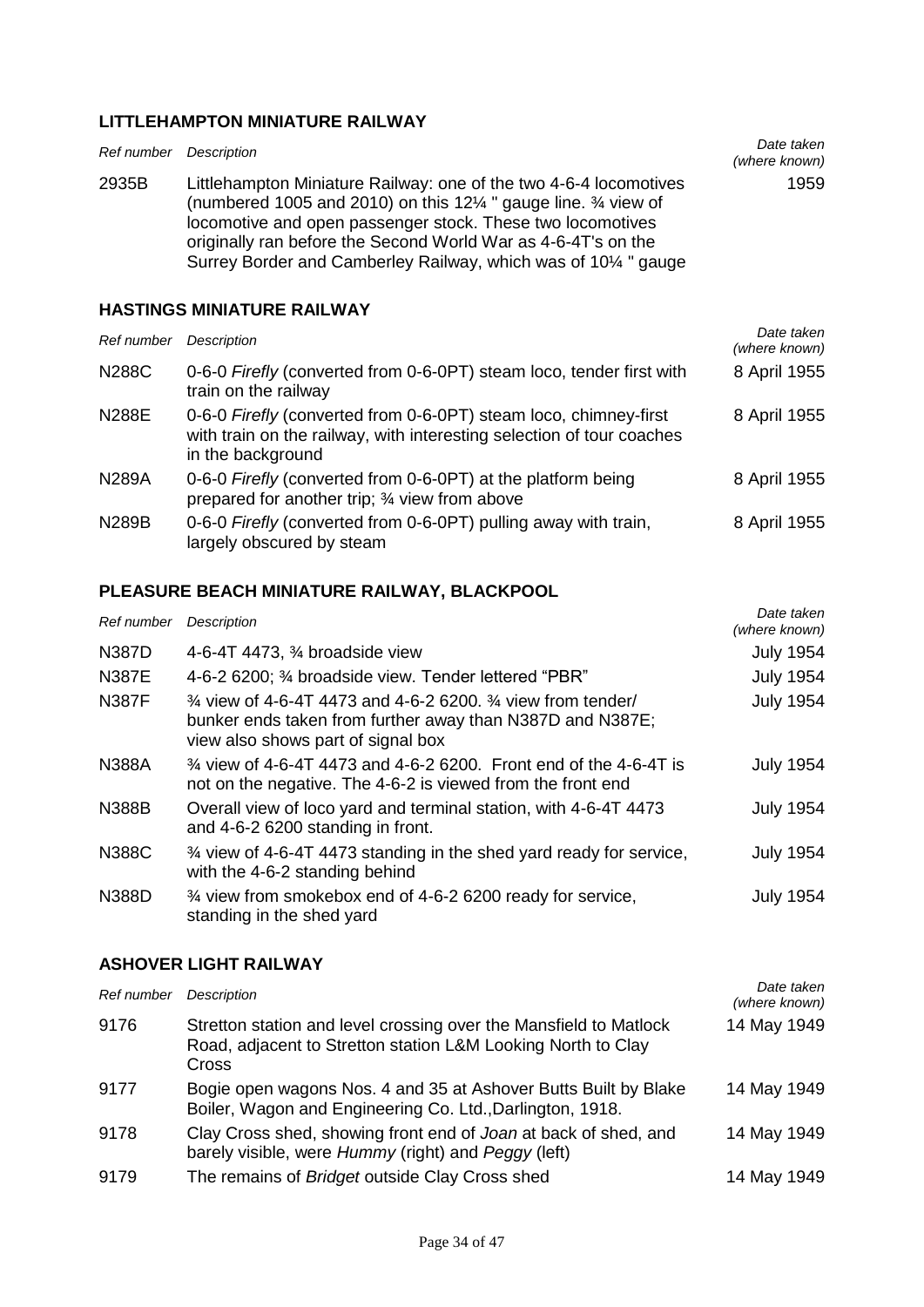| 9180 | 0-4-0 diesel electric locomotive at Fallgate            | 14 May 1949 |
|------|---------------------------------------------------------|-------------|
| 9185 | Remains of station at Clay Cross after removal of track | 3 July 1951 |

## **FAYLES TRAMWAY, NEAR CORFE CASTLE**

| Ref number Description |                                                                                                                                             | Date taken<br>(where known) |
|------------------------|---------------------------------------------------------------------------------------------------------------------------------------------|-----------------------------|
| R0005                  | Fayles Tramway, Corfe: view of transhipment sidings taken from<br>road overbridge                                                           | 1953                        |
| R0006                  | Fayles Tramway: former Welsh Highland 2-6-2 Russell shunting at<br>Corfe: rear lefthand 3/4 view                                            | 1953                        |
| R0007                  | Fayles Tramway, looking towards Corfe Castle from overbridge                                                                                | 1953                        |
| R0008                  | Fayles Tramway: Former Welsh Highland 2-6-2 Russell shunting,<br>lefthand 3⁄4 front view                                                    | 1953                        |
| R0009                  | Fayles Tramway: Former Welsh Highland 2-6-2 Russell righthand<br>3⁄4 rear view, shunting                                                    | 1953                        |
| R0034                  | Fayles Tramway: Former Welsh Highland 2-6-2 Russell derelict,<br>lefthand broadside view                                                    | 1954                        |
| R0102                  | Fayles Tramway, near Corfe: Russell derelict, lefthand rear view                                                                            | 1955                        |
| R0103                  | As R0102, but lefthand 3/4 view                                                                                                             | 1955                        |
| R0104                  | Former Welsh Highland 2-6-2T Russell in Dorset; view of boiler<br>mountings taken while standing on top of the side tanks, lefthand<br>side | 1955                        |
| R0105                  | As R0104, but on righthand side                                                                                                             | 1955                        |
| R0106                  | Former Welsh Highland 2-6-2T Russell in Dorset; view under<br>tanks, showing brackets, etc.                                                 | 1955                        |
| R0107                  | Fayles Tramway, Dorset: Bogie flat wagon, 34 view                                                                                           | 1955                        |
| R0108                  | As above, but head-on view                                                                                                                  | 1955                        |
| R0109                  | Fayles Tramway, Dorset: road overbridge looking along track                                                                                 | 1955                        |
| TY <sub>8</sub>        | Clay tipper wagons in foreground; former Welsh Highland Railway<br>Russell shunting beyond                                                  | 1955                        |

## **FURZEBROOK RAILWAY**

| Ref number       | Description                                                                                                                                                                                                                                                                                                                                                                                                                                                                                                                                                                                                                                                     | Date taken<br>(where known) |
|------------------|-----------------------------------------------------------------------------------------------------------------------------------------------------------------------------------------------------------------------------------------------------------------------------------------------------------------------------------------------------------------------------------------------------------------------------------------------------------------------------------------------------------------------------------------------------------------------------------------------------------------------------------------------------------------|-----------------------------|
| C <sub>245</sub> | 0-4-2ST Quintus out of service with broken axle; 3/4 view                                                                                                                                                                                                                                                                                                                                                                                                                                                                                                                                                                                                       | 14 Sept 1956                |
| C <sub>246</sub> | 0-4-2ST Quintus out of service with broken axle; 34 rear view                                                                                                                                                                                                                                                                                                                                                                                                                                                                                                                                                                                                   | 14 Sept 1956                |
| R0004            | Transhipment sheds at Furzebrook, viewed from the approach<br>tracks. Of interest is the wagon which is a side-tipper with the<br>number 94 on the end. Now 94 is in the middle of a run of end-<br>tippers and wagons were not numbered on their ends, so the<br>probability is that either 94 was rebuilt from an end tipper to a side-<br>tip wagon (the bodies were almost as wide as they were long<br>anyway) or 94 had already been withdrawn and cannibalised when<br>this picture was taken in 1953. It is known to have been working in<br>1952 as it appears in weighbridge records, but does not figure in a<br>list compiled by WJK Davies in 1955 | 1953                        |
| R0010            | Furzebrook Railway: 0-6-0WT Secundus rear view at Furzebrook                                                                                                                                                                                                                                                                                                                                                                                                                                                                                                                                                                                                    | 1953                        |
| R0011            | Furzebrook Railway: 0-6-0WT Secundus at transhipment shed                                                                                                                                                                                                                                                                                                                                                                                                                                                                                                                                                                                                       | 1953                        |
| R0012            | Cotness Pit, Furzebrook Railway                                                                                                                                                                                                                                                                                                                                                                                                                                                                                                                                                                                                                                 | 1953                        |
| R0013            | Cotness Pit, Furzebrook Railway                                                                                                                                                                                                                                                                                                                                                                                                                                                                                                                                                                                                                                 | 1953                        |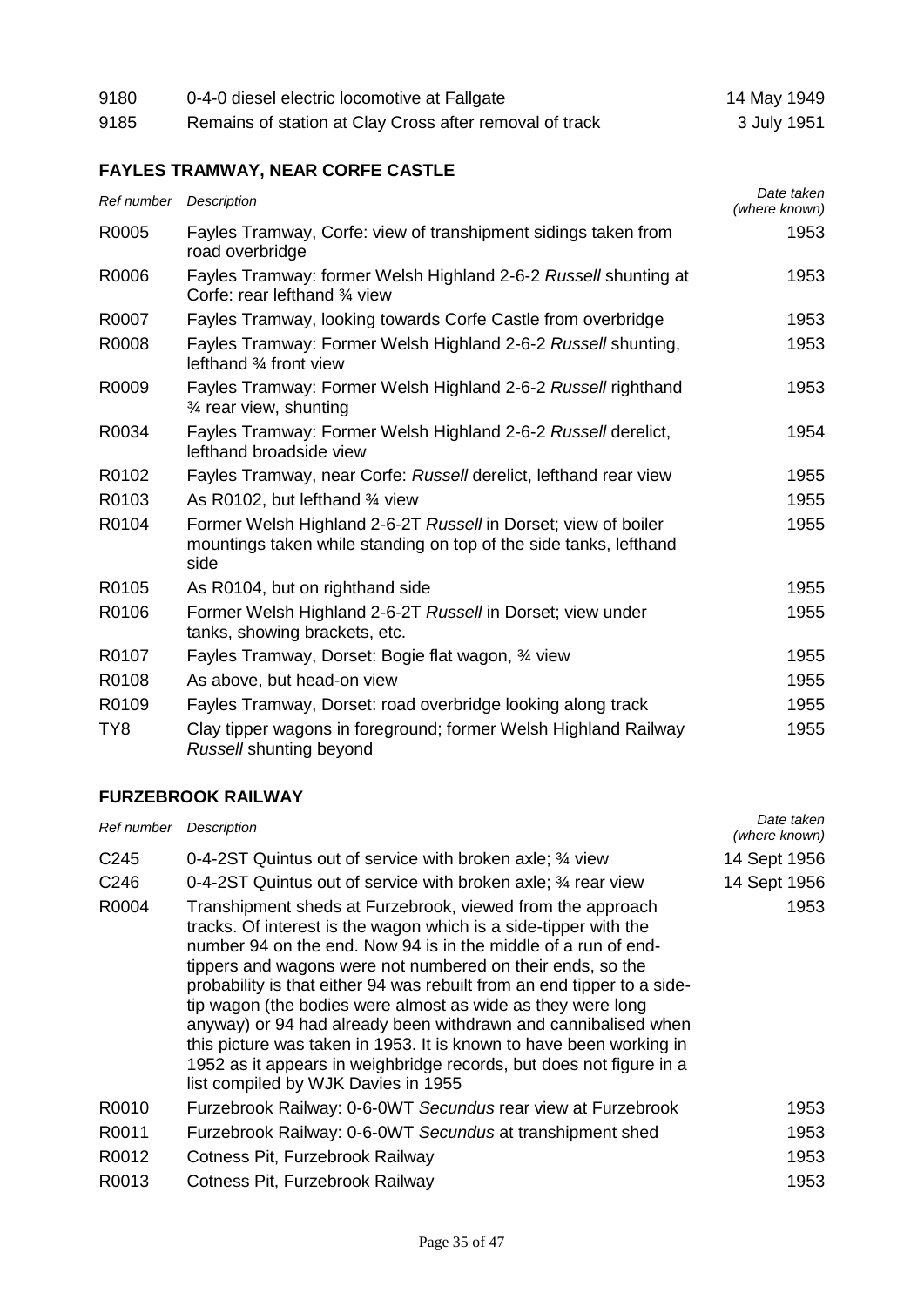| R0014 | Cotness Pit, Furzebrook Railway, looking along track to winding<br>house                                     | 1953       |
|-------|--------------------------------------------------------------------------------------------------------------|------------|
| R0015 | Furzebrook Railway: Sextus lefthand 3/4 rear view                                                            | 1953       |
| R0016 | Furzebrook Railway Sextus and Septimus at junction lefthand 3/4<br>view                                      | 1953       |
| R0017 | Furzebrook Railway: Septimus standing in small shed, head-on<br>view                                         | 1953       |
| R0018 | Furzebrook Railway: Sextus lefthand broadside view                                                           | 1953       |
| R0019 | Furzebrook Railway: End tipping wagon, showing framing                                                       | 1953       |
| R0035 | Furzebrook Railway: Tertius righthand broadside view at the sheds                                            | April 1954 |
| R0036 | Furzebrook Railway: Tertius lefthand 3/4 view at the sheds                                                   | Aug 1954   |
| R0037 | Furzebrook Railway: 0-4-0 Quintus righthand broadside view on<br>special working for REC party at Furzebrook | 1954       |
| R0080 | Furzebrook Railway: Quintus, righthand broadside view at sheds<br>at Furzebrook                              | 1954       |
| R0081 | Furzebrook Railway: Quintus, righthand 3⁄4 front view at<br>Furzebrook sheds                                 | 1954       |
| R0082 | Furzebrook Railway: Quintus, rear view at Furzebrook sheds                                                   | 1954       |
| R0083 | Furzebrook Railway: Tertius, head on at Furzebrook sheds                                                     | 1954       |
| R0084 | Furzebrook Railway: Tertius, righthand 3/4 view                                                              | 1954       |
| R0085 | Furzebrook Railway: Motion bracket of "Quintus"                                                              | 1954       |
| R0086 | Furzebrook Railway: Sextus, head-on with Tertius and Quintus at<br>sheds                                     | 1954       |
| R0087 | Furzebrook Railway: Clay wagons, 3⁄4 view                                                                    | 1954       |
| R0110 | Furzebrook Railway, Dorset: exchange sidings and large shed in<br>distance                                   | 1955       |
| R0111 | Furzebrook Railway: Quintus and Tertius coaling: righthand<br>broadside view                                 | 1955       |
| R0112 | As R0111 but also showing standard gauge wagon                                                               | 1955       |
| R0113 | Furzebrook Railway: Quintus right-hand 3/4 view at coaling point                                             | 1955       |
| R0114 | Furzebrook Railway: Sextus head-on at coaling point                                                          | 1955       |
| R0115 | Furzebrook Railway. Sextus right-hand broadside view at coaling<br>point                                     | 1955       |
| R0116 | Furzebrook Railway: Tertius lefthand broadside view at level<br>crossing                                     | 1955       |
| R0117 | Furzebrook Railway: Tertius, rear view at weighbridge                                                        | 1955       |
| R0118 | Furzebrook Railway: Tertius righthand broadside view at coaling<br>point                                     | 1955       |
| R0119 | Furzebrook Railway: Side tipping wagon No.47, broadside                                                      | 1955       |
| R0120 | Furzebrook Railway: Open wagon built by Cambrian Wagon<br>Works, broadside view                              | 1955       |
| R0121 | Furzebrook Railway: open wagon, end view                                                                     | 1955       |
| R0122 | Furzebrook Railway: damaged side tipper outside works,<br>broadside                                          | 1955       |
| R0123 | Furzebrook Railway: End tippers 67 and 108 outside works,<br>broadside                                       | 1955       |
| R0150 | Furzebrook Railway: winding engine boiler derelict in situ on old<br>extension south of Creech Barrow        | 1956       |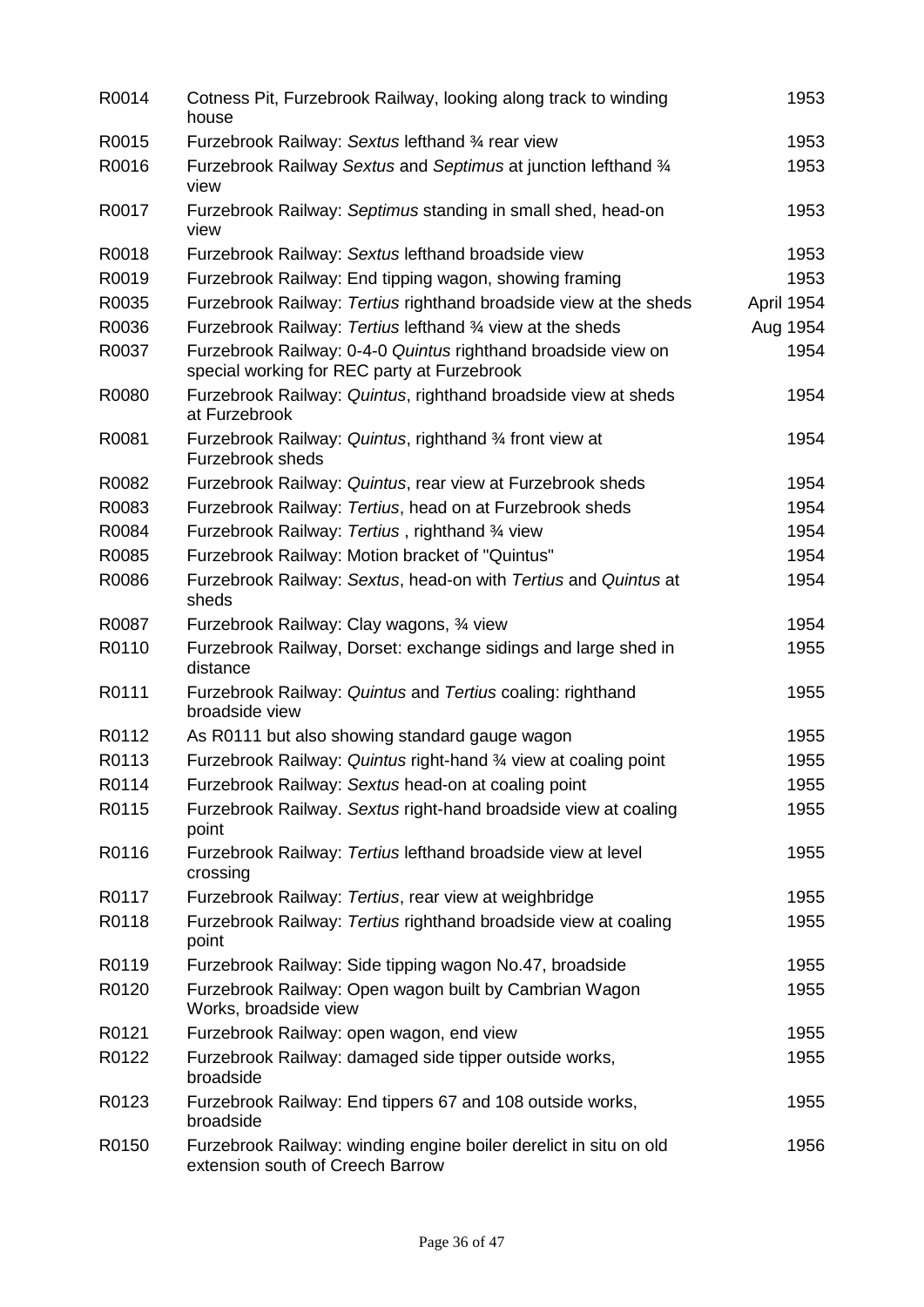| R0151 | Furzebrook Railway: track in situ on level crossing below site of<br><b>Creech Barrow incline</b>                    | 1956              |
|-------|----------------------------------------------------------------------------------------------------------------------|-------------------|
| R0152 | Furzebrook Railway: view down site of Creech Barrow incline                                                          | 1956              |
| R0153 | Furzebrook Railway: looking "down" across level crossing from<br>Works at Furzebrook, showing Tertius at weighbridge | 1956              |
| R0154 | Furzebrook Railway: General view of sheds and workshops                                                              | 1956              |
| R0155 | Furzebrook Railway: Transhipment shed, with clay being unloaded                                                      | 1956              |
| R0156 | Furzebrook Railway Quintus, lefthand 3/4 view from rear at Junction                                                  | <b>April 1956</b> |
| R0157 | Furzebrook Railway: Quintus lefthand 3/4 view from front at<br>Junction                                              | April 1956        |
| X183  | Furzebrook narrow gauge railway: broadside view of tipping<br>wagons Nos.67 and 108                                  |                   |

#### **GRANTON GASWORKS**

| Ref number Description |                                                                                      | Date taken<br>(where known) |
|------------------------|--------------------------------------------------------------------------------------|-----------------------------|
| R0324                  | Granton Gasworks: Andrew Barclay 1871 of 1925. 2ft gauge,<br>lefthand broadside view | April 1962                  |
| R0325                  | As R0324, but left-hand 3⁄4 view                                                     | April 1962                  |

## **RAVENGLASS AND ESKDALE RAILWAY**

| Ref number Description |                                                                                                         | Date taken<br>(where known) |
|------------------------|---------------------------------------------------------------------------------------------------------|-----------------------------|
| 478A                   | Train approaching                                                                                       |                             |
| 478B                   | Train in woods                                                                                          |                             |
| 478C                   | Dalegarth terminus                                                                                      |                             |
| 3893                   | 0-8-2 River Irt on train of open carriages at Ravenglass                                                |                             |
| 3894                   | 0-8-2 River Irt on well-filled train of open carriages at either<br>Eskdale Green or Irton Road station |                             |
| 3895                   | 0-8-2 River Irt about to leave Dalegarth with train of open carriages                                   |                             |
| 9182                   | 3⁄4 view of Muir-Hill diesel locomotive standing in Dalegarth station                                   | 22 Aug 1950                 |
| 9183                   | 0-8-2 No.7 River Irt prior to departure of the afternoon train from<br>Dalegarth to Ravenglass          | 22 Aug 1950                 |
| 9184                   | Locomotive No.7 River Irt 0-8-2 built 1927 at Dalegarth station with<br>loaded train, 3⁄4 view          |                             |
| 9186                   | No.7 River Irt 0-8-2, built 1927, 3/4 view at Dalegarth                                                 | 5 Sept 1951                 |
| 9187                   | No.7 River Irt approaching Dalegarth with the 2.45pm ex-<br>Ravenglass                                  | 5 Sept 1951                 |
| C <sub>2945</sub>      | River Irt on train at Ravenglass; 3⁄4 view of loco from track level                                     | 2 Aug 1964                  |
| C2946                  | <i>River Irt</i> on train at Ravenglass; 3/4 view of whole train                                        | 2 Aug 1964                  |
| C2947                  | River Irt entering Irton Road with a loaded passenger train                                             | 2 Aug 1964                  |
| C2948                  | Diesel loco with passenger train at Dalegarth; 3⁄4 head-on view of<br>whole train                       | 2 Aug 1964                  |
| J1398                  | River Esk with the first of three special trains for the RCTS ready<br>to leave Ravenglass              | 4 Sept 1960                 |
| J1399                  | The two loaded trains ready to leave Ravenglass; there was a<br>third, which was diesel-hauled          | 4 Sept 1960                 |
| J1400                  | The first RCTS return train leaving Dalegarth for Ravenglass                                            | 4 Sept 1960                 |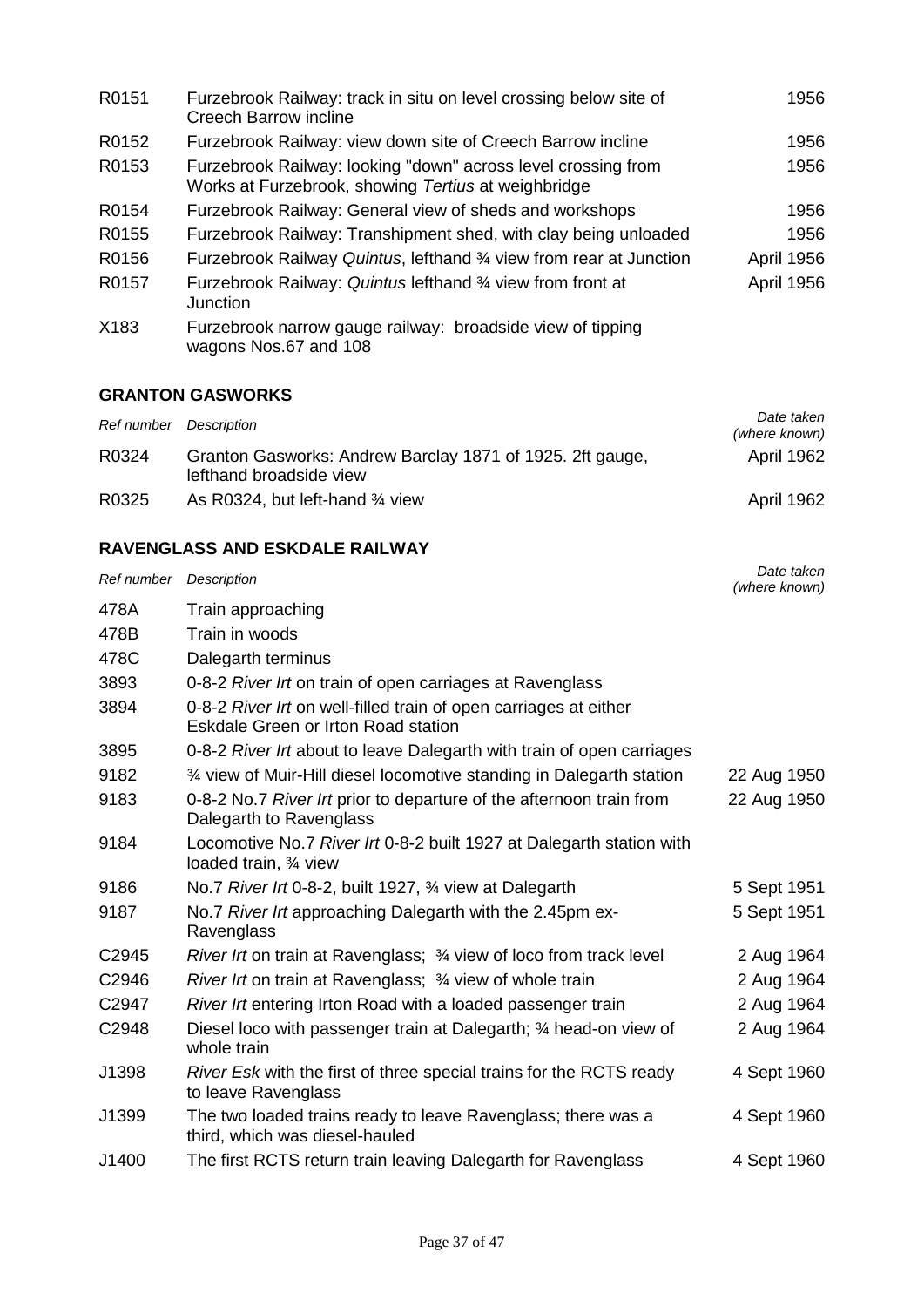| J1401         | View from train en route                                                                                                                                              | 4 Sept 1960  |
|---------------|-----------------------------------------------------------------------------------------------------------------------------------------------------------------------|--------------|
| J1402         | River Irt 3⁄4 view at Ravenglass                                                                                                                                      | 4 Sept 1960  |
| <b>MHW491</b> | 2-8-0 River Int 3/4 view from tender end at Ravenglass                                                                                                                | 11 Sept 1960 |
| <b>MHW492</b> | 2-8-0 River Irt 3/4 head-on view at Dalegarth                                                                                                                         | 11 Sept 1960 |
| <b>MHW496</b> | Train leaving Irton Road station                                                                                                                                      |              |
| W289          | RCTS special train at Dalegarth. Two train head-on; on left is River<br>Esk with the special; on the right is River Irt with a regular service<br>train               | 4 Sept 1960  |
| W290          | Rebuilding works plate on River Irt (1927)                                                                                                                            | 4 Sept 1960  |
| W291          | View from rear of train towards loco of the RCTS special hauled by<br><b>River Irt</b>                                                                                | 4 Sept 1960  |
| W292          | View from the rear of the RCTS special train of its locomotive River<br>Irt on sharp curve; very scenic view                                                          | 4 Sept 1960  |
| W293          | Scenic view from train, no railway interest                                                                                                                           | 4 Sept 1960  |
| W294          | View from the train at Eskdale Green station, looking forward to<br>loco                                                                                              |              |
| W295          | Broadside view of River Irt at Ravenglass                                                                                                                             | 4 Sept 1960  |
| W317          | RCTS special train headed by River Esk at Ravenglass, with River<br>Irt alongside, heading a public service train                                                     | 4 Sept 1960  |
| W318          | Muir-Hill petrol locomotive at Ravenglass                                                                                                                             | 4 Sept 1960  |
| W319          | River Esk at Ravenglass prior to departure with RCTS special train                                                                                                    | 4 Sept 1960  |
| W320          | Similar to W317                                                                                                                                                       | 4 Sept 1960  |
| W321          | Similar to W317 and W320                                                                                                                                              | 4 Sept 1960  |
| W322          | River Esk departing from Ravenglass with RCTS special train; in<br>the background is the Muir-Hill petrol locomotive; in the foreground<br>is a standard gauge siding | 4 Sept 1960  |
| W323          | River Irt preparing to depart from Ravenglass with a crowded train<br>to follow the RCTS special to Dalegarth                                                         | 4 Sept 1960  |
| W324          | View from train on the R&E looking forward; pleasant scenery                                                                                                          | 4 Sept 1960  |
| W325          | Similar view to W324                                                                                                                                                  | 4 Sept 1960  |
| W326          | Similar view to W324                                                                                                                                                  | 4 Sept 1960  |
| W327          | River Irt at Irton Road; 3/4 view of loco, looking forward                                                                                                            | 4 Sept 1960  |
| W328          | Train bound for Dalegarth during photo stop in countryside; 3/4<br>view looking forward                                                                               | 4 Sept 1960  |
| W329          | River Irt with train for Dalegarth stopped at Eskdale Green                                                                                                           | 4 Sept 1960  |
| W330          | Close-up ground level view of River Irt at Eskdale Green                                                                                                              | 4 Sept 1960  |
| W331          | Scenic view from train; no railway interest                                                                                                                           | 4 Sept 1960  |
| W332          | <i>River Irt</i> on the turntable at Dalegarth; 34 view of loco only from<br>rear                                                                                     | 4 Sept 1960  |
| W397          | River Irt en route with loaded train                                                                                                                                  | 11 Sept 1960 |
| W398          | River Irt and loaded train viewed from hillside                                                                                                                       | 11 Sept 1960 |
| W399          | River Irt heading a train nearing Dalegarth; view across field with<br>woods in the background                                                                        | 11 Sept 1960 |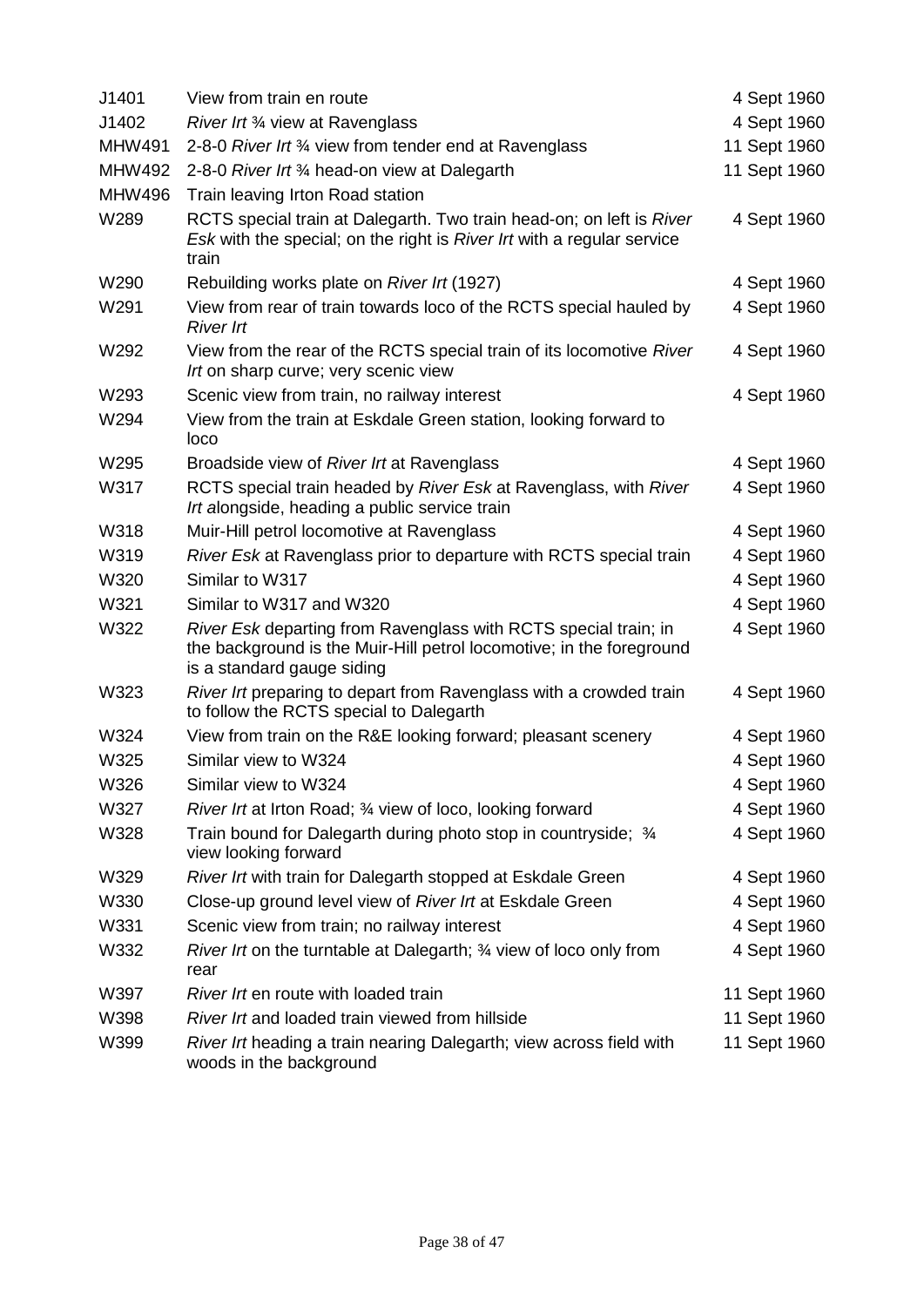#### **SOUTHWOLD RAILWAY**

| Ref number Description |                                                                                                                                                                                                                                                         | Date taken<br>(where known) |
|------------------------|---------------------------------------------------------------------------------------------------------------------------------------------------------------------------------------------------------------------------------------------------------|-----------------------------|
| 5668A                  | Southwold station building, after closure and removal of track,<br>Southwold Railway                                                                                                                                                                    |                             |
| 5668B                  | Southwold Railway: the footbridge over the former line in a cutting,<br>for which the Golf Club paid £50 for its construction                                                                                                                           |                             |
| 5669A                  | The former swing bridge carrying the Southwold Railway over the<br>river Blythe, when the swinging span had been replaced by a fixed<br>structure                                                                                                       |                             |
| 5669B                  | Southwold Railway: former cutting on the line long after closure<br>and removal of track                                                                                                                                                                |                             |
| 5670A                  | Southwold Railway: Blythburgh after closure and removal of track<br>but with the coal (left) and goods (right) sheds still standing. View<br>looking west                                                                                               |                             |
| 5670B                  | The GPO letter box at Wenhaston Station, Southwold Railway, still<br>showing the name                                                                                                                                                                   |                             |
| 5674B                  | Southwold Railway: the station building at Southwold viewed from<br>the town side, long after closure and removal of track. Van body in<br>use for storage against building; body since rescued for<br>preservation at the East Anglia Transport Museum |                             |

## **WELSH HIGHLAND RAILWAY**

| Ref number | Description                                                                                                                                             | Date taken<br>(where known) |
|------------|---------------------------------------------------------------------------------------------------------------------------------------------------------|-----------------------------|
| 5505A      | Ruins of the station building at Waenfawr, Welsh Highland                                                                                               |                             |
| 5505B      | The former station building at Snowdon Ranger, Welsh Highland,<br>before a bungalow was built nearby                                                    |                             |
| R0006      | Fayles Tramway: former Welsh Highland 2-6-2 Russell shunting at<br>Corfe: front lefthand view                                                           | 1953                        |
| R0008      | Fayles Tramway: former Welsh Highland 2-6-2 Russell shunting,<br>lefthand front view                                                                    | 1953                        |
| R0009      | Fayles Tramway: former Welsh Highland 2-6-2 Russell righthand<br>$\frac{3}{4}$ rear view, shunting                                                      | 1953                        |
| R0034      | Fayles Tramway: former Welsh Highland 2-6-2 Russell derelict,<br>lefthand back view                                                                     | 1954                        |
| R0104      | Former Welsh Highland 2-6-2T Russell at Furzebrook, Dorset,<br>view of boiler mountings taken while standing on top of the side<br>tanks, lefthand side | 1955                        |
| R0105      | As R0104, but on righthand side                                                                                                                         | 1955                        |
| R0106      | Former Welsh Highland 2-6-2T Russell at Furzebrook, Dorset:<br>view under tanks showing brackets etc.                                                   | 1955                        |

## **TORRINGTON AND MARLAND MINERAL RAILWAY**

| Ref number Description |                                                                                                               | Date taken<br>(where known) |
|------------------------|---------------------------------------------------------------------------------------------------------------|-----------------------------|
| 7276A                  | Three 3ft gauge for-wheel wagons fitted with covers for carrying<br>quarrymen, photographed at Peters Marland |                             |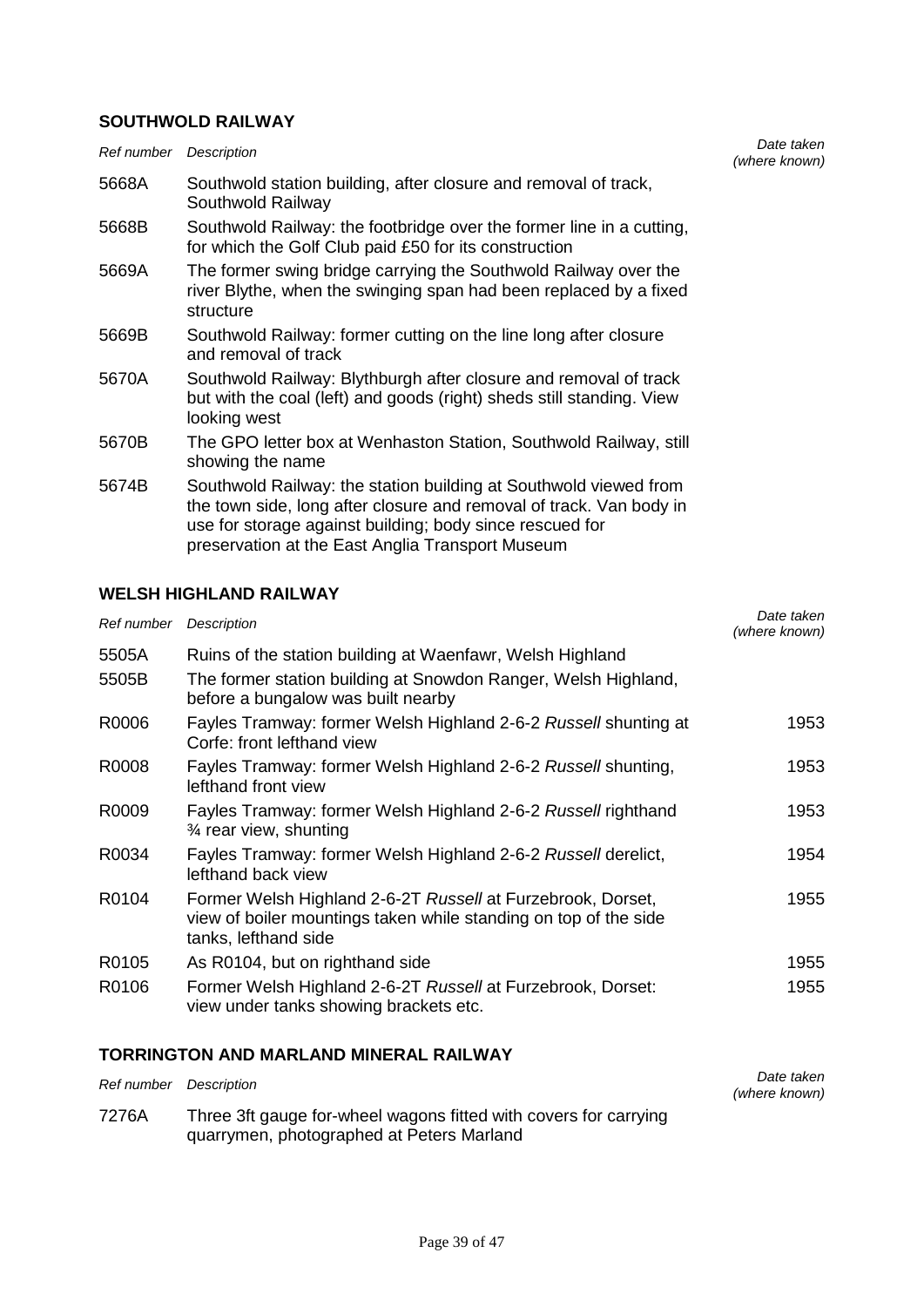7277B Abandoned bridge at Torrington which, until 1923, allowed the 3ft gauge Torrington and Marland Railway to pass beneath the A386 road and into the goods yard of the standard gauge station. Viewed from the site of the goods yard looking south. The Southern Railway provided this bridge with a standard concrete bridge number-plate – No.137A. (Presumably the adjacent standard gauge road bridge was No.137)

#### **WEYMOUTH MINIATURE RAILWAY**

| Ref number | Description                                                                                                                                       | Date taken<br>(where known) |
|------------|---------------------------------------------------------------------------------------------------------------------------------------------------|-----------------------------|
| B160/1     | Weymouth Miniature Railway: train approaching station with the<br>BR bridge in the background carrying the Portland Branch line<br>over the water | 1960                        |
| B160/4     | A train on the Weymouth Miniature Railway                                                                                                         | 1960                        |

#### **GEORGE JENNINGS POTTERIES, PARKSTONE, DORSET**

| Ref number | Description                                                                          | Date taken<br>(where known) |
|------------|--------------------------------------------------------------------------------------|-----------------------------|
| 1556       | Narrow gauge petrol locomotive shunting loaded hopper wagons<br>at the pottery       | 30 April 1957               |
| T35/3      | Narrow gauge petrol 0-4-0 locomotive shunting loaded hopper<br>wagons at the pottery | 30 April 1957               |

#### **SALTWOOD MINIATURE RAILWAY**

| Ref number Description |                                                                                                                                                                                                                                                                                                                           | Date taken<br>(where known) |
|------------------------|---------------------------------------------------------------------------------------------------------------------------------------------------------------------------------------------------------------------------------------------------------------------------------------------------------------------------|-----------------------------|
| 7112A                  | 7¼" gauge Saltwood Miniature Railway near Hythe, Kent; the line<br>was built by Mr A C Schwab in 1925 and formed an oval around<br>his garden; the loco pictured here was a GWR 2-6-0 built by the<br>owner on a chassis by Greenly in 1938. This view is a near<br>broadside view of a train with a couple of passengers |                             |
| 7112B                  | Details as for view 7112A; this view shows the train ready to<br>depart from the station, showing signals, water tank and shelter.                                                                                                                                                                                        |                             |

#### **KETTERING QUARRIES / KETTERING FURNACES**

| Ref number      | <b>Description</b>                                                                                          | Date taken<br>(where known) |
|-----------------|-------------------------------------------------------------------------------------------------------------|-----------------------------|
| W <sub>58</sub> | Kettering Iron and Coal: 0-6-0ST No.6, 3ft gauge, Manning Wardle<br>1123/1889; 3⁄4 view from below          | 25 Oct 1958                 |
| W <sub>59</sub> | Similar to W58                                                                                              | 25 Oct 1958                 |
| <b>W60</b>      | Kettering Furnaces No.3, built by Black, Hawthorn & Co.,<br>Gateshead; works No.859                         | 25 Oct 1958                 |
| W61             | No.3, 0-4-0ST built by Black, Hawthorn & Co., works No.859 of<br>1885, broadside view; better view than W60 | 25 Oct 1958                 |
| W63             | No.2, Black, Hawthorn 501 of 1879; 3/4 view                                                                 | 25 Oct 1958                 |
| W64             | No.3 works plate                                                                                            | 25 Oct 1958                 |
| W65             | No.8 0-6-0ST, MW 1675/1906, 3⁄4 view                                                                        | 25 Oct 1958                 |
| <b>W66</b>      | <b>Identical to W65</b>                                                                                     | 25 Oct 1958                 |
| W67             | No.2 Black, Hawthorn 501/1897, 3⁄4 view                                                                     | 25 Oct 1958                 |
| <b>W68</b>      | <b>Identical to W67</b>                                                                                     | 25 Oct 1958                 |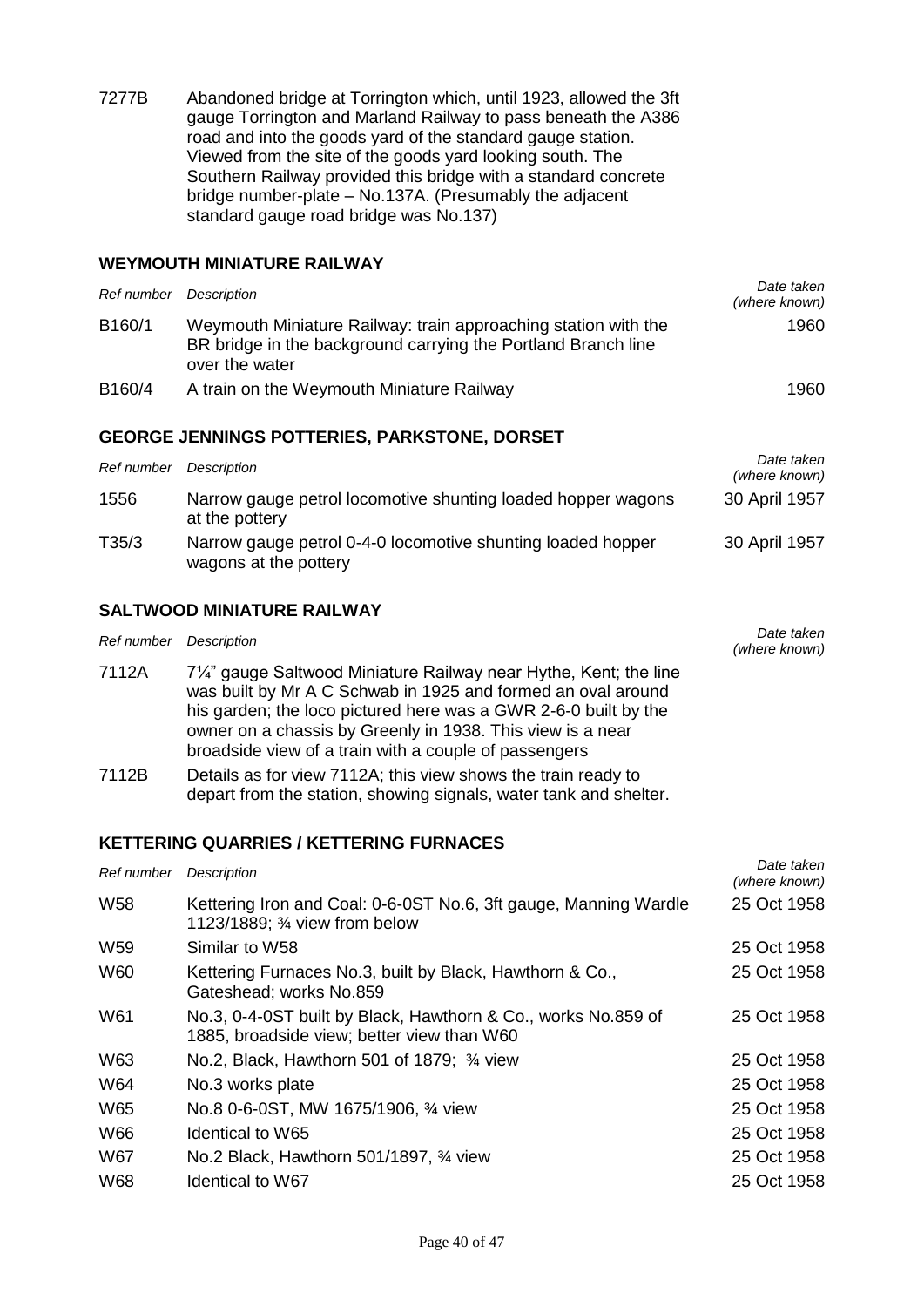| W69    | No.14 0-4-0ST, short wheelbase, 3/4 view in steam                                    | 25 Oct 1958 |
|--------|--------------------------------------------------------------------------------------|-------------|
| W935   | 3ft gauge 0-6-0ST No.8; 3/4 view, built by Manning Wardle 1695 in<br>1906            | 25 Oct 1958 |
| S/W936 | Sub-standard view of 3ft gauge No.14 built by Lingford Gardiner in<br>1931, in steam | 25 Oct 1958 |

## **LODDINGTON IRONSTONE**

| Ref number Description |                                                                                | Date taken<br>(where known) |
|------------------------|--------------------------------------------------------------------------------|-----------------------------|
| <b>W70</b>             | Metre gauge 0-4-0ST J.D. Ellis Sharp Stewart 2298/1873, 34 view                | 25 Oct 1958                 |
| W71                    | Similar view to W70, slightly better                                           | 25 Oct 1958                 |
| W72                    | Similar to W70 and W71, but nearer to broadside                                | 25 Oct 1958                 |
| W937                   | 0-4-0ST J.D. Ellis built by Sharpe Stewart 2298 in 1873; 3/4<br>broadside view | 25 Oct 1958                 |

## **SYLVASPRINGS WATERCRESS, BERE REGIS**

| Ref number | Description                                                                                                                  | Date taken<br>(where known) |
|------------|------------------------------------------------------------------------------------------------------------------------------|-----------------------------|
| W400       | Petrol tractor and two trucks carrying passengers in the middle of<br>watercress beds                                        | 17 Sept 1960                |
| W509       | Special passenger train formed of petrol loco sandwiched between<br>two flat wagons carrying passengers; near broadside view | 16 Sept 1961                |
| W510       | Special passenger train formed of petrol loco sandwiched between<br>two flat wagons carrying passengers; 34 view             | 16 Sept 1961                |
| W1155      | Passenger train on the narrow gauge railway over the watercress<br>beds                                                      | 17 Sept 1960                |
| W1156      | Another view                                                                                                                 | 17 Sept 1960                |
| W1157      | Different view of the above train                                                                                            | 17 Sept 1960                |
| W1158      | More distant view of the train                                                                                               | 17 Sept 1960                |
| W1159      | Sidelong view of the train                                                                                                   | 17 Sept 1960                |
| W1160      | Another view of the above train                                                                                              | 17 Sept 1960                |
| W1161      | Loco only with member of staff                                                                                               | 17 Sept 1960                |
| W1162      | Loco crossing bridge over stream                                                                                             | 17 Sept 1960                |
| W1163      | Good close-up view, broadside, of the loco                                                                                   | 17 Sept 1960                |

#### **HYTHE PIER TRAMWAY**

| Ref number | Description                                                                | Date taken<br>(where known) |
|------------|----------------------------------------------------------------------------|-----------------------------|
| W401       | Locomotive with train beyond at the landward end of the pier               | 18 Sept 1960                |
| W402       | Train at landward end with locomotive at the far end and barely<br>visible | 18 Sept 1960                |
| W403       | Train at outer end of pier with locomotive nearest camera                  | 18 Sept 1960                |

## **KEYNSHAM PAPER MILLS (E.S.A. ROBINSON)**

| Ref number       | Description                                                                | Date taken<br>(where known) |
|------------------|----------------------------------------------------------------------------|-----------------------------|
| W <sub>593</sub> | Narrow gauge Avonside-built diesel loco, out of use, works<br>No.2013/1930 |                             |
| W594             | 0-4-0 petrol loco in use                                                   |                             |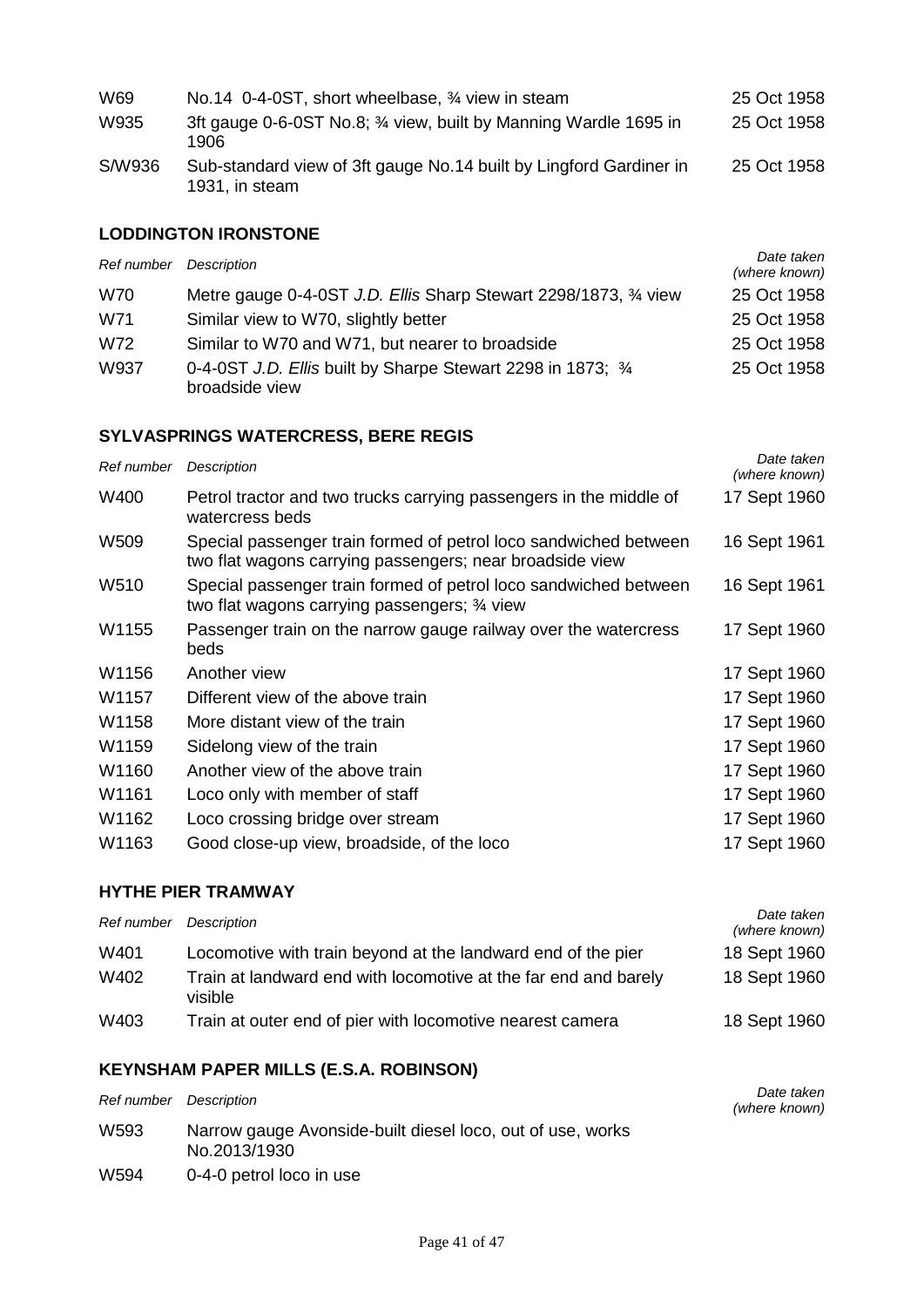W595 The loco in W593 viewed from the opposite end, this having a Hunslet radiator

## **GROBY GRANITE**

| Ref number | Description                                                                                                       | Date taken<br>(where known) |
|------------|-------------------------------------------------------------------------------------------------------------------|-----------------------------|
| W677       | Steam-hauled train of open wagons full of railway enthusiasts                                                     |                             |
| W678       | View on board the above train                                                                                     |                             |
| W679       | The train in W677 stopped for photographs, loco bunker-first<br>nearest camera, is No.2, built by Hunslet 1191/15 |                             |
| W680       | Cast iron trespass warning notice                                                                                 |                             |
| W681       | Scrap yard; in the foreground is a trailer loaded with to diesel<br>locomotives                                   |                             |
| W682       | Narrow gauge steam locos in scrap yard                                                                            |                             |
| W683       | Unidentified Avonside-built narrow gauge steam loco in scrap yard;<br>carries fleet No.9                          |                             |
| W684       | Narrow gauge steam locos in scrapyard; nearest camera is fleet<br>No.15                                           |                             |
| W685       | Narrow gauge steam loco in scrapyard viewed broadside; fleet<br>No.9, built by Avonside                           |                             |
| W686       | Hunslet 0-4-0 diesel loco, 3/4 view                                                                               |                             |

# **MOSS LITTER CO., HORSE TRAMWAY, MACCLESFIELD**

| Ref number | Description                                                                                                                                    | Date taken<br>(where known) |
|------------|------------------------------------------------------------------------------------------------------------------------------------------------|-----------------------------|
| W687       | Horse-hauled wagons on Macclesfield peat bog                                                                                                   | 20 Oct 1962                 |
| W688       | View of horse, taken from first wagon of "train"                                                                                               | 20 Oct 1962                 |
| W689       | The trip has come to an unscheduled halt due to a derailment and<br>the horse waits whilst some passengers alight to help re-rail the<br>wagon | 20 Oct 1962                 |
| W726       | Horse hauling wagons, viewed from the leading wagon                                                                                            | 20 Oct 1962                 |
| W727       | View from leading wagon of horse-hauled train on the Moss Litter<br>peat bog (similar to W726)                                                 | 20 Oct 1962                 |
| W728       | Similar to W726, but more human activity                                                                                                       | 20 Oct 1962                 |
| W730       | View of horse (only) from leading wagon of train                                                                                               | 20 Oct 1962                 |
| W731       | Overall view of peat bog with horse pulling wagons                                                                                             | 20 Oct 1962                 |
| W732       | Similar to W731                                                                                                                                | 20 Oct 1962                 |
| W1137      | Horse pulling wagons, latter not in view as photo taken from<br>leading vehicle                                                                | 20 Oct 1962                 |
| W1138      | Passengers re-boarding wagons after photo stop; horse resting                                                                                  | 20 Oct 1962                 |

## **SHILLINGSTONE LIGHT RAILWAY**

| Ref number | Description                                                                                                    | Date taken<br>(where known) |
|------------|----------------------------------------------------------------------------------------------------------------|-----------------------------|
| W1166      | The SLR was owned by Sir Thomas Salt; view of depot showing<br>diesel loco No.2 Cyclops and passenger carriage | 17 Sept 1960                |
| W1167      | SLR warning notice in situ                                                                                     | 17 Sept 1960                |
| W1168      | Whey tank wagon on the SLR                                                                                     | 17 Sept 1960                |
| W1169      | 3⁄4 view of diesel loco Cyclops No.2 on the SLR                                                                | 17 Sept 1960                |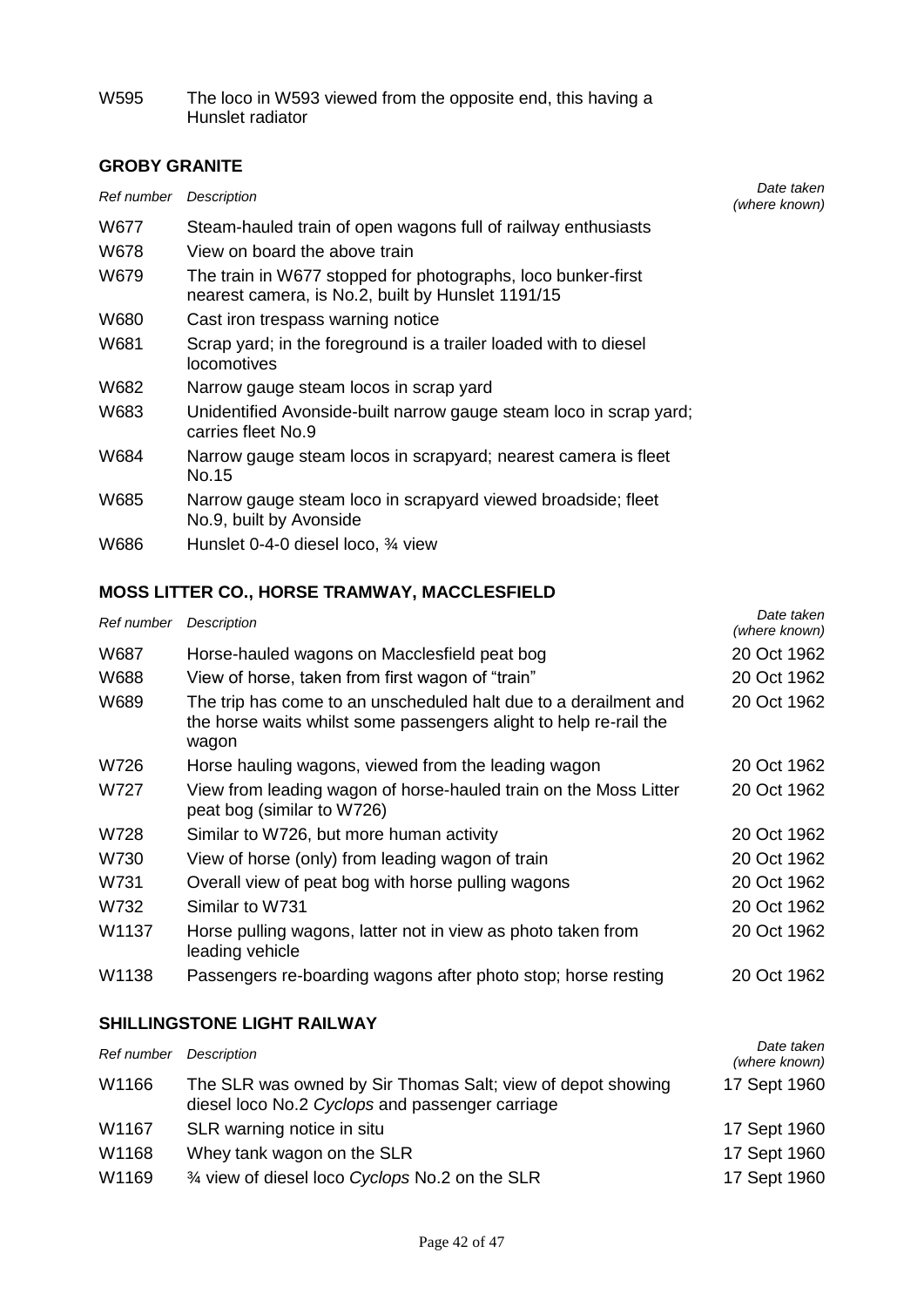| W1170 | Narrow gauge whey tank wagon standing on a turntable on the<br><b>SLR</b>                 | 17 Sept 1960 |
|-------|-------------------------------------------------------------------------------------------|--------------|
| W1171 | Motorised trolley with seats on the SLR                                                   | 17 Sept 1960 |
| W1173 | Cyclops No.2 with one passenger carriage passing junction with<br>semaphore signals       | 17 Sept 1960 |
| W1174 | Cyclops No.2 with single passenger coach en route                                         | 17 Sept 1960 |
| W1175 | Similar to W1173, but different passengers!                                               | 17 Sept 1960 |
| W1176 | Close-up view of Cyclops No.2 standing outside the shed                                   | 17 Sept 1960 |
| W1177 | Cyclops No.2 and another diesel loco standing outside the shed                            | 17 Sept 1960 |
| W1178 | Belle No.1 standing outside the shed at Shillingstone                                     | 17 Sept 1960 |
| W1179 | Similar to W1178                                                                          | 17 Sept 1960 |
| W1180 | The motorised trolley in service with driver and three passengers                         | 17 Sept 1960 |
| W1181 | The track of the SLR at Nissen Hut station                                                | 17 Sept 1960 |
| W1182 | Diesel loco Belle No.1 on the turntable                                                   | 17 Sept 1960 |
| W1183 | Cyclops No.2 standing outside the shed                                                    | 17 Sept 1960 |
| W1184 | Similar to W1183                                                                          | 17 Sept 1960 |
| W1185 | Close-up view of open passenger carriage on the SLR                                       | 17 Sept 1960 |
| W1186 | Cyclops No.2 with passenger wagons out in the country on the<br>estate of Sir Thomas Salt | 17 Sept 1960 |

#### **NARROW GAUGE LOCOMOTIVES PRIVATELY PRESERVED**

| Ref number | Description                                                 | Date taken<br>(where known) |
|------------|-------------------------------------------------------------|-----------------------------|
| W826       | Narrow gauge 0-4-0ST built by Hunslet 554 of 1891 in Woking | 14 July 1965                |

#### **SHORT TERM CONSTRUCTION PROJECTS**

| Ref number | Description                                                                         | Date taken<br>(where known) |
|------------|-------------------------------------------------------------------------------------|-----------------------------|
| 6041       | Muirhill diesel tractor in use at the bridge works at Northarn, near<br>Southampton | 15 June 1954                |

#### **DARTFORD** - **PURFLEET TUNNEL CONSTRUCTION WORKS**

| Ref number | Description                                                                                            | Date taken<br>(where known) |
|------------|--------------------------------------------------------------------------------------------------------|-----------------------------|
| 6829       | Narrow gauge railway in the Dartford - Purfleet tunnel during<br>construction (taken during REC visit) | 16 May 1961                 |
|            | MHW602 REC visit to Essex side ventilation shaft; shows narrow gauge<br>railway                        | 16 May 1961                 |
|            | MHW603 Narrow gauge railway and wagons                                                                 | 16 May 1961                 |

## **LEIGHTON BUZZARD LIGHT RAILWAY**

| Ref number | Description                                                                                     | Date taken<br>(where known) |
|------------|-------------------------------------------------------------------------------------------------|-----------------------------|
| R3480      | In early preservation days, enthusiasts gather round a diesel<br>locomotive at the main station |                             |
| R3481      | Diesel loco with train of open wagons at the sandpits end of the<br>line                        |                             |
| W957       | Steam vertical-boilered tram engine Challoner heading a loaded<br>passenger train on the LBLR   | 27 July 1969                |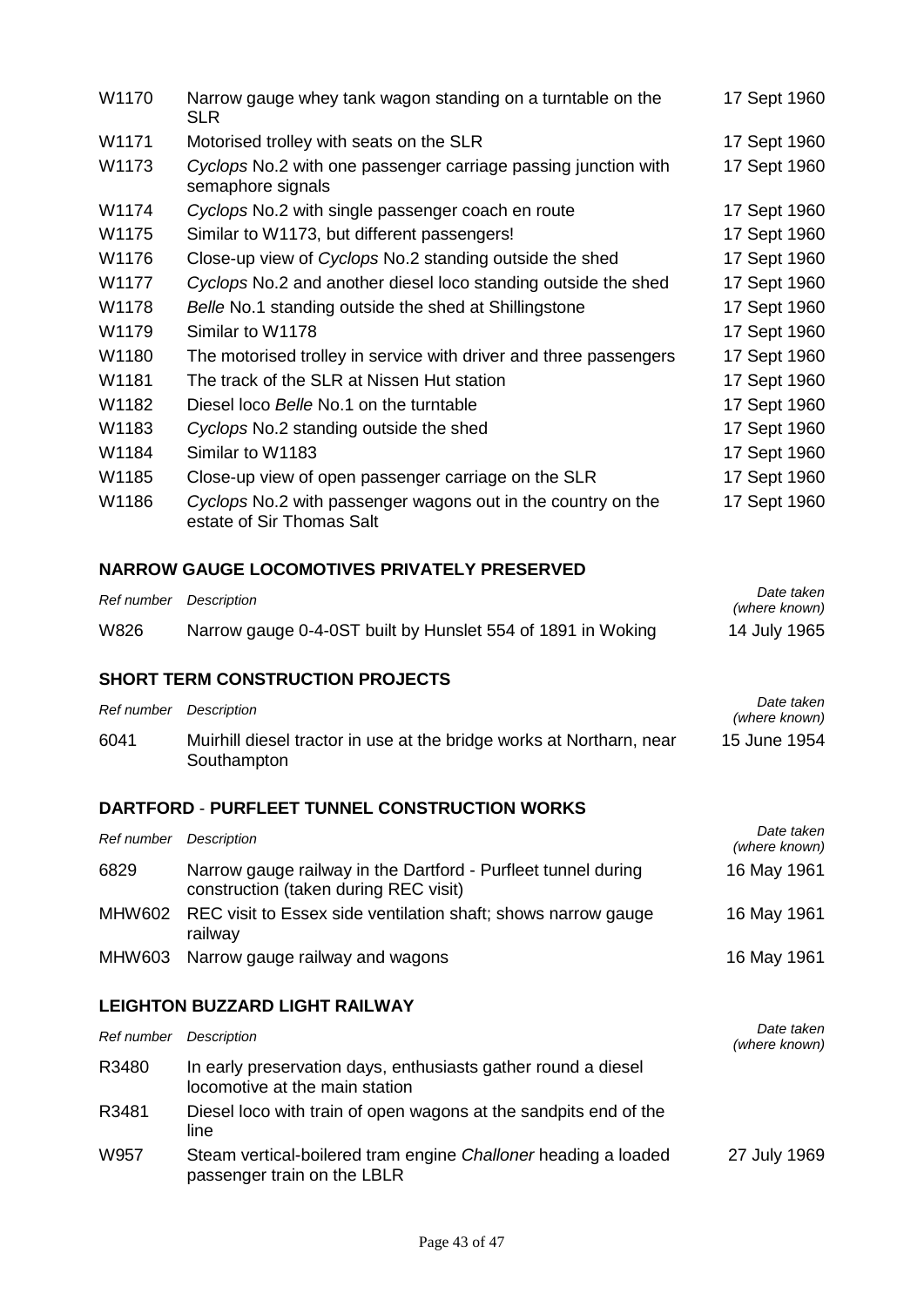#### **GEORGE GARSIDE SAND, LEIGHTON BUZZARD**

| Ref number Description |                                                              | Date taken<br>(where known) |
|------------------------|--------------------------------------------------------------|-----------------------------|
| R0870                  | Simplex locomotives at George Garside Sand, Leighton Buzzard |                             |
| R0871                  | Wagons at George Garside Sand, Leighton Buzzard              |                             |

#### **PROVAN GAS WORKS, SCOTLAND**

| Ref number                           | Description                                                                                                                                                                     | Date taken<br>(where known) |
|--------------------------------------|---------------------------------------------------------------------------------------------------------------------------------------------------------------------------------|-----------------------------|
| 6862                                 | Arrival of Provan gas works narrow gauge steam loco No.1 AB<br>2207/46 at Aldershot station goods yard en route to the Railway<br>Enthusiasts' Club at Farnborough              | 7 April 1962                |
| 6863                                 | Arrival of Provan gas works locomotive No.1 AB 2207/46 at the<br>Railway Enthusiasts' Club at Farnborough. The loco had travelled<br>by rail from Scotland to Aldershot station | 7 April 1962                |
| 6864                                 | Arrival of Provan gas works locomotive No.1 AB 2207/46 at the<br>Railway Enthusiasts' Club at Farnborough. The loco had travelled<br>by rail from Scotland to Aldershot station | 7 April 1962                |
| <b>MHW821</b>                        | Loco No.1 arrives at the REC clubrooms at Farnborough                                                                                                                           | 7 April 1962                |
| <b>MHW822</b><br>to<br><b>MHW829</b> | Eight views of the installation of narrow gauge steam locomotive<br>from Provan gasworks, Glasgow, to a site outside the REC<br>clubrooms at Farnborough                        | 7 April 1962                |
| MHW830                               | Chas Rickwood, then Asst. Secretary, Industrial Locomotives for<br>the REC, signing the receipt for the safe delivery of "One small"<br>locomotive"                             | 7 April 1962                |

#### **ESSO PETROLEUM CO. LTD., PURFLEET TANK FARM, ESSEX**

| Ref number | Description                                                                                              | Date taken<br>(where known) |
|------------|----------------------------------------------------------------------------------------------------------|-----------------------------|
| R2208      | 4-wheel diesel (originally petrol) locomotive, built by Motor Rail Ltd.<br>("Simplex") 3896/28; 3/4 view |                             |
| R2209      | Above loco. End-on view, out of use                                                                      |                             |
| R2210      | Above loco. Near broadside view, showing motor                                                           |                             |
| R2211      | 0-4-0 Drewry diesel 2161/41, head-on view                                                                |                             |

#### **HADLEY WOOD WIDENING, EAST COAST MAIN LINE: TEMPORARY NARROW GAUGE RAILWAY SYSTEM 1953 - 1956**

| Ref number | Description                                                                                                                                                                                                                         | Date taken<br>(where known) |
|------------|-------------------------------------------------------------------------------------------------------------------------------------------------------------------------------------------------------------------------------------|-----------------------------|
| B299/5     | An overall view of the Hadley Wood station area taken from above<br>the entrance to Hadley Wood South tunnel, showing the narrow<br>gauge line laid to the east of the main line running up to and on to<br>the new island platform |                             |
| B300/11    | Bridge taking the contractors' narrow gauge railway over a public<br>road                                                                                                                                                           |                             |
| B301/2     | The new Hadley Wood station under construction, looking through<br>the platform to Hadley North tunnel, showing the contractors'<br>narrow gauge railway running along the main line track bed                                      |                             |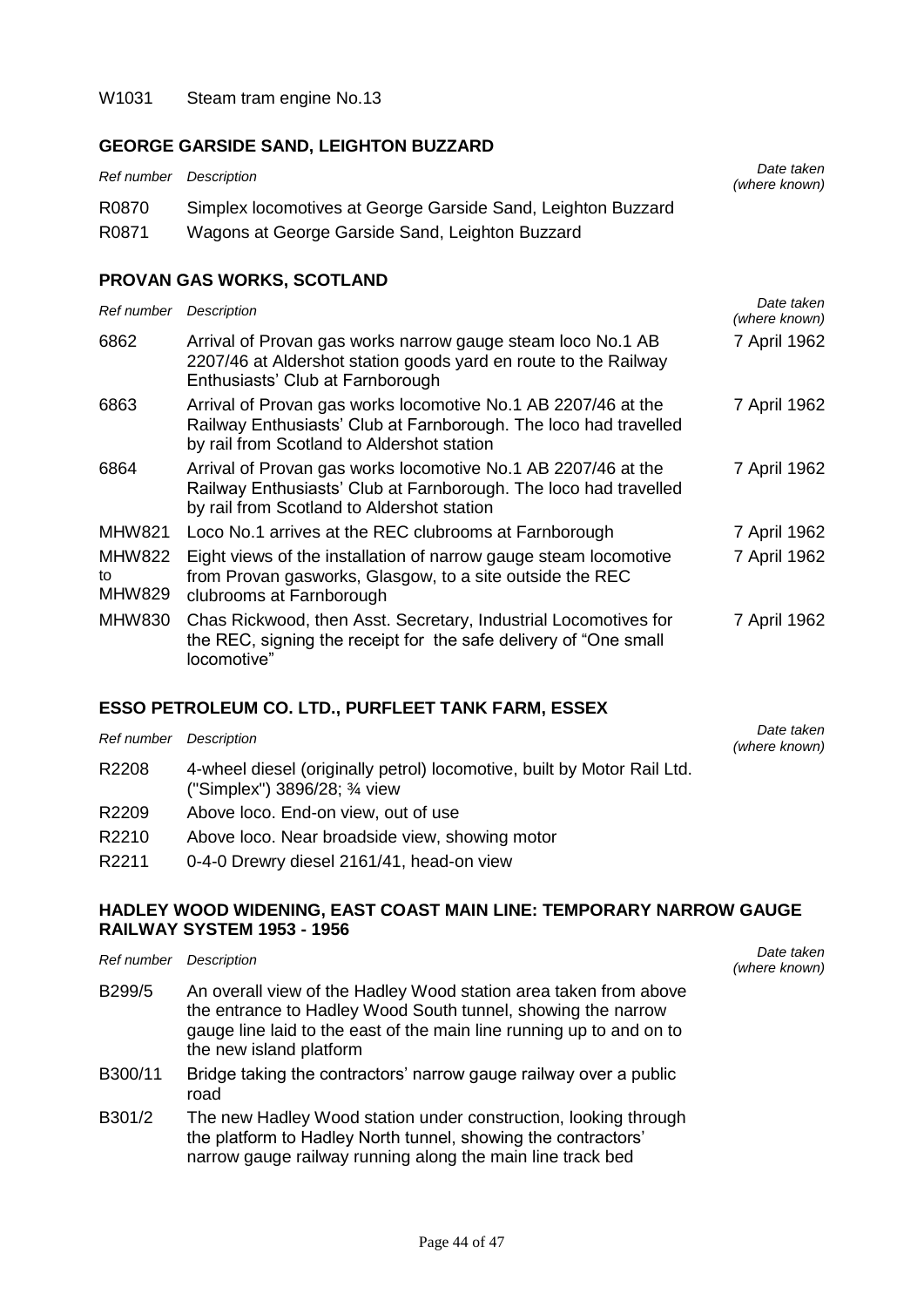B301/5 View of the narrow gauge lines laid by the contractors at one of the construction sites adjacent to the main line

#### **B.I.C.C, HELSBY**

| Ref number             | Description                                                                                                                         | Date taken<br>(where known) |
|------------------------|-------------------------------------------------------------------------------------------------------------------------------------|-----------------------------|
| R3459                  | Notice "Danger: it is forbidden to use this passage" over railway<br>access to BICC premises at Helsby, just east of Ellesmere Port |                             |
| R3460                  | Railway tracks on a wharf owned by BICC at Helsby, adjacent to<br>the Manchester Ship canal                                         |                             |
|                        | <b>METRE GAUGE QUARRY RAILWAY ON ANGLESEY</b>                                                                                       |                             |
| Ref number Description |                                                                                                                                     | Date taken                  |

| Ret number Description |                                                                                                           | (where known)               |
|------------------------|-----------------------------------------------------------------------------------------------------------|-----------------------------|
| R3775                  | Wooden tipper wagons at the quarry on the breakwater railway<br>near Holyhead on Anglesey; broadside view |                             |
| R3776                  | In the quarry, showing Ruston diesel loco and wagons                                                      |                             |
| R3777                  | Metre gauge Ruston diesel loco 3⁄4 view with wagon in quarry on<br>Anglesey                               |                             |
|                        | <b>LLANDUDNO MINIATURE RAILWAY</b>                                                                        |                             |
| Ref number             | Description                                                                                               | Date taken<br>(where known) |
| R3778                  | Steam-hauled train in station                                                                             |                             |
|                        | <b>MANCHESTER CORPORATION WATERWORKS, TINTWHISTLE</b>                                                     |                             |
| Ref number             | Description                                                                                               | Date taken<br>(where known) |
| W644                   | Narrow gauge diesel loco and van with REC passengers at<br>Tintwhistle                                    | 19 Oct 1962                 |
| W708                   | Narrow gauge diesel loco with van on the reservoir railway near                                           | 19 Oct 1962                 |

|       | Tintwhistle                                                                                                      |             |
|-------|------------------------------------------------------------------------------------------------------------------|-------------|
| W709  | Above train en route; in the foreground is part of a former electric<br>locomotive serving as a lineside shelter | 19 Oct 1962 |
| W1164 | Loco and wagon in hilly countyside                                                                               | 19 Oct 1962 |
| W1165 | Narrow gauge diesel loco and wagon on bridge over canal                                                          | 19 Oct 1962 |

## **STRATFORD AND MORETON TRAMWAY**

| Ref number Description |                                                              | Date taken<br>(where known) |
|------------------------|--------------------------------------------------------------|-----------------------------|
|                        | MHW1098 Stratford on Avon and Moreton in Marsh Tramway wagon | 19 Oct 1962                 |
|                        | MHW1099 Descriptive plate relating to the wagon in MHW1098   |                             |
|                        |                                                              |                             |

## **GLYN VALLEY TRAMWAY**

| Ref number | Description                                                                                                                          | Date taken<br>(where known) |
|------------|--------------------------------------------------------------------------------------------------------------------------------------|-----------------------------|
| J2629      | The original shelter, booking office and level crossing gates at<br>Pont Dolywern, with post box set in the wall, long after closure | 15 April 1962               |
| J2630      | Glyn Ceiriog station, converted into a bungalow residence, long<br>after closure                                                     | 15 April 1962               |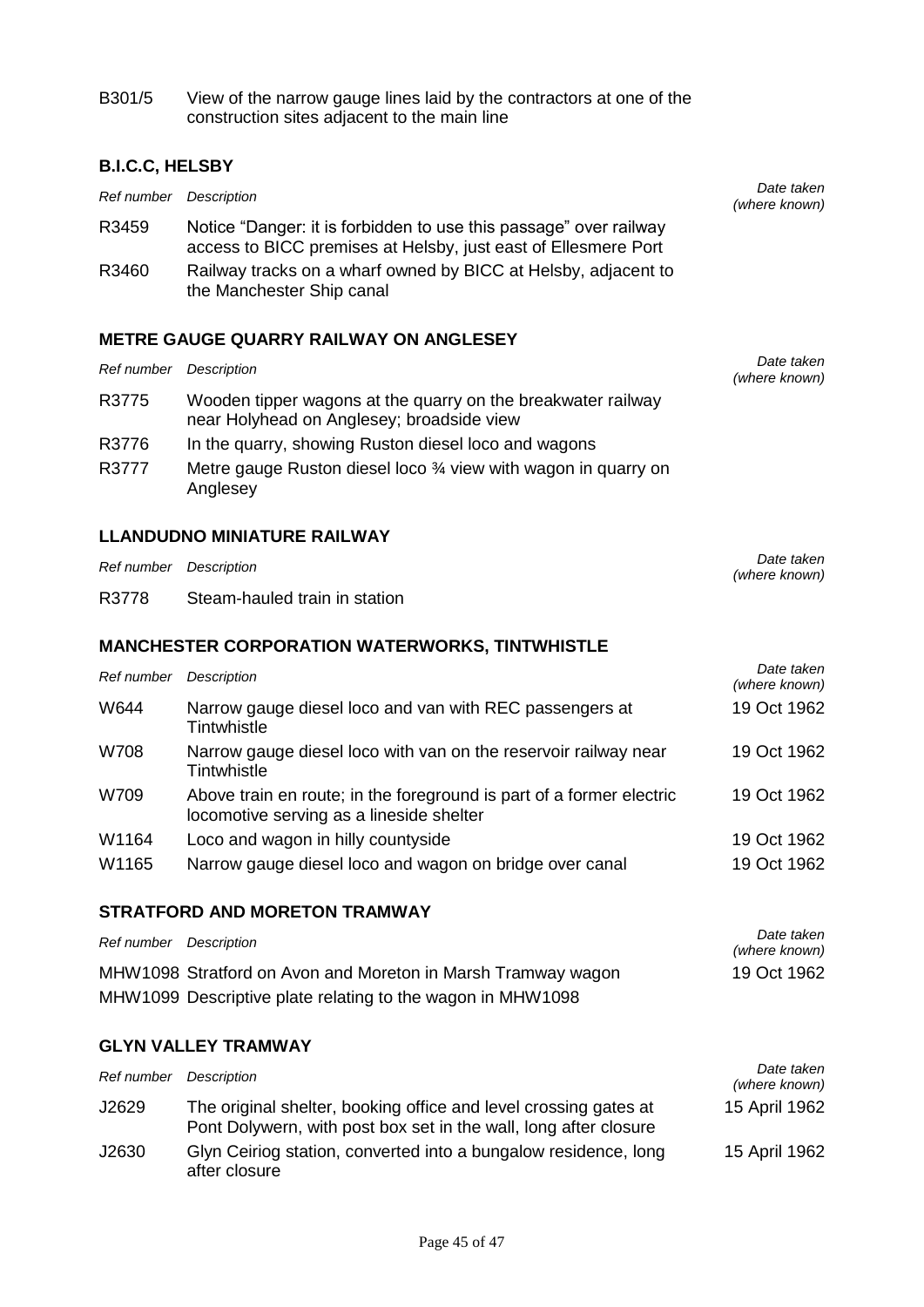## **SURREY BORDER AND CAMBERLEY RAILWAY**

| Ref number Description |                                                                                                                                                                                                                                                                       | Date taken<br>(where known) |
|------------------------|-----------------------------------------------------------------------------------------------------------------------------------------------------------------------------------------------------------------------------------------------------------------------|-----------------------------|
| X184                   | The café building and car park at Farnborough Green station on<br>the private opening day; note the Rolls Royces behind the fence!                                                                                                                                    | 23 July 1938                |
| X324                   | The outer end of Farnborough Green station; the man standing on<br>the platform is major shareholder in the Railway Company, Lord<br>Cowley; the engine driver is Ron Brown                                                                                           | 1938                        |
| X325                   | View from a train as it arrives at Camberley; the man blocking the<br>view is major shareholder, Lord Cowley                                                                                                                                                          | 1938                        |
| X326                   | View from a train leaving Farnborough Green for Camberley; note<br>the signal box on the right; the man in the peaked cap is Lord<br>Cowley's chauffeur                                                                                                               | 1938                        |
| X327                   | View from a train approaching Farnborough Green; the extensive<br>signal gantry is just visible, showing that train is heading for the<br>extreme left side platform line; the man in the peaked cap is Lord<br>Cowley's chauffeur and the engine driver is Ron Brown | 1938                        |
| X328                   | This view illustrates how close was the Southern Railway's<br>Reading to Guildford line to the miniature railway; in the<br>foreground are lines of open carriages of the 10¼" gauge line;<br>they did not offer much comfort to bulky adults!                        | 1938                        |

## **CALDON LOW QUARRIES**

| Ref number Description |                                                                                                                      | Date taken<br>(where known) |
|------------------------|----------------------------------------------------------------------------------------------------------------------|-----------------------------|
| X313                   | A loaded train of quarried stone on the 3'6" gauge system at<br>Caldon Low quarries; loco at far end and not visible |                             |

#### **UNIDENTIFIED LOCATIONS**

| Ref number | Description                                                                                                                                                | Date taken<br>(where known) |
|------------|------------------------------------------------------------------------------------------------------------------------------------------------------------|-----------------------------|
| 3491       | Unidentified narrow gauge track on embankment near slate quarry<br>Southwold                                                                               |                             |
| 3492       | Unidentified narrow gauge track on embankment near slate quarry                                                                                            |                             |
| 3495       | Unidentified 0-4-0ST shunting at a power station in the Newcastle<br>area                                                                                  |                             |
| 5274       | Unidentified RS&H 0-4-0ST (3⁄4 broadside) at unidentified location                                                                                         |                             |
| 7070B      | Unidentified narrow gauge quarry system, probably in Derbyshire<br>not far from Matlock: shows trackwork, and wagons loaded with<br>stone. No motive power |                             |
| 7112A      | Train on unidentified miniature railway: possibly 7 <sup>1</sup> /4" gauge                                                                                 |                             |
| 7112B      | Station on unidentified miniature railway, possibly 7 <sup>1/</sup> <sub>4</sub> " gauge.<br>Train about to depart                                         |                             |
| R3400      | Unidentified Peckett saddle tank in shed, viewed head-on                                                                                                   |                             |
| R3401      | Overgrown 2ft gauge track leading to an explosives store at quarry                                                                                         |                             |
| W960       | Raised passenger-carrying garden railway with steam 4-6-2<br>Queen City                                                                                    |                             |